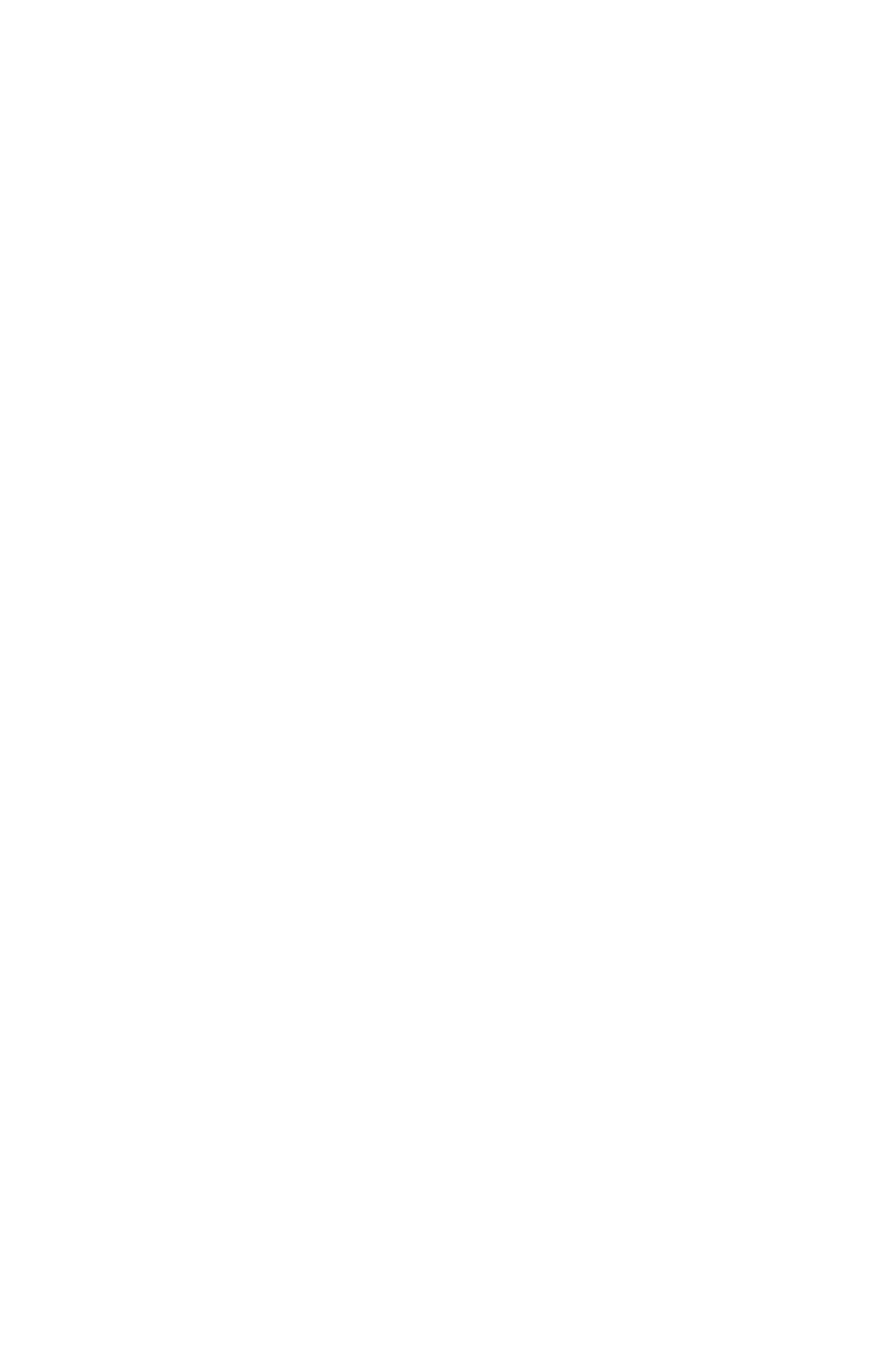# Stakeholder Health Insurance

# David G. Green

Commentaries Tim Baker Nicholas Beazley Adrian Bull

CIVITAS: Institute for the Study of Civil Society London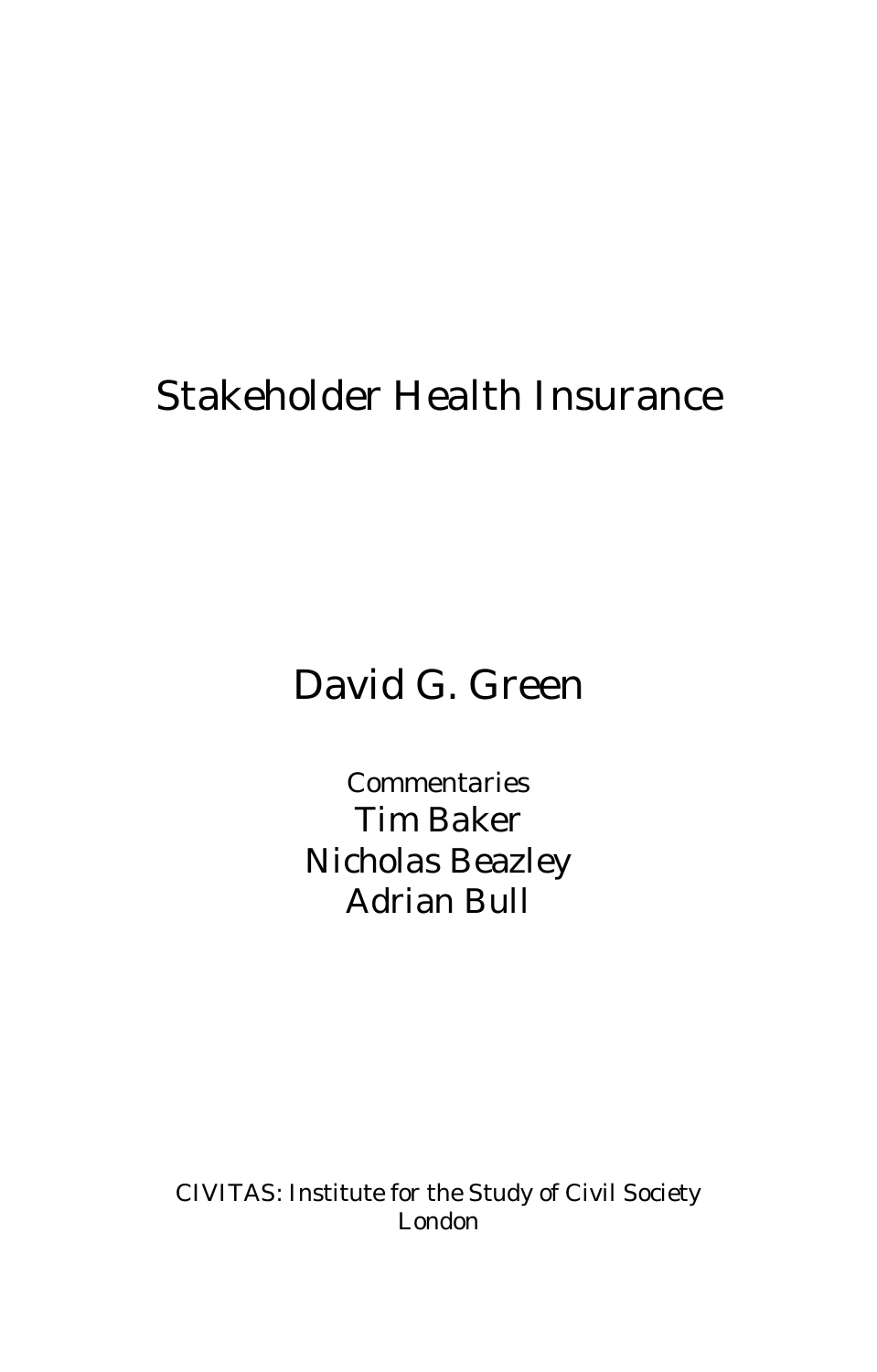### First published November 2000

# CIVITAS: Institute for the Study of Civil Society The Mezzanine, Elizabeth House 39 York Road London SE1 7NQ

# © Institute for the Study of Civil Society 2000 email: books@civitas.org.uk

*All rights reserved*

ISBN 1-903 386-07-1

Typeset by CIVITAS in New Century Schoolbook

Printed in Great Britain by The Cromwell Press Trowbridge, Wiltshire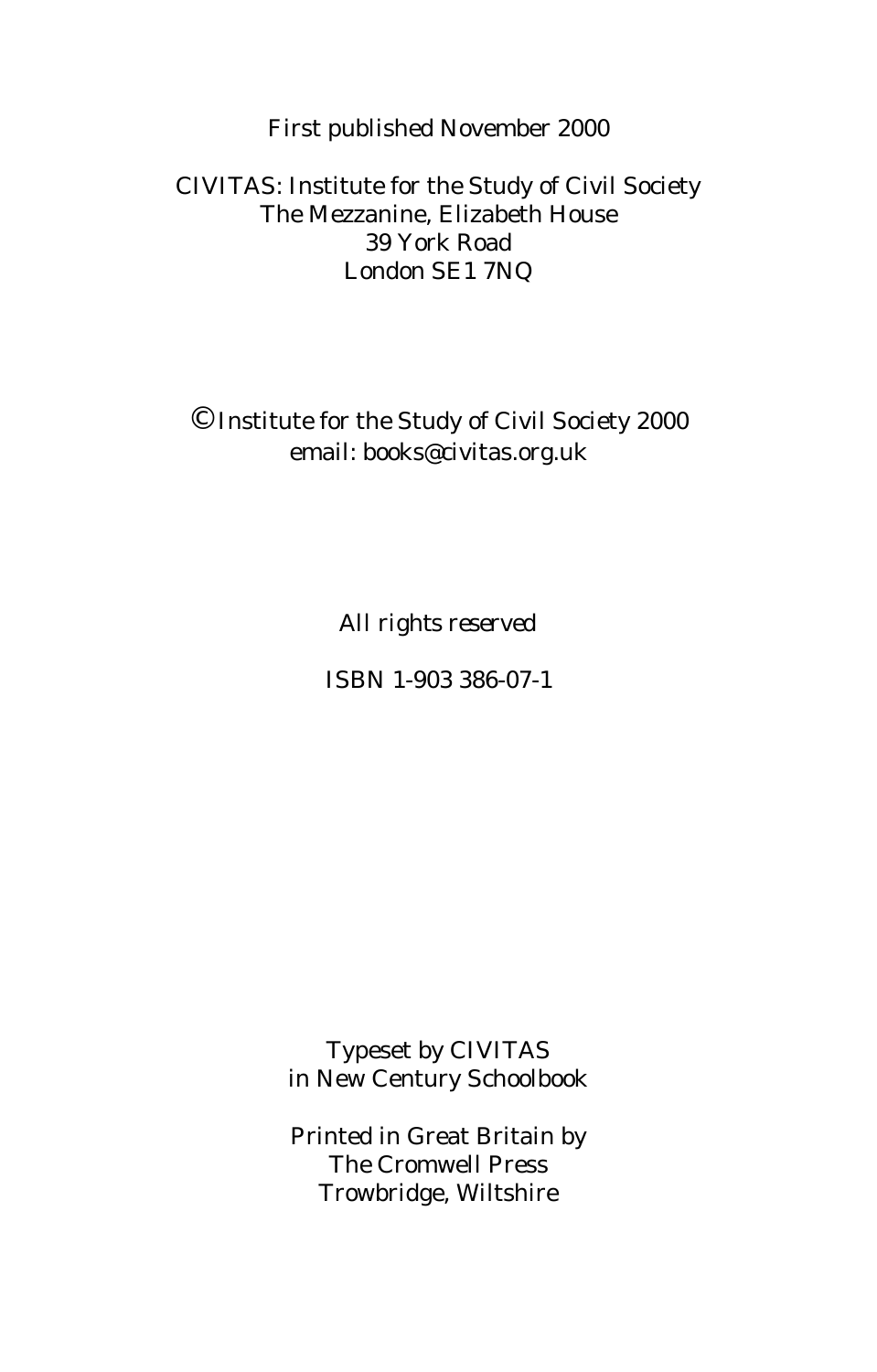# *Contents*

|                                                                                                    | Page |
|----------------------------------------------------------------------------------------------------|------|
| <i>The Authors</i>                                                                                 | vi   |
| Preface<br>David G. Green                                                                          | viii |
| <b>Stakeholder Health Insurance:</b><br>A Better Way to Guarantee Access For All<br>David G. Green | 1    |
| Commentaries                                                                                       |      |
| Time to Split the NHS<br>Adrian Bull                                                               | 21   |
| The Need for Competition<br>Nicholas Beazley                                                       | 31   |
| <b>Opening the Door to Consumer Choice</b><br><b>Tim Baker</b>                                     | 35   |
| <b>Notes</b>                                                                                       | 43   |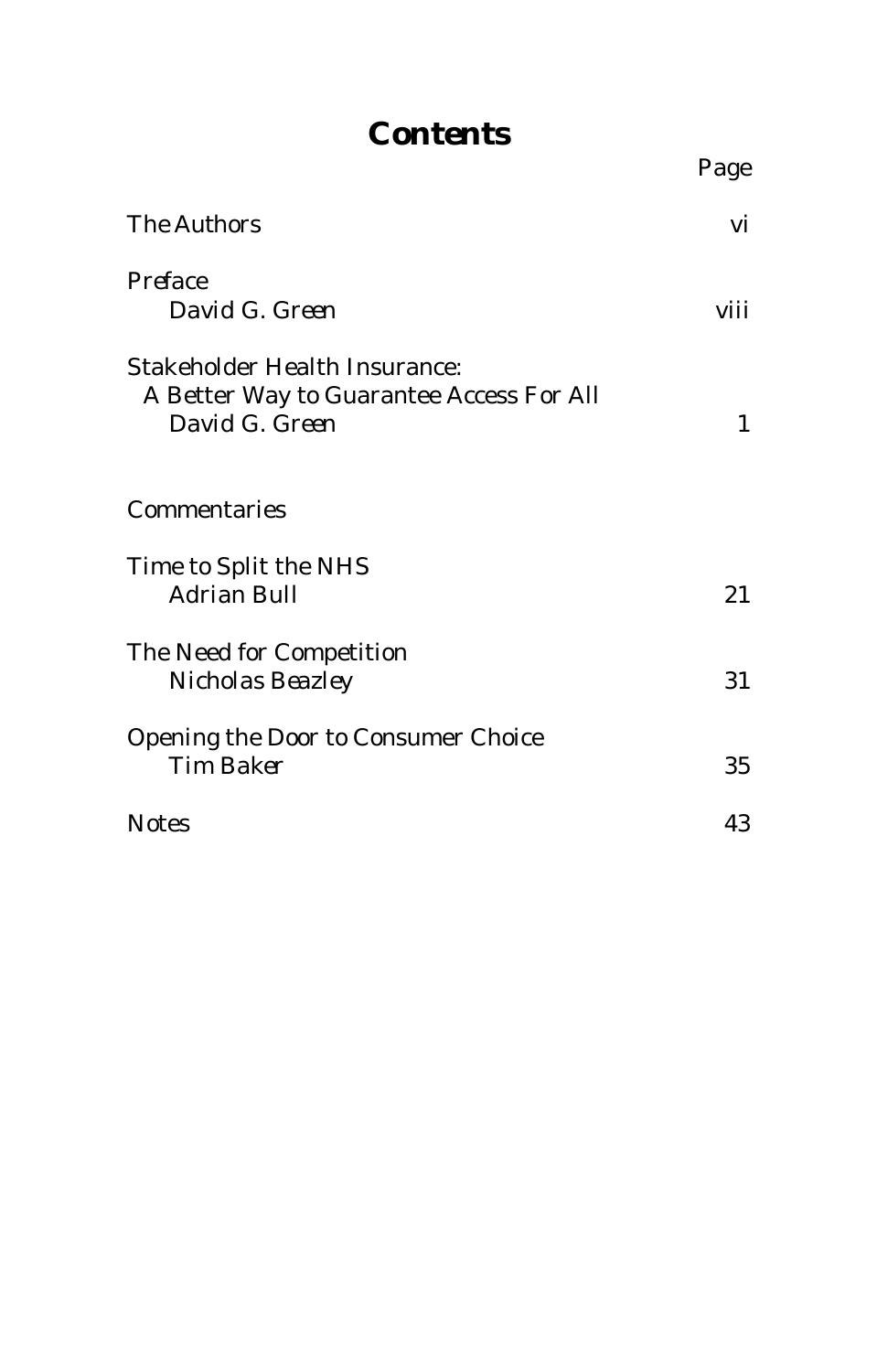# *The Authors*

**Tim Baker** has a degree in economics and a post-graduate qualification in management. He joined Norwich Union Healthcare in 1990 and was appointed Commercial Director in December 1993. He is responsible for a wide range of marketing-related activities which include marketing communications, product development, the development of managed care, general provider liaison, pricing and risk underwriting. He has also developed a wide range of new businesses for Norwich Union Healthcare.

**Nicholas Beazley** graduated from Pembroke College, Cambridge in 1981. He is Group Strategy and Development Director at BUPA and plays a major part in BUPA's government affairs work. He joined BUPA in 1993 from Coopers and Lybrand. Prior to that he was a corporate lawyer for Freshfields, working in both London and New York. Most recently, in his role as chairman of the ABI PMI panel, he has played a key role in bringing the UK private medical insurance industry together to work on its proposals in response to the Office of Fair Trading's criticisms in 1998.

**Adrian Bull** qualified at Edinburgh in 1981. From 1981 to 1987 he served in the Royal Navy, combining duties at sea and abroad with training in both general practice and public health medicine. In 1987 he joined Wessex Regional Health Authority and completed his MD on the total origins of cardiovascular disease at the Southampton MRC epidemiology unit. Appointed consultant in public medicine in 1991, he was Director of Acute Services Policy at Yorkshire RHA for three years, then CPHM for East Sussex HA and Medical Director of Eastbourne and County NHS Trust. Adrian joined PPP healthcare as Director of Public Health Medicine in 1995 and was appointed Medical Director in 1998. He is currently also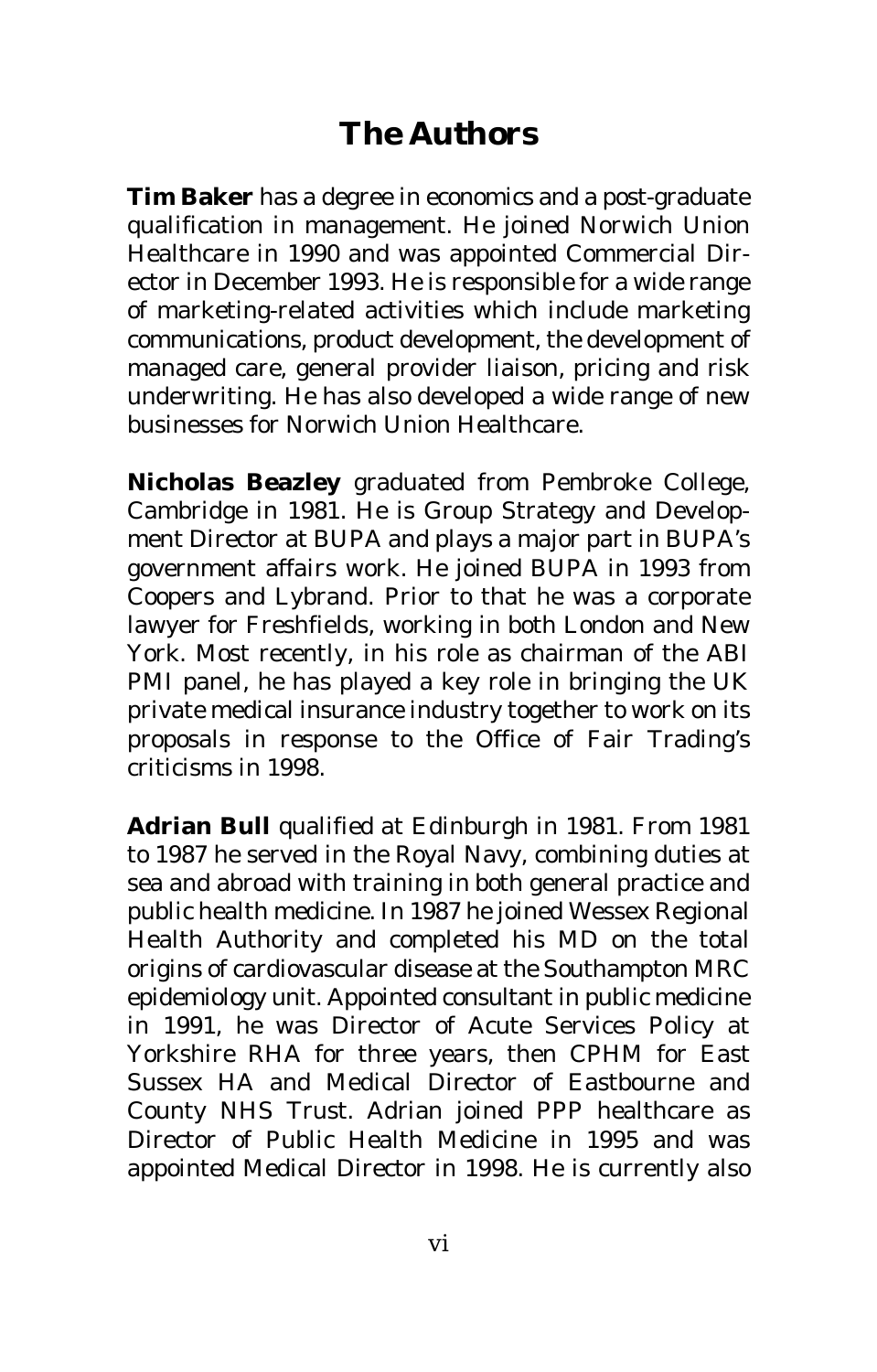#### AUTHORS vii

Managing Director of the subsidiary businesses Access 24 and MIS.

**David G. Green** is the Director of the Institute for the Study of Civil Society. His books include *Power and Party in an English City*, Allen & Unwin, 1980; *Mutual Aid or Welfare State?*, Allen & Unwin, 1984 (with L. Cromwell); *Working-Class Patients and the Medical Establishment*, Temple Smith/ Gower, 1985; *The New Right: The Counter Revolution in Political, Economic and Social Thought*, Wheatsheaf, 1987; *Reinventing Civil Society*, IEA, 1993; *Community Without Politics*, IEA, 1996; *Benefit Dependency*, IEA, 1998; *An End to Welfare Rights*, IEA, 1999; and *Delay, Denial and Dilution*, IEA, 1999 (with L. Casper).

He wrote the chapter on 'The Neo-Liberal Perspective' in *The Student's Companion to Social Policy*, Blackwell, 1998.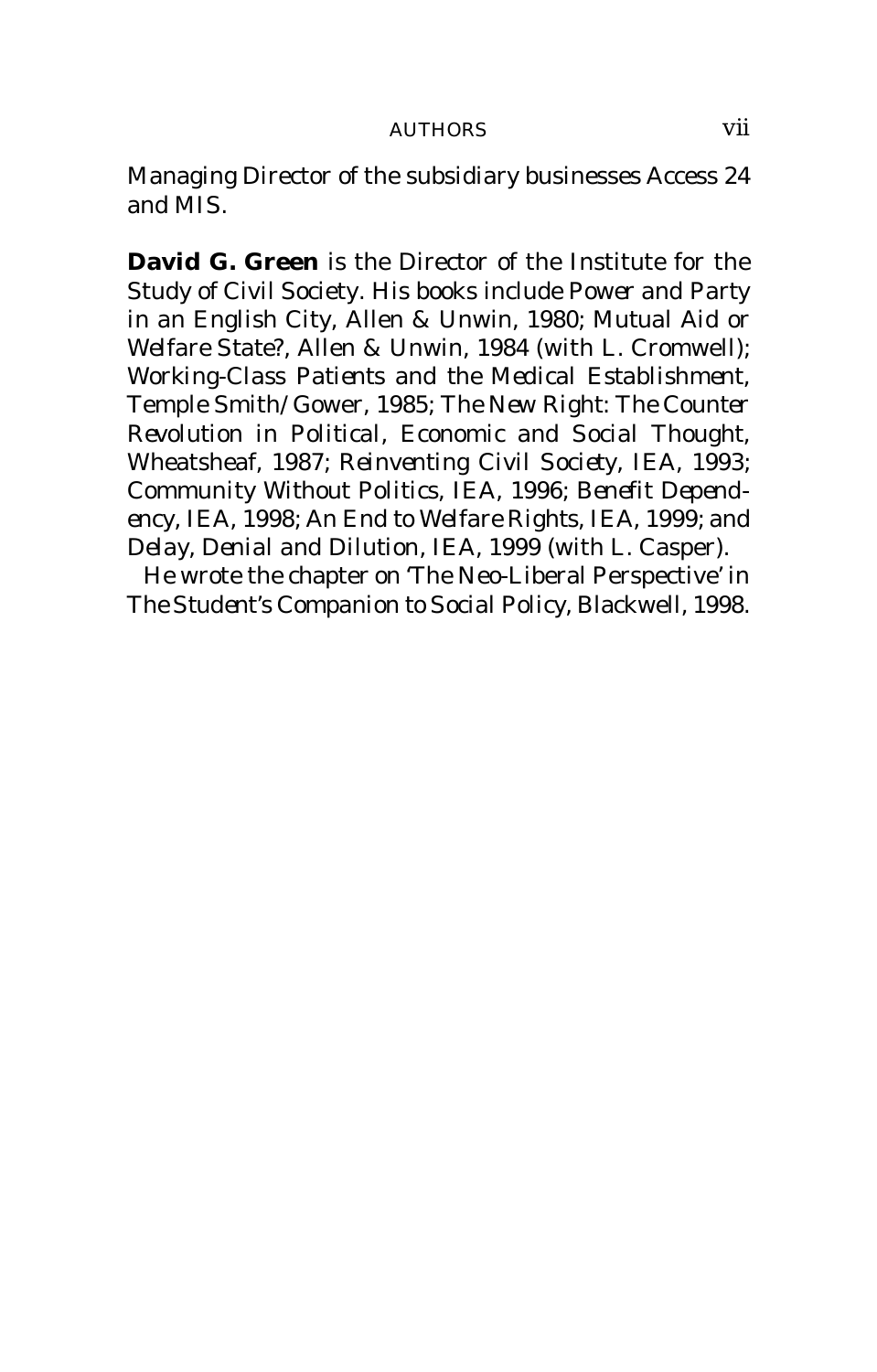# *Preface*

Some overseas systems guarantee a higher standard of care than the NHS for the poorest members of society. Can we adapt these alternatives to improve health care in the UK?

The July 2000 National Plan for the NHS reaffirmed the Government's commitment to public sector monopoly. Health care was to be financed predominantly from taxation and hospitals were to remain firmly in the Government's hands.

In the months preceding the National Plan, there had been much media discussion about the merits of alternative systems, including European social insurance schemes, and the Government's response was to devote a chapter to their rejection. It judged them against two criteria: equity and efficiency. It defined efficiency as: 'testing whether a proposal would achieve its proposed end and whether it provides the greatest possible health improvement and healthcare within the funding available'. And it defined equity as: 'analysing how well the proposal would match financial contributions to ability to pay, and how well it would match healthcare to health needs.<sup>'1</sup>

Some overseas systems were found wanting when measured against these criteria, but elsewhere in the document the NHS is compared unfavourably with other European countries. The National Plan admits, for example, that cancer survival is worse in the UK than in many European countries, and it admits that deaths from coronary heart disease have fallen less than elsewhere.<sup>2</sup> Moreover, it concedes that the NHS has suffered from 'decades of under-investment' and that spending has 'consistently lagged behind other developed countries'. As a result, it has insufficient capacity to provide the services the public expect. There are too few hospital beds compared with most other health systems, and too few doctors: 1.8 practising doctors per 1,000 population compared with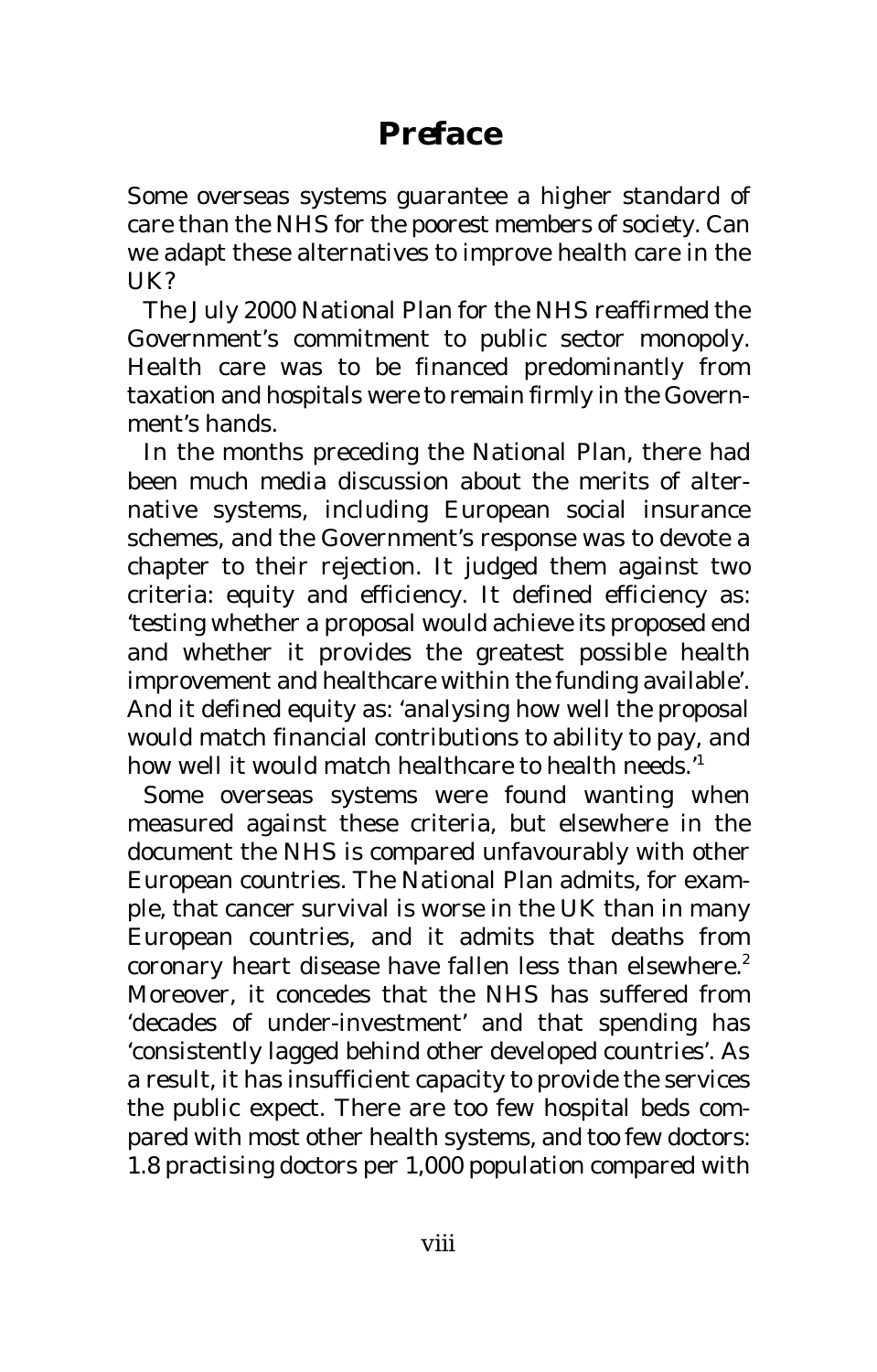#### PREFACE ix

the European Union average of 3.1. And the Government acknowledges that the NHS carries out too few operations in contrast to countries such as the Netherlands, where twice as many heart bypass operations are performed.<sup>3</sup>

The chapter in the National Plan which dismisses overseas systems reads as if the Government made up its mind first and then set out to gather whatever evidence it could find to bolster its conclusion. It would have been better to ask a very different question: is there an overseas system that guarantees all its people, and especially the poorest, a high standard of care? And if so, is that standard higher than the NHS? An honest observer looking at countries such as Germany, France or the Netherlands would have to answer this question with a resounding 'yes'.

Consequently, the chief purpose of this publication is to ask whether we could adapt successful overseas schemes to the UK. There are several viable alternatives and the first essay describes one such model, stakeholder health insurance, selected because it is based on an overseas scheme which has a long track record of success. The proposal is accompanied by critical commentaries from representatives of three leading private insurers.

The National Plan was a great missed opportunity which left the fundamental flaws in the NHS unresolved. However, there are also elements in the document which suggest that the Government is beginning to recognise that public sector monopoly is not viable in the long run. The tendency of the document to face both ways is most apparent in its discussion of consumer responsiveness. The Secretary of State says in his introduction that the NHS will be reformed 'from top to toe' to 'meet the challenges of rising patient expectations'. Yet, a rational person choosing a structure most likely to be responsive to consumers would not necessarily pick public sector monopoly.

There is also evidence of facing both ways in the discussion of hospital autonomy. The Government concedes the value of managerial autonomy, but cannot bring itself fully to let go. As a result we end up with the compromise of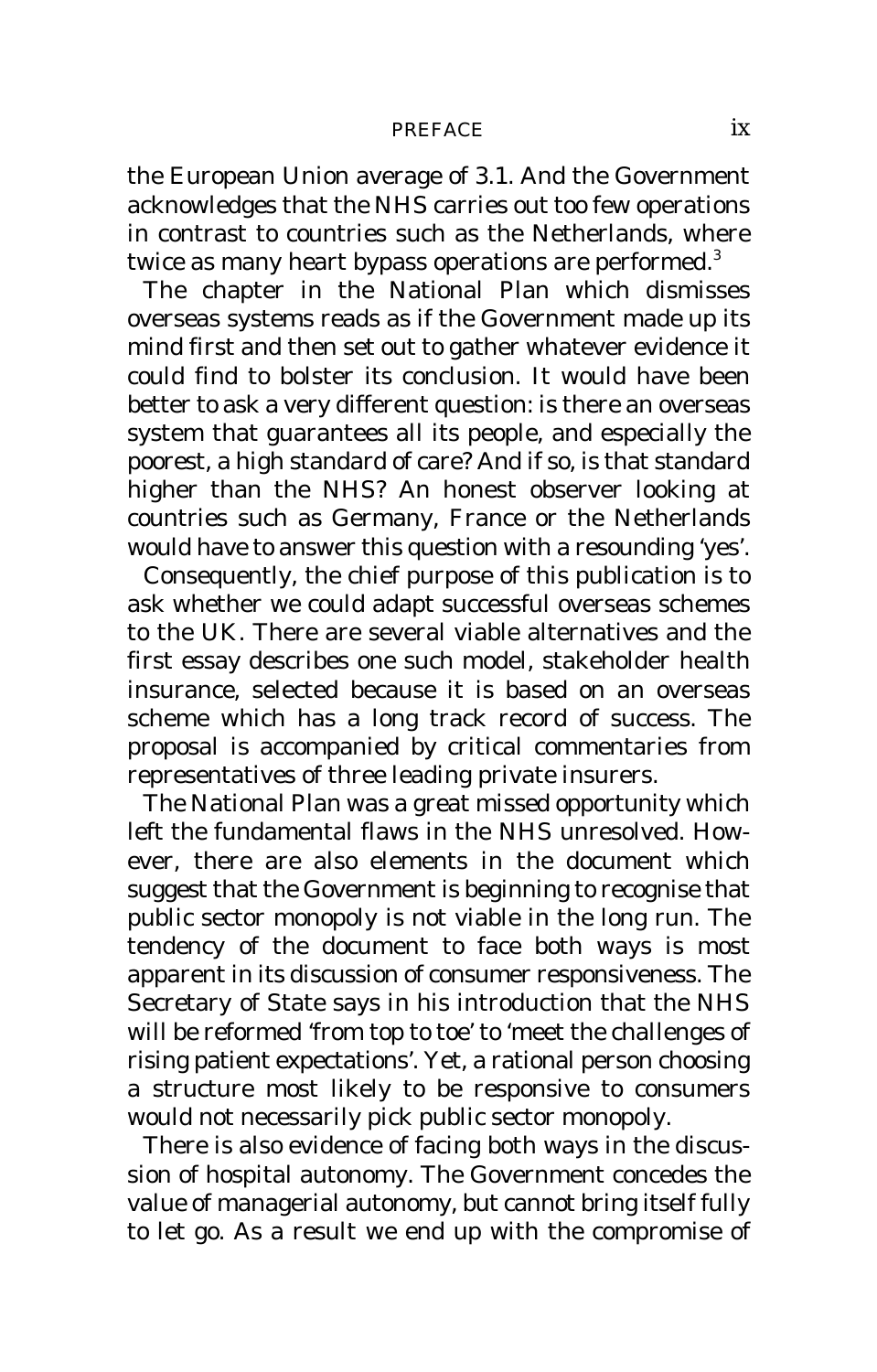'earned autonomy', a half-way house which could easily turn out to be the worst of all worlds, not least because central power can still be exerted at any time.

The National Plan leaves a great many questions unanswered and these essays are early contributions to the next stage of the debate.

*David G. Green*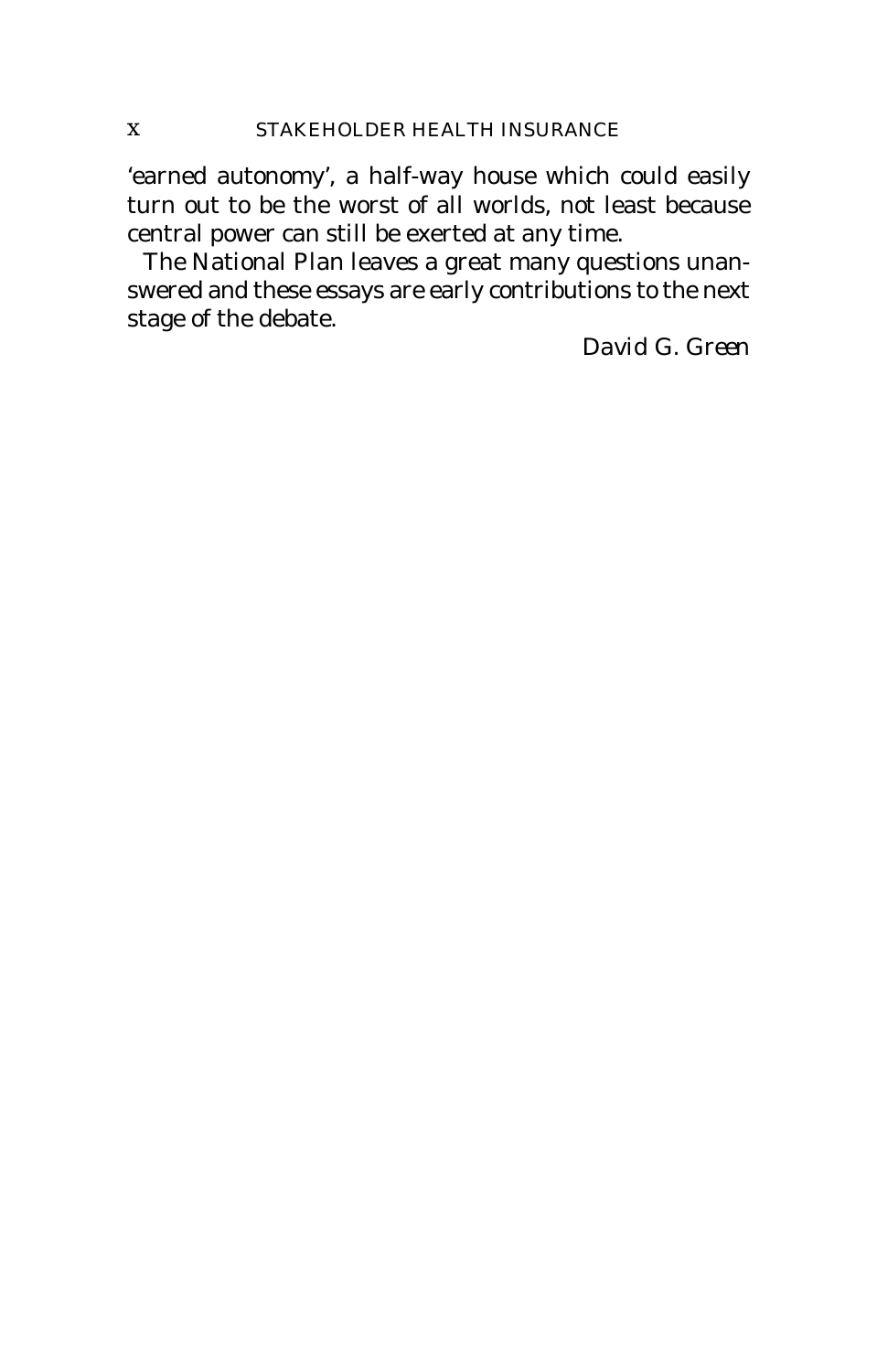# **Stakeholder Health Insurance: A Better Way to Guarantee Access For All**

# **David G. Green**

### *Summary*

The underlying problem is that the NHS does not **L** achieve its own objectives. It suffers from three longstanding flaws:

- •It is underfunded because its method of funding is unrelated to personal demand and need.
- •There is a lack of competition.
- •There is a lack of respect for individual choice and responsibility.

Unfortunately, the Blair Government has made matters worse by diminishing competition:

- •GPs have been dragooned into primary care groups which have turned them into gatekeepers rather than champions of the patient.
- •Hospital mergers affecting about 20 per cent of trusts in the last two financial years have reduced incentives for improvement.

What advantages would stakeholder health insurance offer?

- •A universal market-tested guarantee instead of a mere political promise.
- •Competition and personal choice.
- •The renewal of civil society through the restoration of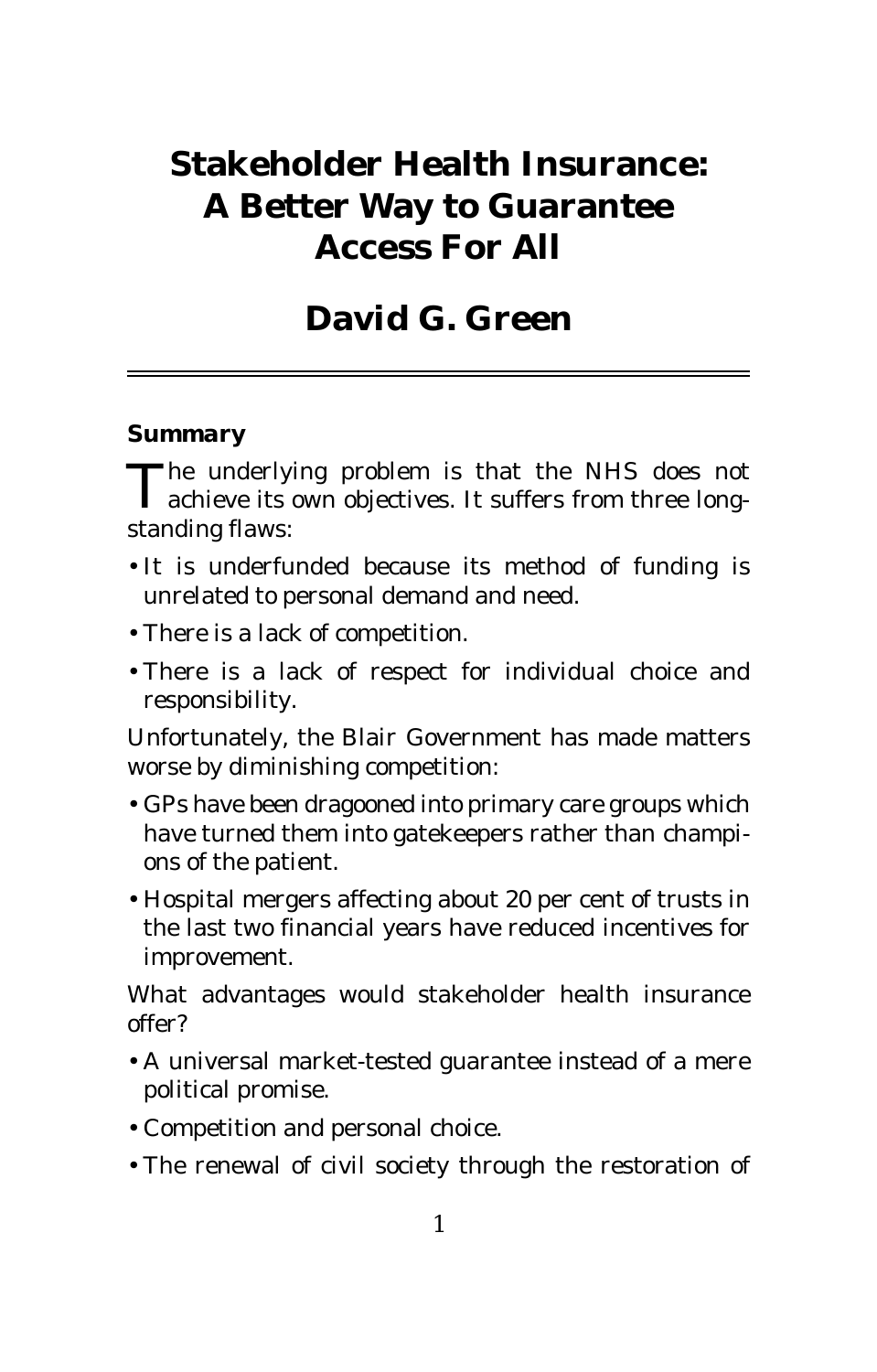hospital independence.

- •Because the scheme is not linked to employers (unlike the social insurance schemes of continental Europe) it will not distort job opportunities.
- •People will buy insurance collectively with the result that administration costs will be lower, consumer bargaining power will be increased, and individuals will have access to good quality information to aid their choice.
- •There will not be a single regulatory regime, but competing regulators to reduce the dangers of over-regulation, particularly the crowding out of innovation and, because individuals can choose whether or not to opt into the new system, change will be evolutionary.

# *Introduction*

Give us back some (but not all) of our tax and let us take personal responsibility for our own health care! And what's more, extend the same power of choice to the poor and elderly!

Could such a plea become a reality? The chief argument used against the introduction of competition and private finance in health care is that the poorest people would be worse off. Is it possible to envisage reforms that would bring about substantial improvements for the poorest section of the community, as well as for the majority? Such a change would not satisfy diehard ration-book collectivists but it would achieve a genuine guarantee of access for everyone, a promise which the NHS has not achieved in practice.

Public opinion has suffered quite a jolt in recent months as people have come to see that, even judged against the yardstick of its own objectives, the NHS falls a long way short. The NHS aims to be universal, comprehensive, equal ('uniform' across the country) and of a high standard.

*Universal and Comprehensive*: The NHS is formally universal, but not everyone who goes to see a doctor will be treated. Universal access is of limited value unless it is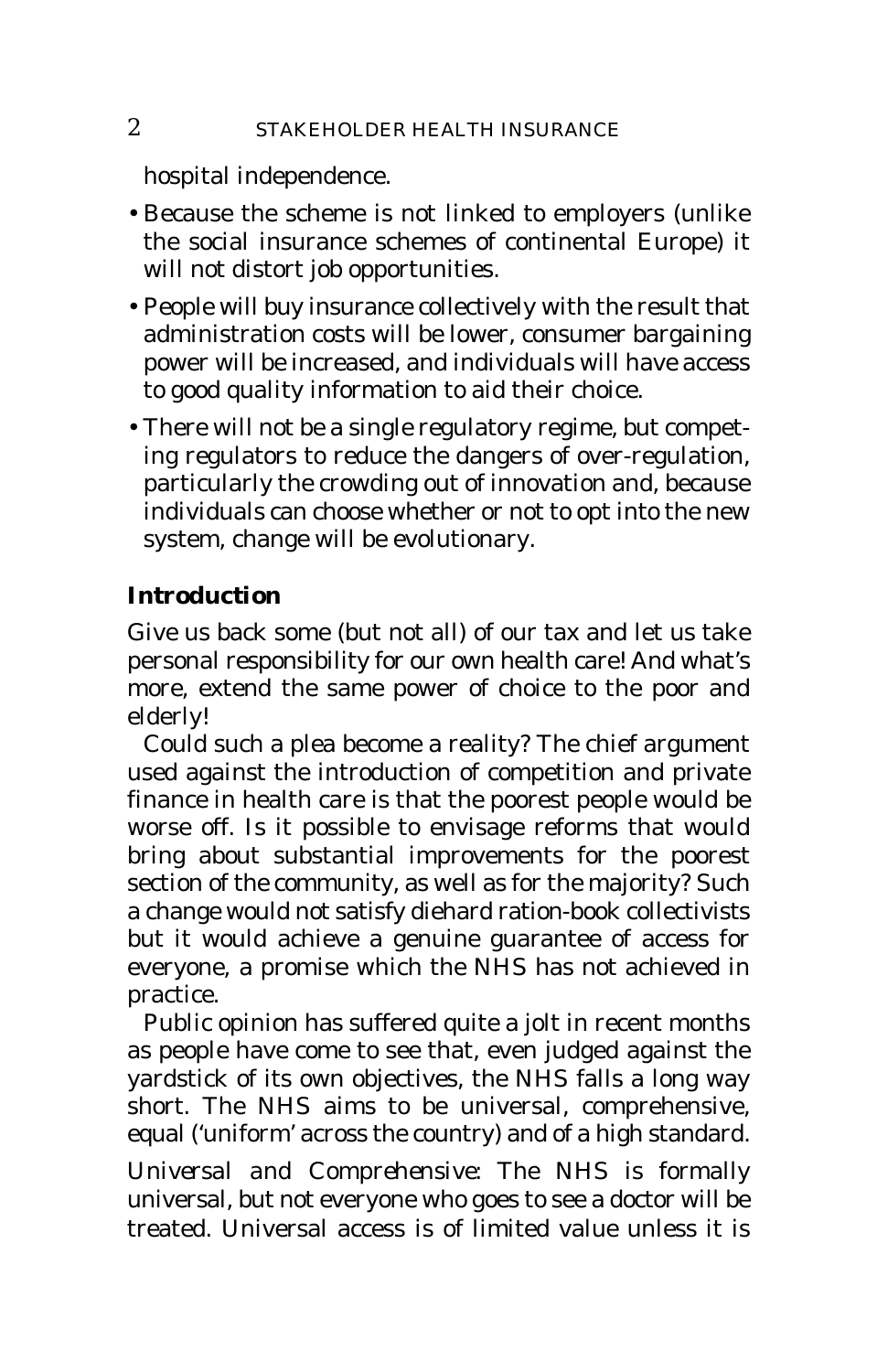clear what range of services the individual has access to and, far from being comprehensive, the NHS does not even provide every service that is regarded as necessary in countries of comparable wealth.

*Equal*: Use of the term equality confuses two ideas. The first is that 'everyone, rich and poor alike, should have access to care'. That is, no one should fall below a certain standard. The second is that 'no one should ever get more than anyone else'. The latter confuses envy with a legitimate concern for the less fortunate. In any event, the NHS does not deliver the same standard to everyone. It seeks uniformity by giving GPs control of access to hospital care in the expectation that clinical need, and not consumer preferences, will prevail.

There are three main points to make. The first has to do with practicalities. A government can deliver universal access by providing a guarantee. But it can not eradicate all differences in provision, either between individuals or localities. The NHS has always varied from area to area.

Second, differences in standards, quality and practice style are useful. Competition creates the ability to make comparisons. Moreover, the advantages that result are not private and exclusive, as egalitarians imply. There are significant common benefits. Competition produces rebound effects which ricochet through the system encouraging the least successful doctors or hospitals to raise their standards. The ostensible uniformity of the NHS is achieved by suppressing competition, which tends to lower standards.

Third, differences in health provision reflect legitimate personal preferences for a variety of styles of coverage and treatment. The egalitarian tends to assume that all differences are the improper fruit of riches and that, therefore, they can be suppressed. But people with the same income might well have different preferences. When you suppress *ability* to pay you also suppress *willingness* to pay.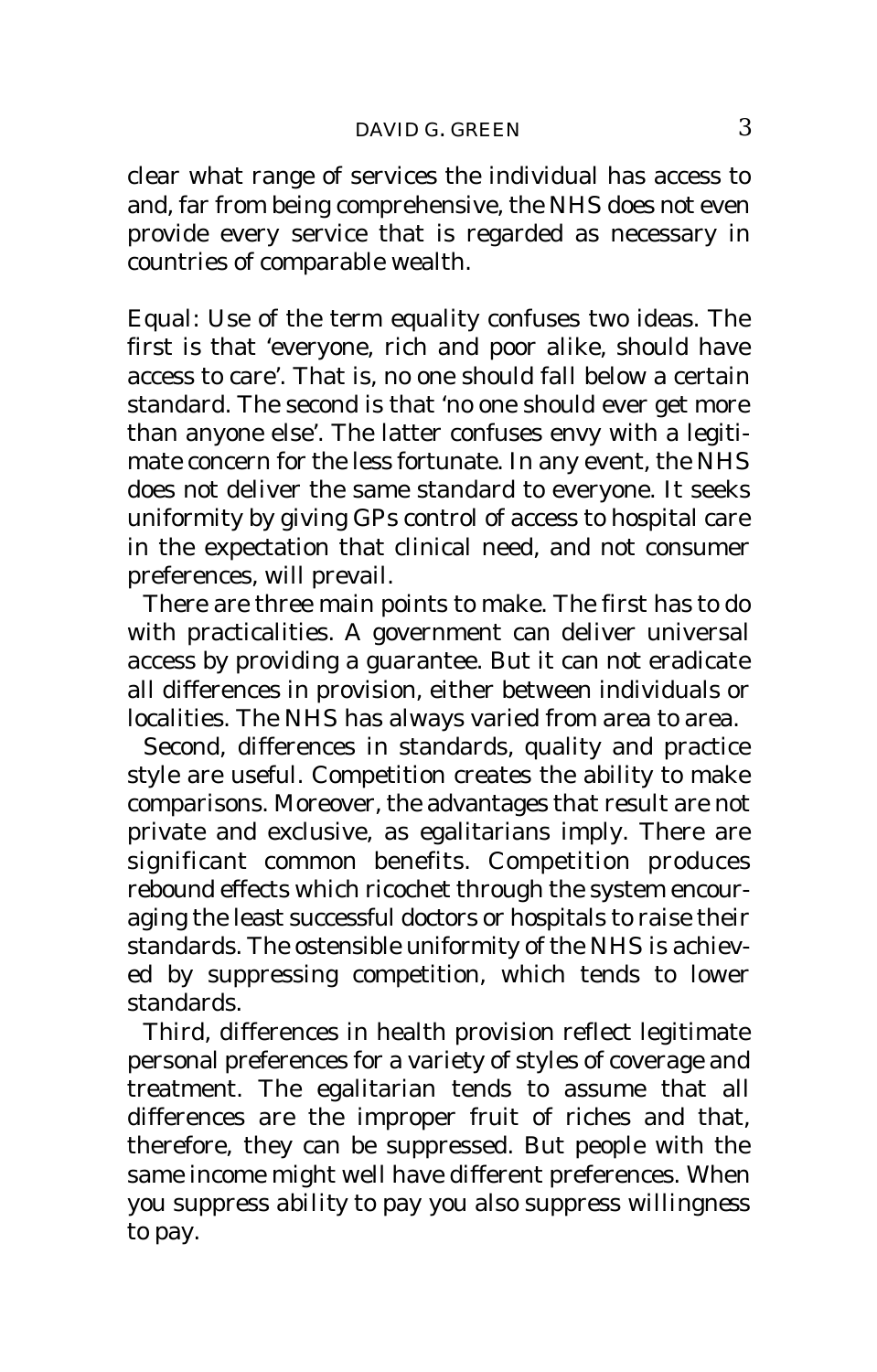*Standards*: Nor does the NHS provide a universally high standard by comparison with other countries. It is often as good as systems elsewhere, but with glaring exceptions.

A particular consequence of the NHS has been a deterioration in the doctor/patient relationship. It has become one of gatekeeper and supplicant rather than expert adviser and client. Under any system, scarcity of resources creates the potential for the doctor to be a gatekeeper. Moreover, purely on clinical grounds a doctor may refuse treatment because he thinks it dangerous or ill-advised. But in a command-and-control system financial gatekeeping is heightened.

### *Framing Achievable Objectives*

The real problem is that the objectives of the NHS are not achievable. Moreover, they are not mutually consistent. $^{\rm 1}$  In particular, the eradication of differences in the name of equality suppresses competition. And the suppression of competition in the name of *uniform* standards has meant *lower* standards. The only people to benefit from suppressing competition are providers who want to cover up their deficiencies. A genuine concern for the poorest people would seek to discover how to preserve competition, which is in the interests of all, whilst maintaining access for the poor.

The challenge is to frame some different objectives for health policy which are mutually consistent and, in addition, to accept the discipline of devising a new healthcare system which would make the poorest people better off than they are under the NHS.

There are two main requirements. First, competition should be introduced. Second, health care should be financed by insurance, not from taxes. And both competition and private finance should be introduced in a manner which improves the standard of service being received by the poorest section of the community.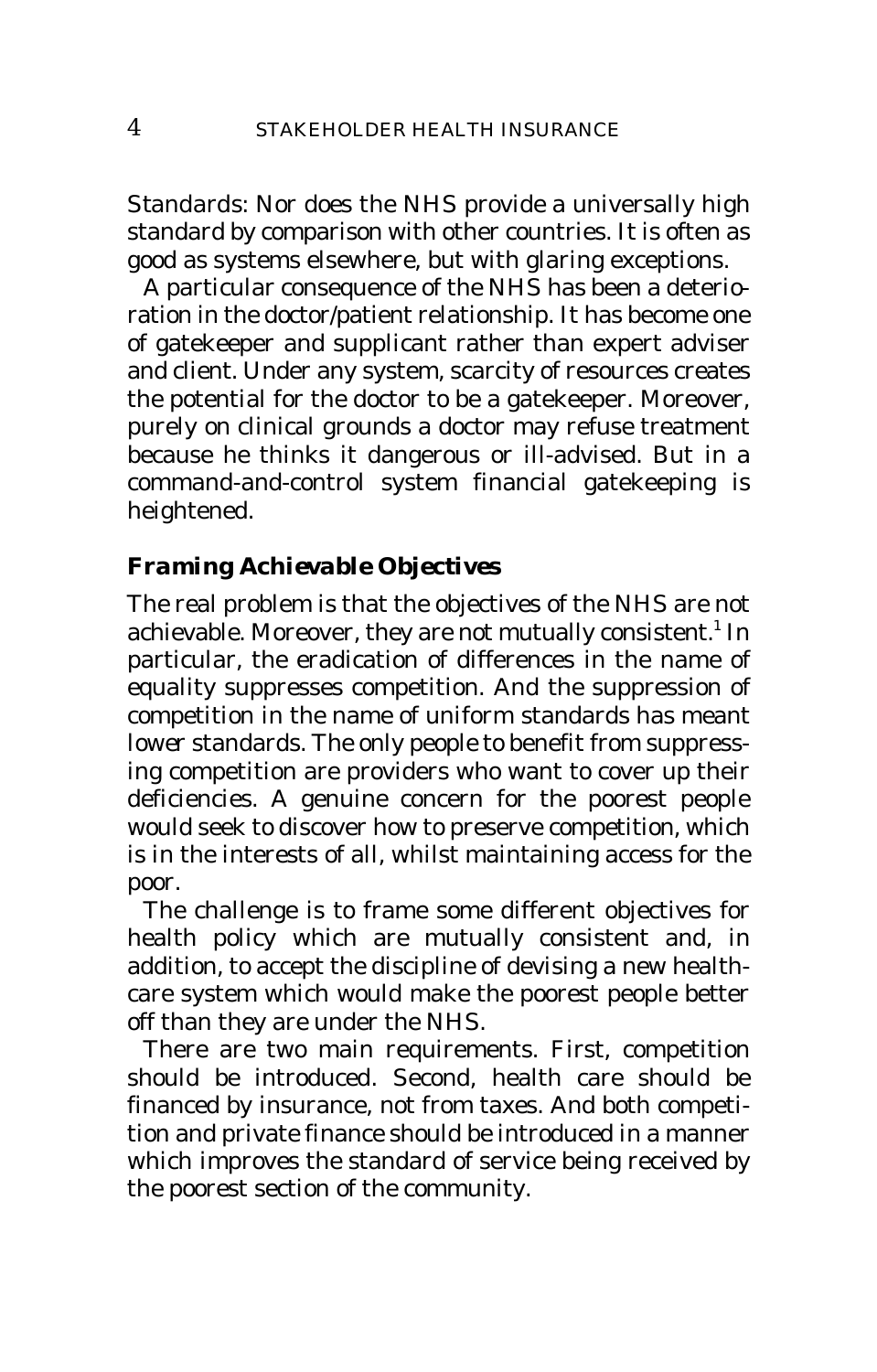### *Competition*

Competition should be encouraged in order to raise standards. It is neither necessary nor advisable for the government to own all the hospitals and employ all the medical professionals in order to guarantee access. For there to be genuine competition, hospitals should be independent of government, but it does not follow that they should function as for-profit organisations.

In order to re-create the experimentation and creativity that flows from competition, NHS hospitals should be privatised as non-profit hospitals, rather like modernised versions of the old voluntary hospitals. It would allow medical staff to evolve, enhance and develop their special local tradition, and would help to rebuild the social fabric.

Before the NHS nationalised all the hospitals in 1948, some were government owned (usually municipal hospitals) but the majority of ordinary hospitals were voluntary. That is they were owned by local charities, supported by a mixture of donations, charges and regular contributions from local people in the form of pay-packet deductions. Voluntary hospitals united the local community: the wealthy were expected to contribute out of their abundance, and did so; and the rank and file made their regular small weekly payments through the hospital contributory funds. All sections of society felt a loyalty to the local voluntary hospital.

Moreover, in the rest of Europe, private hospitals have been allowed to co-exist with the public sector. Slightly over half the hospitals in Germany are independent of the government, along with one-third of the hospitals in France, over 80 per cent in the Netherlands and 60 per cent in Belgium.

#### *Insurance*

First, we cannot rationally discuss universal access without describing the services to which access is being given. When we buy other types of insurance we expect a contract stipulating our entitlements, and so when the taxpayer buys health insurance on behalf of the poor then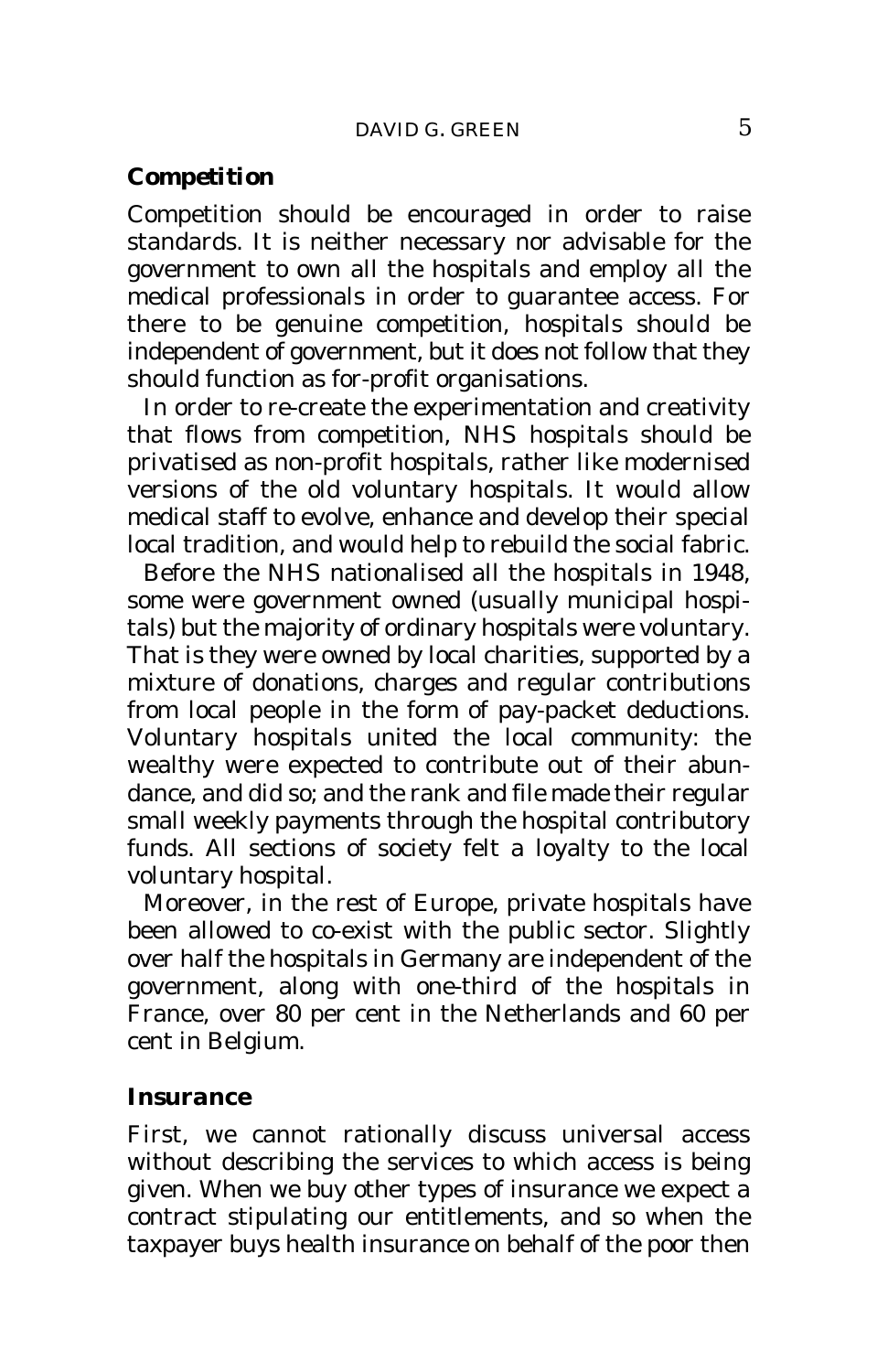a contract should similarly lay down the legally enforceable entitlements. But what should that standard be? And how should it be fixed?

There is no escape from affordability. Wealthy countries can afford to spend more on health care. In the third world, for instance, affordability affects fundamentals like vaccination; whereas in the wealthy United States, it affects the availability of experimental procedures such as the transplantation of artificial organs or heart and lung transplants. In the UK, however, the standard and scope of care does not predominantly reflect income per head but the tendency of the 'command-and-control' NHS to ration life-saving treatments, including renal dialysis and cancer care.

What counts as 'comprehensive' at any moment is in the process of being discovered and rediscovered. The advantage of a system based on insurance is that it allows gradual evolution towards a reasonable standard which reflects consumers' judgements about the type and cost of cover they want.

The allocation of funds by the UK Treasury is crude by comparison. It bears no relationship to medical demand. It is what the government can afford or chooses to spend—this year influenced by efforts to control inflation, next year by an impending general election. In any event it is a global amount with no room for individuals to pay for more or less. Typically, the government conducts a public expenditure survey each year, and targets are agreed for three years. The NHS asks for a particular budget and the Treasury decides how much it can have. In England, after deducting an amount for national services, such as blood transfusion, budgets are distributed to health authorities and primary care groups and trusts.

This process of allocation can be compared with a private insurance market. An insurance company knows the demand and expectations of its customers from previous years and can adjust premiums from year to year to match their preferences. It will present itself to the public in a particular way, offering specific contracts. For example,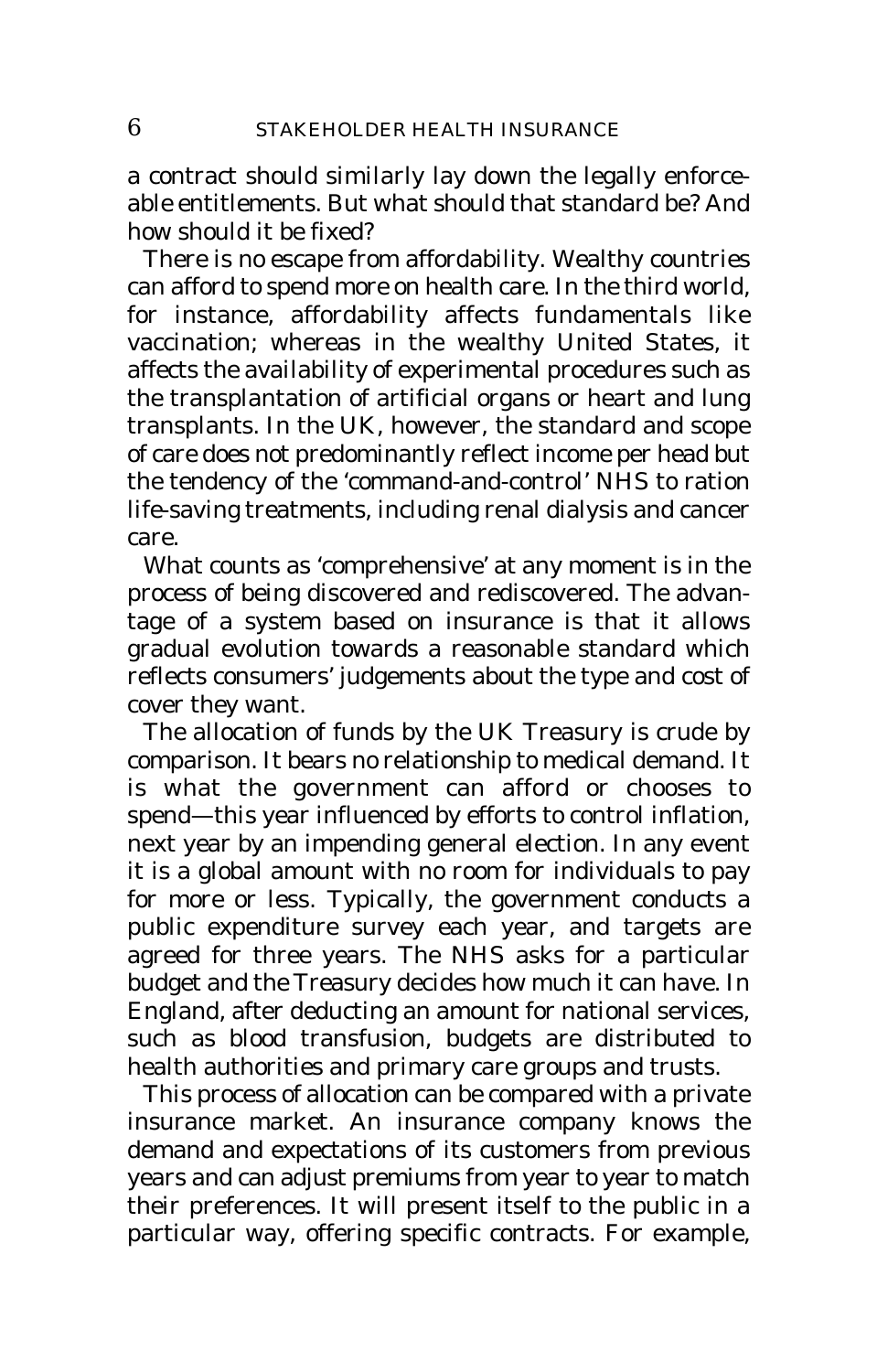American consumers can compare and choose between different practice styles. Some health maintenance organisations (HMOs) might offer hospital care in the form of shared rooms, with the possibility of paying extra for a private room. The premium tends to be cheaper than for a 'managed fee-for-service' insurance plan that offers unfettered choice of hospital or specialist. And it would probably be cheaper than a 'point of service' plan which, like an HMO, offers care through a fixed panel of doctors without further charge, but with the option of choosing an alternative doctor or hospital (at the point-of-service) in return for meeting part of the cost out of pocket.

The availability of such comparisons allows doctors and hospitals to get a better feel for what people want. As people change insurers or providers from year to year, a far more accurate assignment of funds takes place.

Typically, a contract of insurance in the US will entitle individuals to all needed health care. In practice this means that, if a qualified doctor says something is necessary, then the insurer must pay, or be sued for breach of contract. More recently insurers have tried to exclude 'experimental' procedures. This criterion allows more scope for disagreement, but ultimately the test is 'normal practice' or the consensus among medical practitioners. In extreme cases the line can be fuzzy, but the ultimate arbiter is the court of law. Under the NHS, the courts have typically refrained from requiring the NHS to provide specific services precisely because availability depends on political decisions about how much care can be afforded.

Opponents of insurance typically highlight two main problems: the exclusion of people with pre-existing conditions and the related tendency of some insurers to 'select' customers in order to avoid those most likely to make large claims ('adverse' selection from the insurer's vantage point). Over the years many different solutions to these problems have been attempted, but perhaps the most promising have been schemes based on group insurance with a 'sponsor' acting as a consumer champion, also called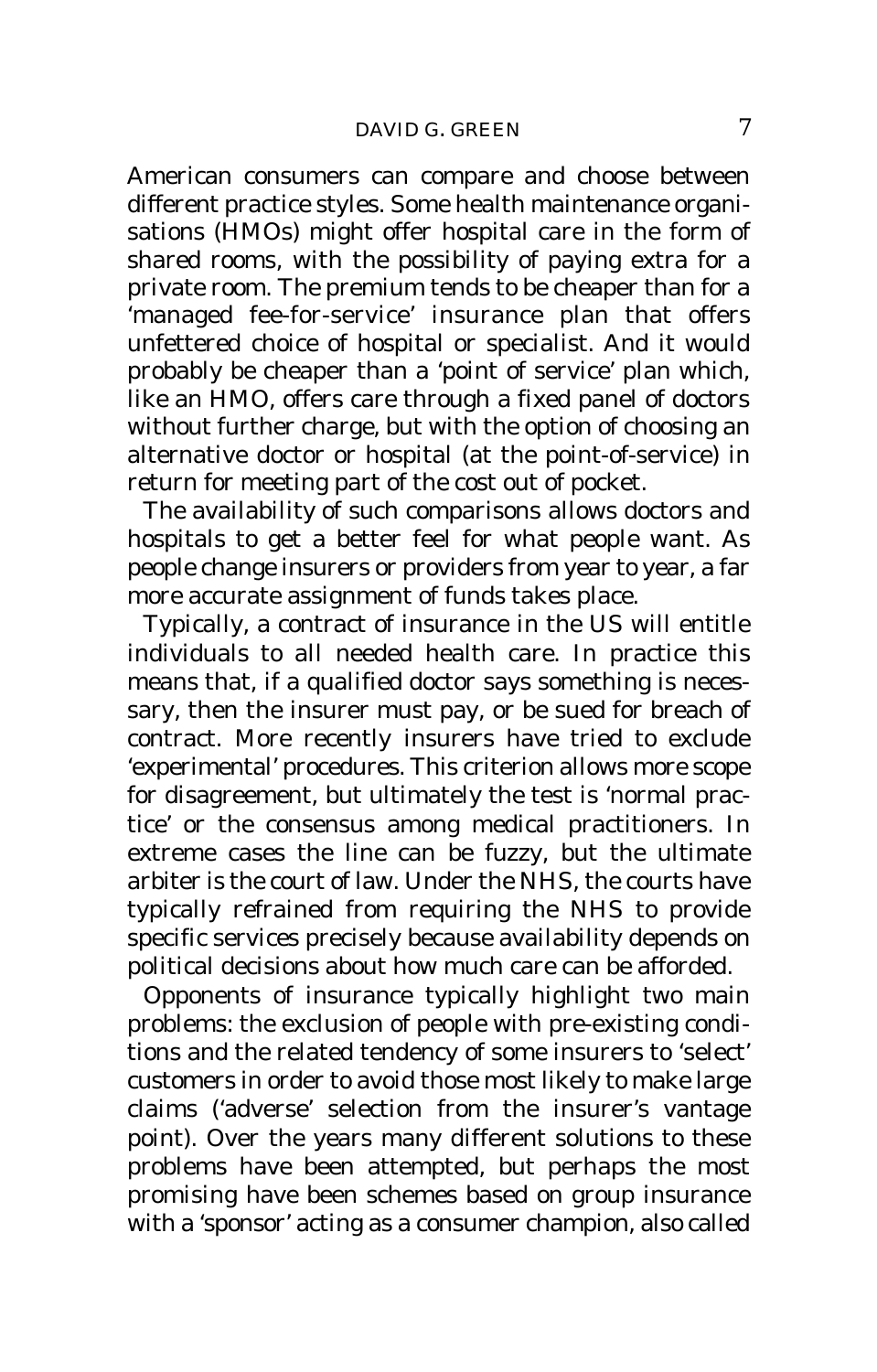'managed competition'. Sponsoring agencies, which could be private organisations, including large employers, or statutory bodies insulated from the political process, facilitate consumer choice by offering comparative information about quality and price and by filtering out bad insurers. Such schemes have been championed for more than 20 years by Professor Alain Enthoven. Originally called consumer choice health plans, the latest name is the health insurance purchasing co-operative (HIPC). Before discussing how to apply the idea in the UK, I will describe the essential elements of Professor Enthoven's scheme.

# *Health Insurance Purchasing Co-operatives*

Enthoven's scheme comprises four main elements. First, each year consumers choose a comprehensive care package for one year. Second, they do so through agencies whose task is to facilitate choice by providing comparative information about quality and price and by weeding out unsatisfactory insurers. Third, the consumer's choice should be cost-conscious, that is, part or all of the cost of the premium should be met by all individuals except the absolutely poor. And fourth, providers should compete in structures which integrate provision and insurance, either by establishing a single system, such as a health maintenance organisation or by creating schemes based on contracts between insurers and independent providers.<sup>2</sup>

The relevant 'price', insists Enthoven, is not the cost of any given medical procedure, but the annual insurance premium, because it gives the consumer a reason to think about the total cost and to try to minimise it. Consumers must be price-conscious at the time of taking out the insurance package and in a position to compare packages. To facilitate comparisons insurers should be required to price equal packages, so that during the 'open-enrolment season' of about four weeks every year, systematic comparisons can be made, comparing like with like.

Enthoven is anxious that consumers should not have to choose between lists of covered and non-covered items,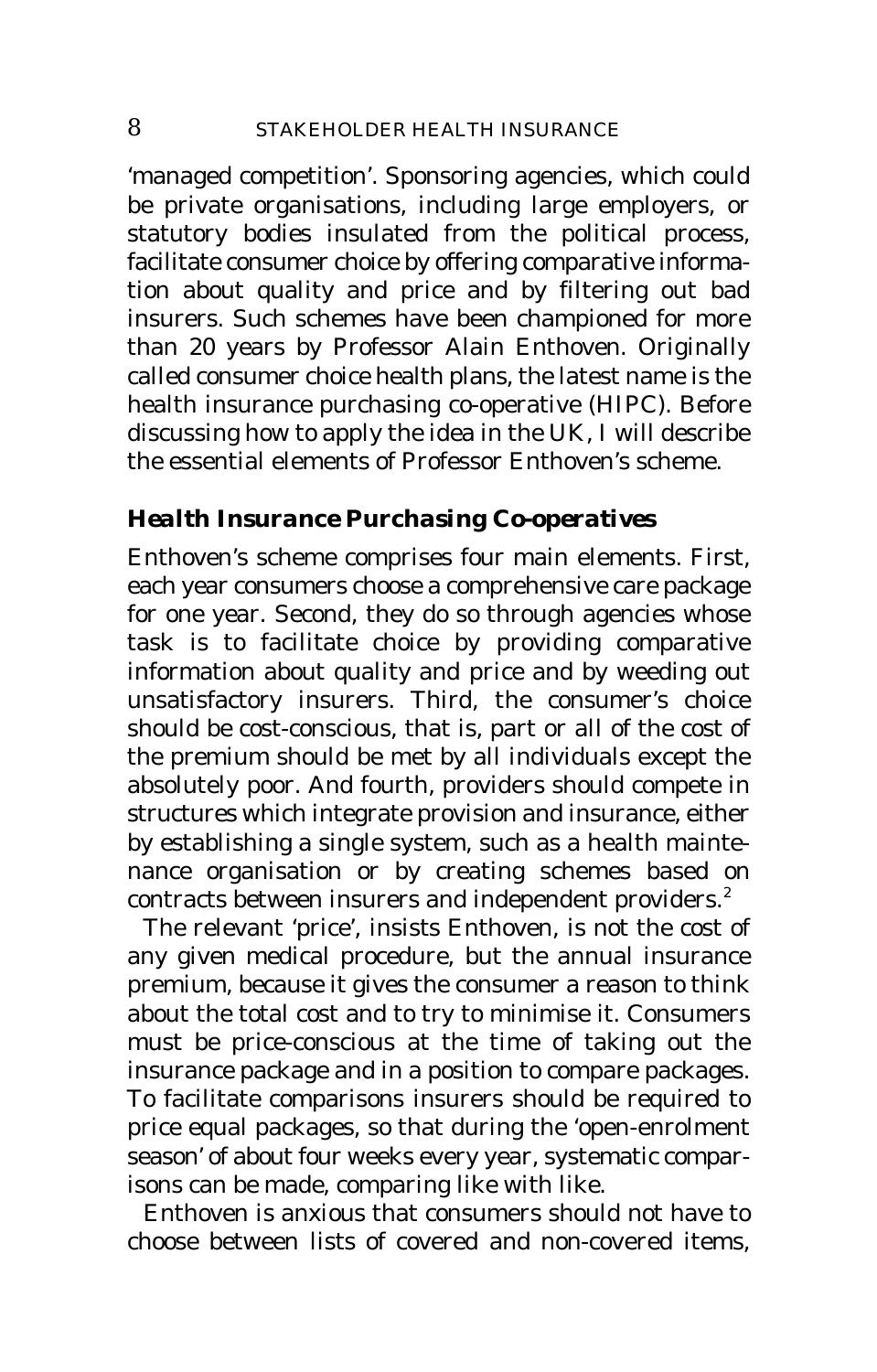because it is an almost impossible choice for individuals to make. An insurance policy should cover 'all needed care' and cost control should not be primarily achieved by excluding treatments or excluding people but by controlling costs. To give but one example, costs can be controlled without reducing quality by ensuring that operating theatres are fully used, skilled staff are effectively deployed and by ensuring the right balance between highly skilled and semi-skilled employees.

Schemes based on 'managed competition' have been found to work. There are examples of such systems in operation in California and Minnesota, but I will mention only one: the Federal Employees Health Benefits Program.

The latter began operation in 1960 and now offers nearly 400 insurance plans to some four million policy-holders covering about nine million people. Every year in November/December there is a month-long 'open season' when people choose their insurer for the next year. They receive an official guide and a consumer group also publishes a private guide. Each year only about five per cent of policies change hands, but the impact on individual insurers can be substantial, with some losing half or more of their subscribers. All insurers must community rate. Literally, this means that a retired person pays the same as an 18-yearold trainee. Insurers must also accept all applicants regardless of pre-existing conditions.

Since 1999 the federal government contribution has been based on a 'fair share' formula. It pays the lesser of two amounts: 72 per cent of the programme-wide weighted average premium or 75 per cent of the actual premium of each person's chosen plan. Employees pay the difference.<sup>3</sup> Two types of cover are offered: 'self only' and 'self and family'. In 1995 the maximum was \$1,600 per year for a 'self only' policy and \$3,490 for 'self and family'.

In *How to Pay for Health Care* I proposed that a similar scheme in Britain could be based initially on health authorities, with each authority becoming the purchasing co-operative for its locality. If implemented, the end result would not be a pure market system, nor a pure collecti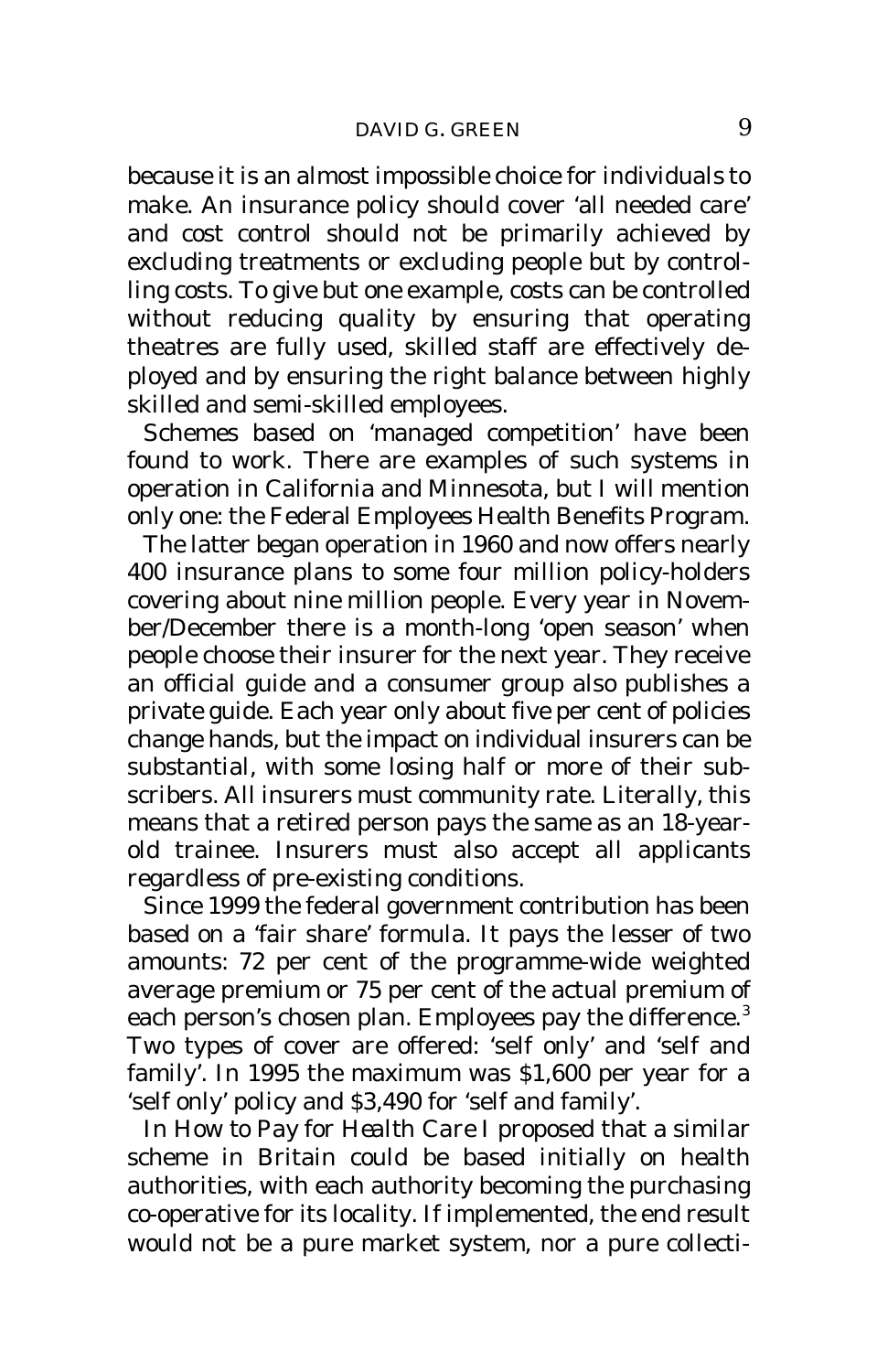vised one but it would bring about a different balance between the public and private sectors. The government would confine itself to creating the framework within which collective private initiative can work for the common good. And it would provide universal access — something the NHS has never achieved in practice—by providing a clear entitlement for the poor.

Since publication of the original proposal in 1997, there have been further NHS reforms, not least the introduction of primary care groups, and so what follows adapts the original idea to the new circumstances.

# *Stakeholder Health Insurance: How It Could Work*

Alain Enthoven advocates health insurance purchasing cooperatives. Perhaps a better name would be 'stakeholder health insurers'. For the sake of administrative simplicity, existing health authorities could establish stakeholder health insurers (SHIs) in their areas. We would all continue to pay taxes as at present and health care would continue to be provided through primary care groups, without further charge. However, individuals would be free to receive their care through the local stakeholder. In return for assuming responsibility for part of the cost, they would receive a tax credit representing part of the tax they had paid towards the NHS. Before turning to the details of this tax credit, further aspects of the scheme should be explained.

The SHIs should be independent of government, and preferably mutual organisations run by boards representing members. Each year, SHIs should invite private insurers to submit tenders for a comprehensive package of cover for anyone within the SHI boundary. All insurers should be required to price a standard contract: to facilitate value-for-money comparisons; to reduce market segmentation based on the range of services covered rather than on price or quality; to guarantee no hidden gaps in coverage; and to prevent risk selection from reducing incentives to produce value for money. This standard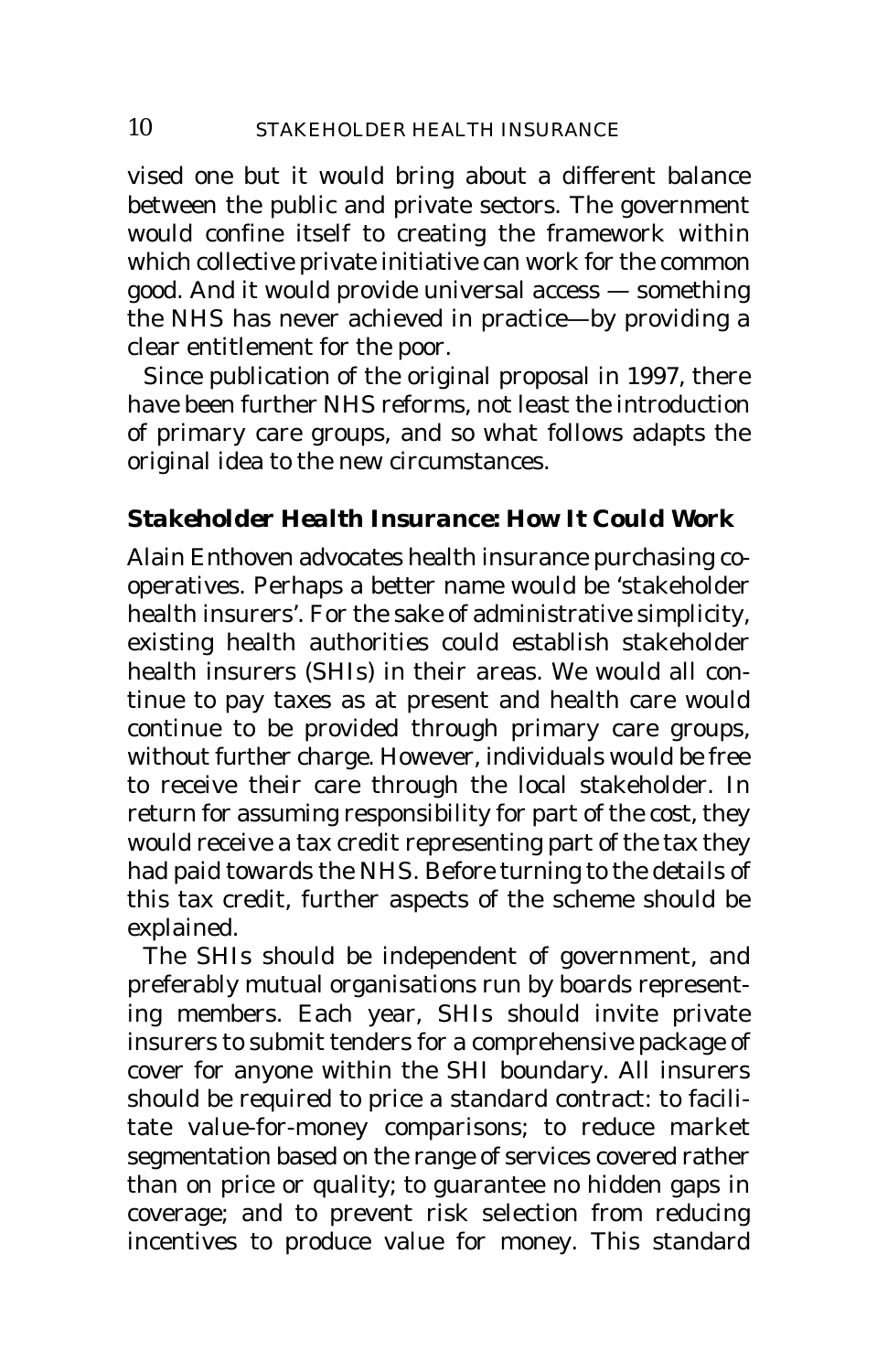package should be defined by each SHI to reflect members' preferences and to facilitate comparisons between SHIs. Only insurance plans which complied with the standard package should be included in the scheme. However, they should be free to offer other insurance schemes in addition to the standard package.

One of the dangers of a system of regulation or 'managed competition', as Professor Enthoven calls it, is that in its anxiety to protect consumers it becomes too intrusive, suppressing valuable initiatives which might benefit consumers. A system of SHIs could have this effect, but the danger is mitigated in two ways. First, SHIs should be allowed to compete for members. Individuals should not be compelled to join the local SHI, but should be free to join another area-based SHI or one not based on locality at all (see below p. 13). Second, insurers should be free to offer insurance policies which differ from the standard package.

In essence the scheme accepts that unfettered market competition has beneficial effects for some and harmful effects for others. The challenge is to preserve the huge advantages of innovation whilst eliminating known harms. The balance between appropriate regulation and overregulation is always difficult to strike. A system of stakeholder health insurers is one of competing regulatory regimes, which accepts that we can learn from innovation in regulatory methods and strategies, just as we learn from diversity of provision.

Consumers would make their choice once a year, based on the quoted prices and any comparative information supplied by the stakeholder. They could have, say, four weeks to consider the options and notify their decision to the SHI. There should be continuous coverage, to prevent insurers from dumping costly subscribers. There should also be community rating, that is the premium ought to be the same regardless of the health status of the individual, though age rating would be acceptable. No one should face exclusions or limitations of coverage because of preexisting conditions.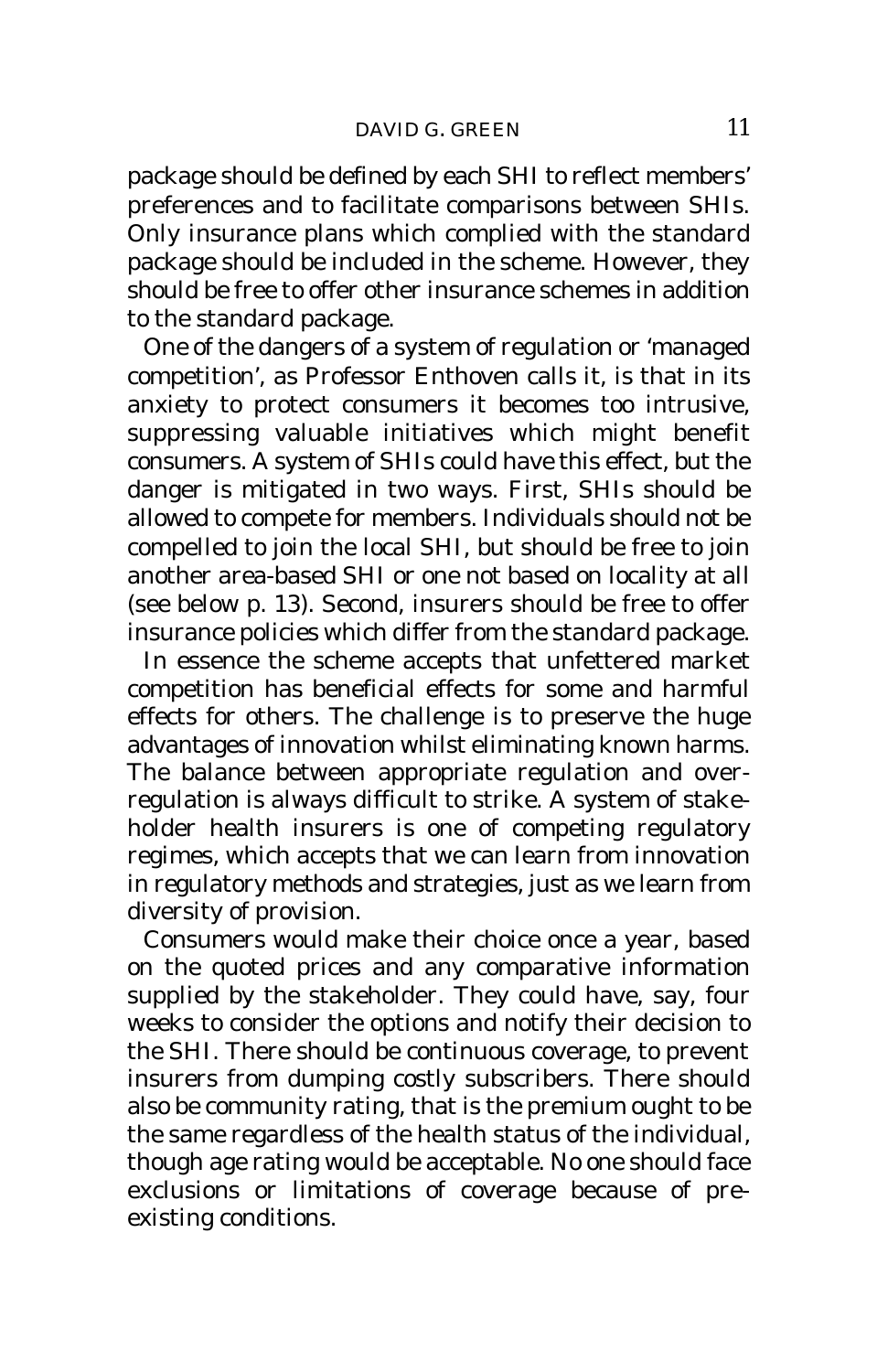There are some dangers to be avoided. Although I have recommended that health authorities should initially establish stakeholders, it is very important that health authorities should not also be planning agencies, controlling investment in medical facilities. Such planning is best accomplished by competing providers. Enthoven's proposal enjoys bipartisan support in America and Paul Starr, who is among the left-leaning supporters, has strongly argued that purchasing agencies should not be planning agencies. Their task is to be the consumer's champion and to foster and facilitate informed choice. To give them a planning role, he says, would be to create a potential conflict of interest between their advocacy and planning duties.<sup>4</sup>

Thus, the resulting system would work something like this. We would all continue to pay taxes as now, and people wishing to continue receiving care from the NHS need take no action at all. People who prefer to be covered by insurance would opt to receive care through their local SHI. Each existing health authority would establish a stakeholder health insurance agency whose task would be to ask private insurers to price the same comprehensive package of care. Anyone choosing to pay more would do so with his or her own money.

Hospitals, NHS or private, would charge insurers for their services. Private hospitals, whether for-profit or not, would compete on equal terms. All hospitals would be free to enter into contracts or arrangements with insurers as they believe best. Similarly, GPs functioning through primary care groups would charge insurers or offer prepaid services.

Initially the scheme would be based on existing health authorities, but as under Enthoven's scheme, it should be possible to establish mutual purchasing agencies other than area-based stakeholders. This would create competition between SHIs and permit consumers to escape from their local SHI if it proved to be ineffective. A common objection to small-scale purchase of health insurance is that the administrative costs tend to be very high. How-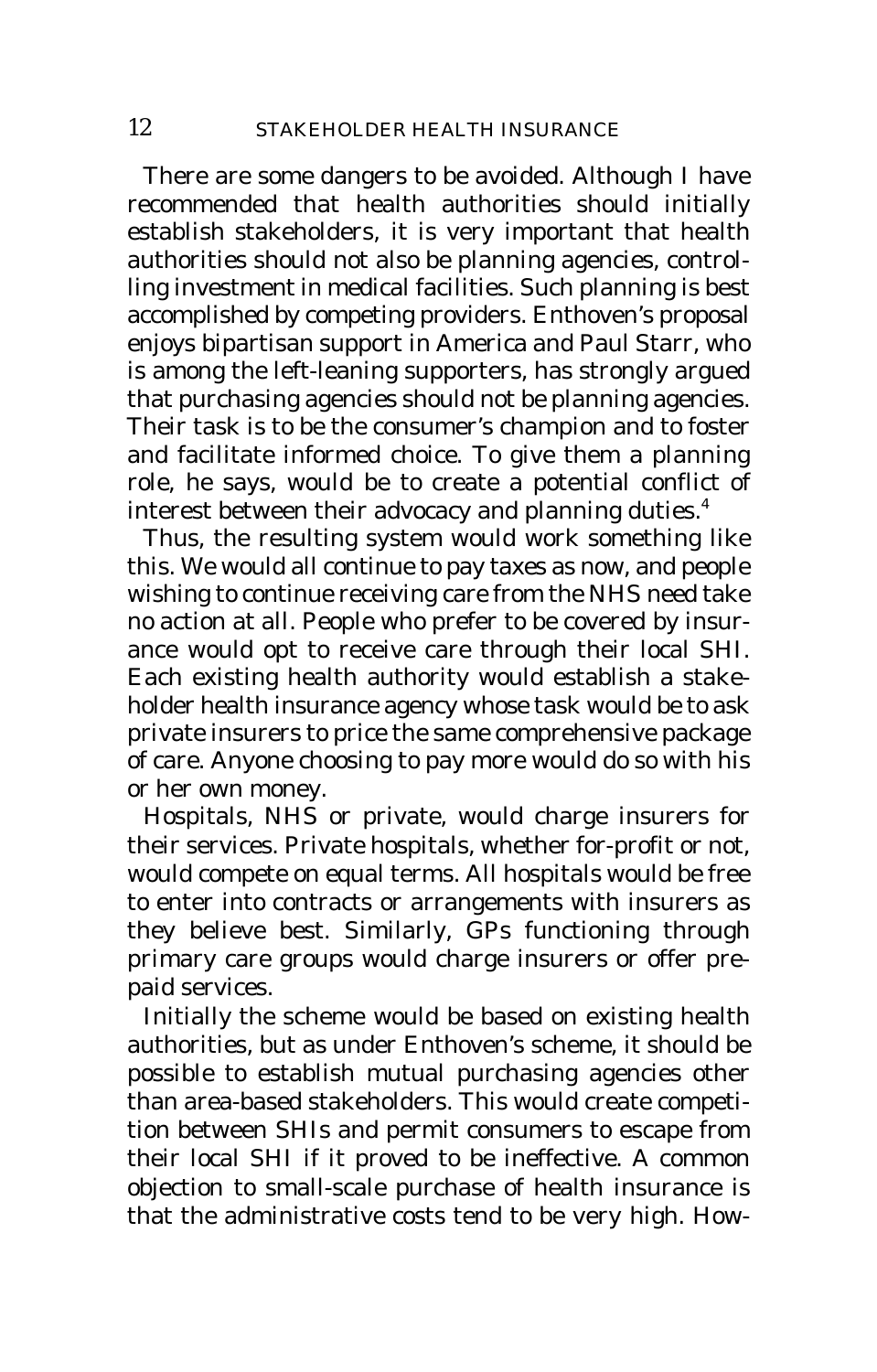ever, the RAND Health Insurance Experiment found that groups of 10,000 or more have administrative costs of 5.5 per cent, whereas for smaller groups it can be 40 per cent.<sup>5</sup> Thus, groups of 10,000 are large enough to secure the relevant economies of scale.

## *The Tax Credit and How to Ensure Universality*

How might a system of tax credits work? For each person opting to receive insurance cover through the stakeholder rather than the NHS, a sum of money would be paid by the government to their stakeholder. How would this tax credit be calculated? There would need to be an interim arrangement until enough experience had been gained of the evolving insurance market. Two years would probably be sufficient, and during these two years the Treasury should apportion an age-weighted amount per person based on the previous year's NHS expenditure (approximately £800 per head). In subsequent years, the Treasury allocation should be based on the market price for the standard package defined by each stakeholder. The Exchequer subsidy should be a percentage of this market price.

The challenge I set at the beginning was to devise a system that would, above all, assist the least well off and, to that end, the tax credit should also vary according to financial circumstances. The major problem for any system which has to be adjusted according to income is how to deal fairly with people at the margin between total dependency and self-sufficiency. Needless to say, people on benefit who cannot be expected to work should receive the full cost of the standard insurance plan. The majority of earners are capable of paying their share out of pocket, but what about those 'in between'?

Based on expenditure in France and Germany, let's assume that the cost of a standard insurance package for a husband, wife and two children is £2,600 per year. For people on benefit the government would pay the full amount to the SHI. For others, the government would need to decide what percentage of the standard-package pre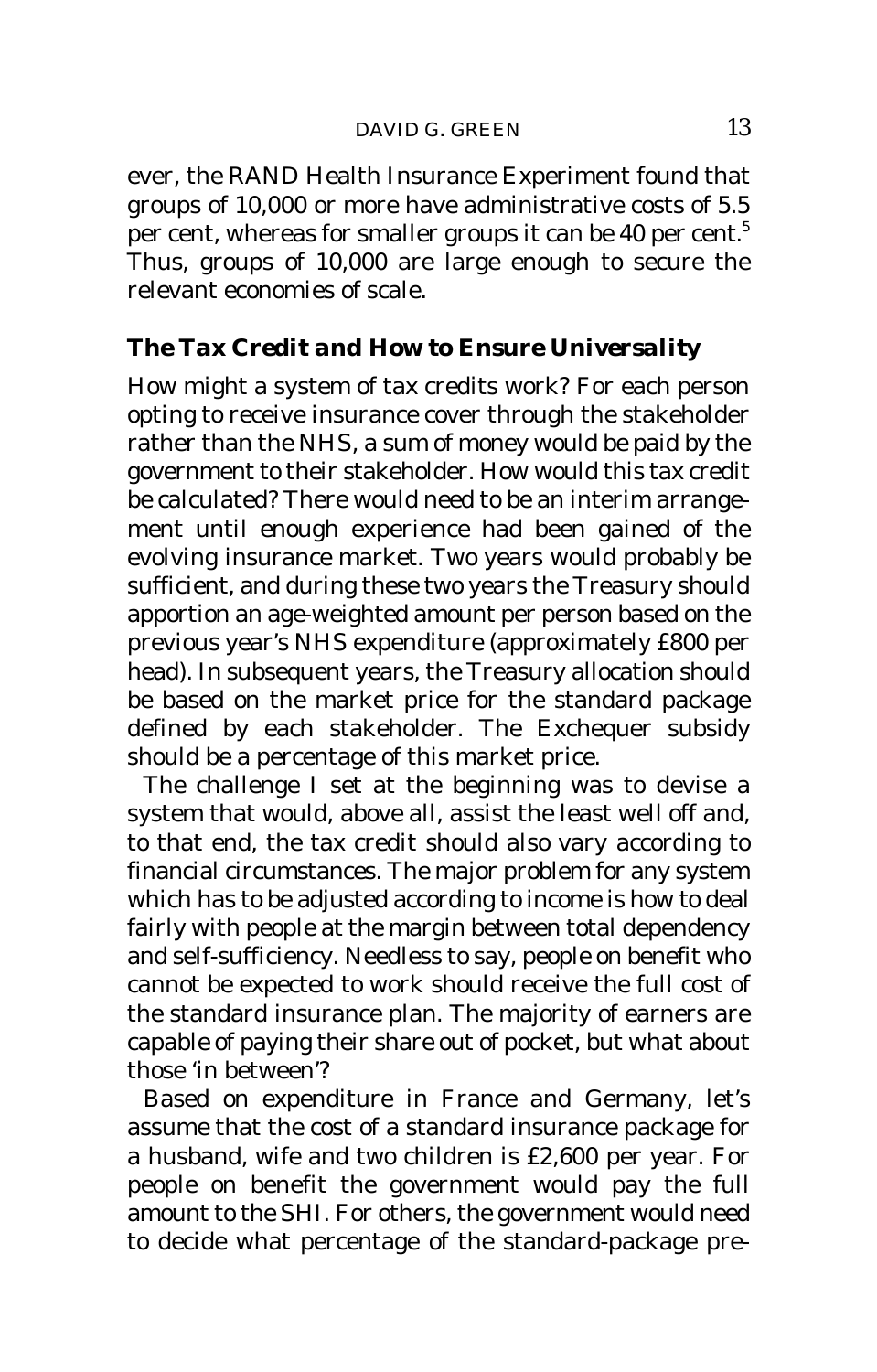mium should be paid from taxes, and at what income level people could be expected to make a contribution. The tax credit should be in the range 50-75 per cent of the standard plan. If it were 50 per cent, the tax credit would be £1,300 per year and the maximum out-of-pocket payment would be £1,300 per year, plus any extra a consumer chose to spend.

However, if everyone whose income exceeded a certain point had to pay £1,300, it would be likely to have a behavioural effect on some people whose incomes were just below that point. They might be deterred from earning more. The difficulty could be avoided by tapering the tax credit to bring about a more gentle transition from subsidy to self-sufficiency. If the tax credit were £1,300, then a taper of 25p for every pound of tax liability above each family's tax threshold would have a smaller behavioural impact. At this point, however, a digression from the argument is necessary.

# *Work Incentives at the Margin: A Digression*

Some critics regard the presence of a high 'marginal deduction rate' at a certain point in the income range as a decisive objection. However, to abandon any scheme for that reason alone would be to consider it acceptable to refrain from work altogether or reduce work effort because of the generosity of the benefit system. Such a view is surely paradoxical, particularly if the upshot is the continuation of public sector monopoly which fails, in reality, to provide universal cover for the poorest people. The issue can be understood more clearly if we personalise it. Imagine you lose your job and that you have a brother who offers to pay you £200 a week until you get another job. After four weeks you are still out of work and he asks when you are expecting to get a job.

You reply, 'Why should I get a job when I can get £200 a week from you without working?' Most people can see that it would be reasonable for the brother to reply that he will go on paying you for one more week, and then the money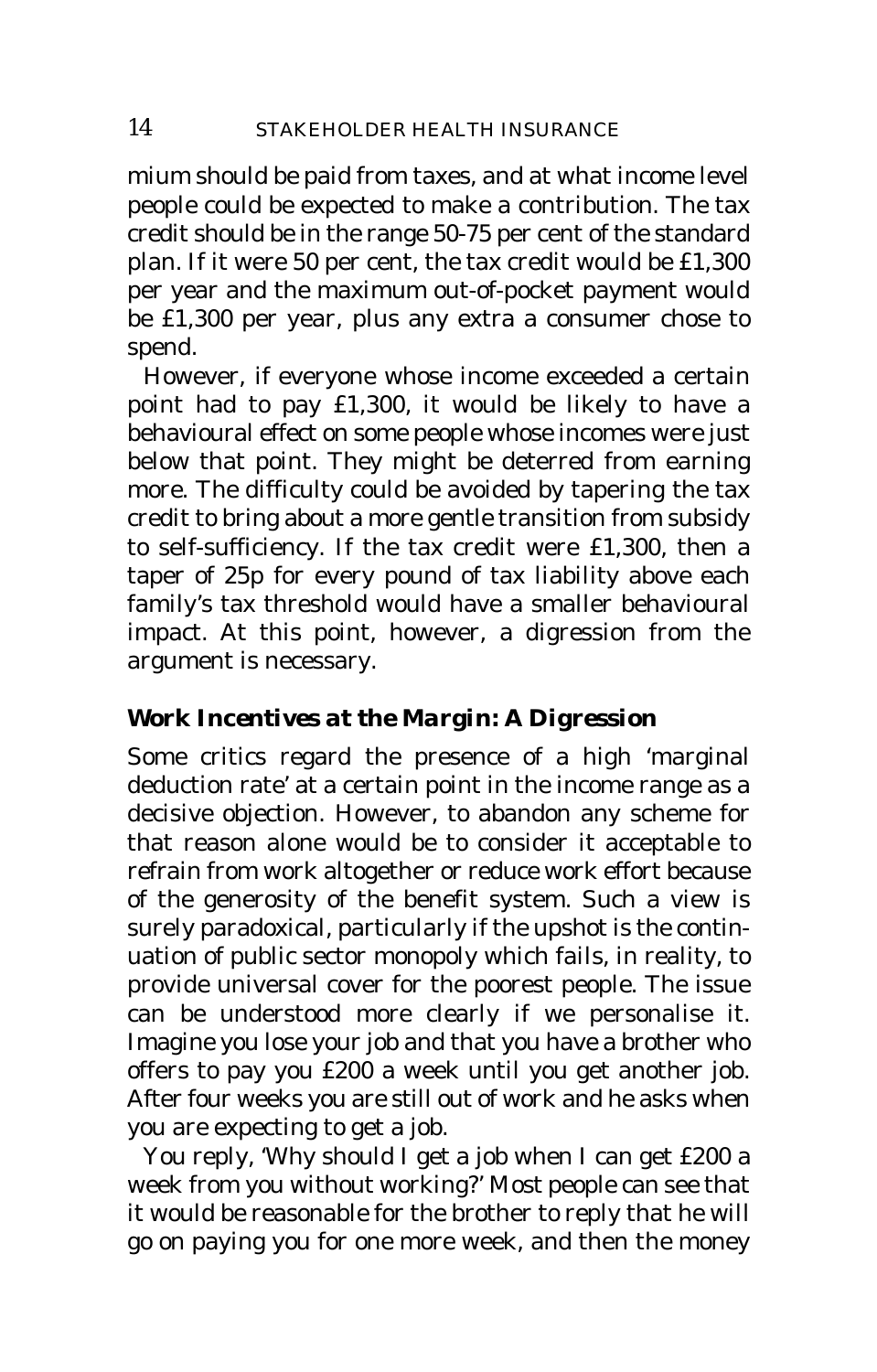will stop. The wider community is in exactly the same position, and someone who is able to work but refuses to do so because he is better off on benefit is simply taking advantage of the generosity of other people, no more and no less. Consequently a benefit system can legitimately be based on reciprocal obligations, including an obligation to perform public work in return for benefit.

Moreover, financial incentives are not the only influences on decisions to work or not work. Individuals take into account many factors, including self-respect, loyalty to children, a spouse or an employer. Consequently, many people do not take advantage of the generosity of the system, but strive that bit harder to get clear of the income zone in which they face a high marginal deduction rate. $^6$  In any event, the impact on behaviour at the margin, while of some significance, is of minor importance compared with the gains to be made by empowering consumers across the income range. It is fundamental to the scheme that the poorest people should have the power to choose an alternative insurer.

# *The Impact of the Tax Credit*

There would be an individual policy and a family policy. The cost might be £1,300 for an individual and £2,600 for a family. Let's assume that the cost of a standard insurance package for a husband, wife and two children is £2,600 per year. For people on benefit the government would pay the full amount to the SHI. The tax credit for people with earnings would taper away at 25p for every pound of tax liability above each family's tax threshold. The taper could stop when the amount of credit was equal to 50 per cent of the cost of the standard plan. No one would receive more than a 50 per cent subsidy.

How might such a scheme affect a family of a husband wife and two children at different income levels? For families with no tax liability the stakeholder would receive £2,600 from the government and there would be no out-ofpocket payment. For a family with a tax liability of £1,000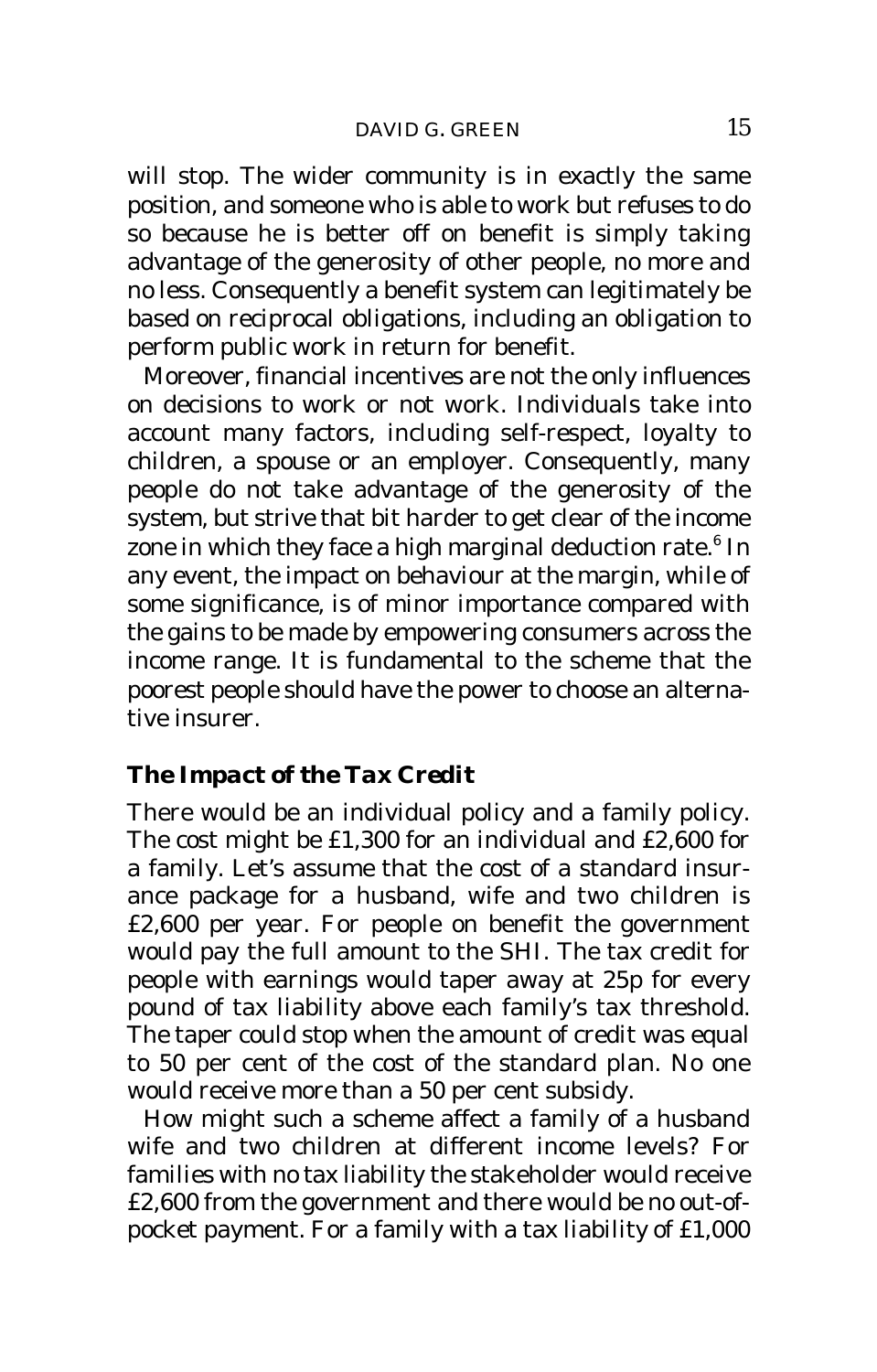the stakeholder would receive £2,350 from the government and £250 from the family. For a family with a tax liability of £2,600 the stakeholder would receive £1,950 from the government and £650 from the family. A family with a tax liability of £5,200 would pay £1,300 to the stakeholder which would receive £1,300 from the government. At this point the tax credit would be 50 per cent of the standard plan, the maximum subsidy.

### *Conclusion*

The end result would be universal access to a guaranteed standard, rather than universal access to a politicallydetermined standard which bears little relationship to either national wealth, medical need or personal demand. There would be competition to create room for experimentation and the discovery of new and better ways of meeting human needs. The dispersal of hospital ownership to localities would help to rebuild the social fabric. And above all, the poorest people in the society would have been empowered. They would be free to receive care from the NHS as at present. If they prefer to switch to an alternative insurer, they will enjoy the same power to do so as anyone else.

Thus, we would all pay taxes as at present. People happy with the NHS need take no action. People who would prefer to take personal responsibility would contract out and receive a tax credit representing 50 per cent of the cost of a standard health insurance scheme.

Moreover, stakeholders would give advice to help individuals choose, and because insurance is being bought by a group they would enjoy lower administrative costs and more bargaining power. Each stakeholder would be a mutual organisation charged with representing members, not an arm of the Treasury, charged with parsimony.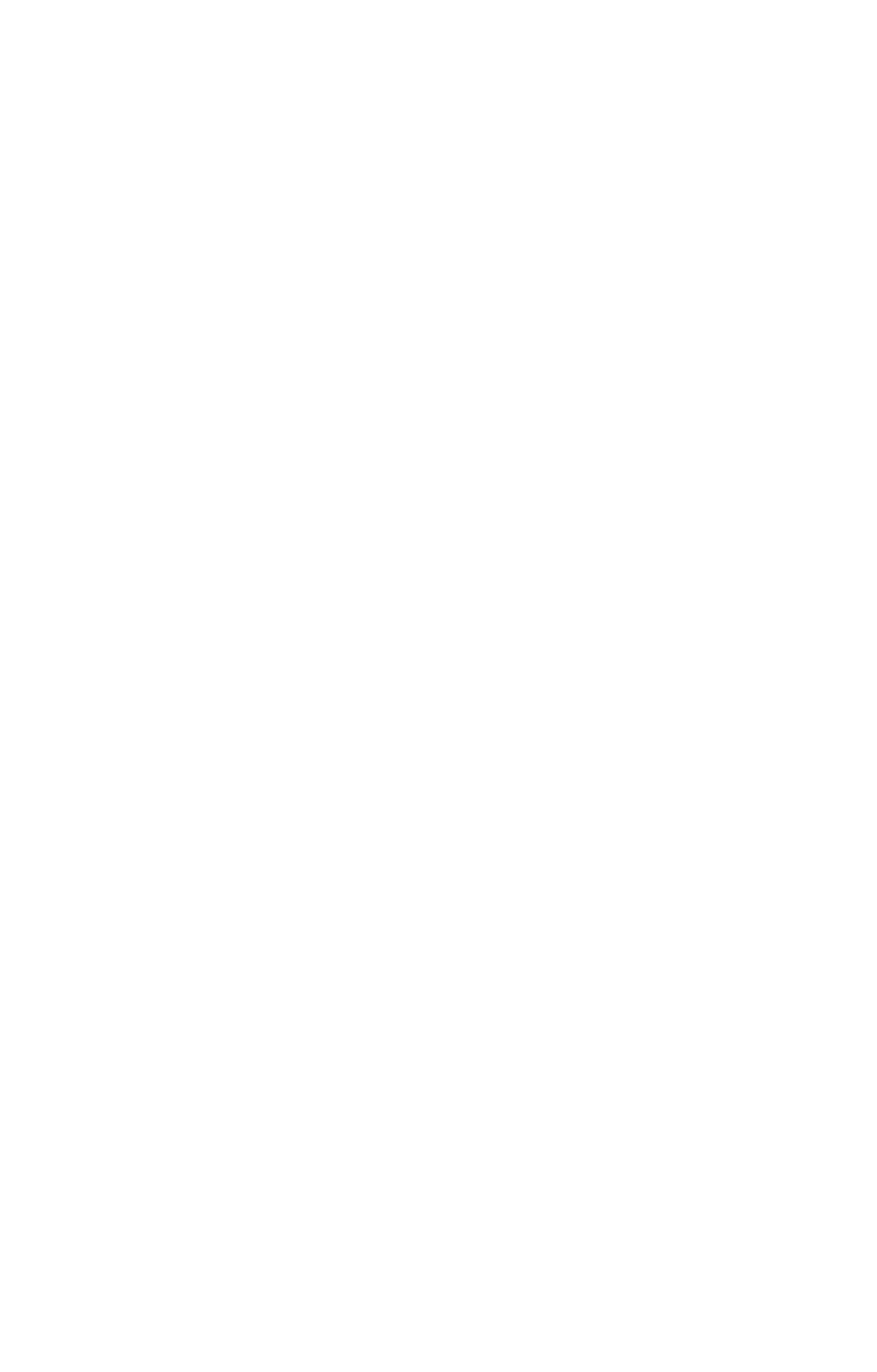**Commentaries**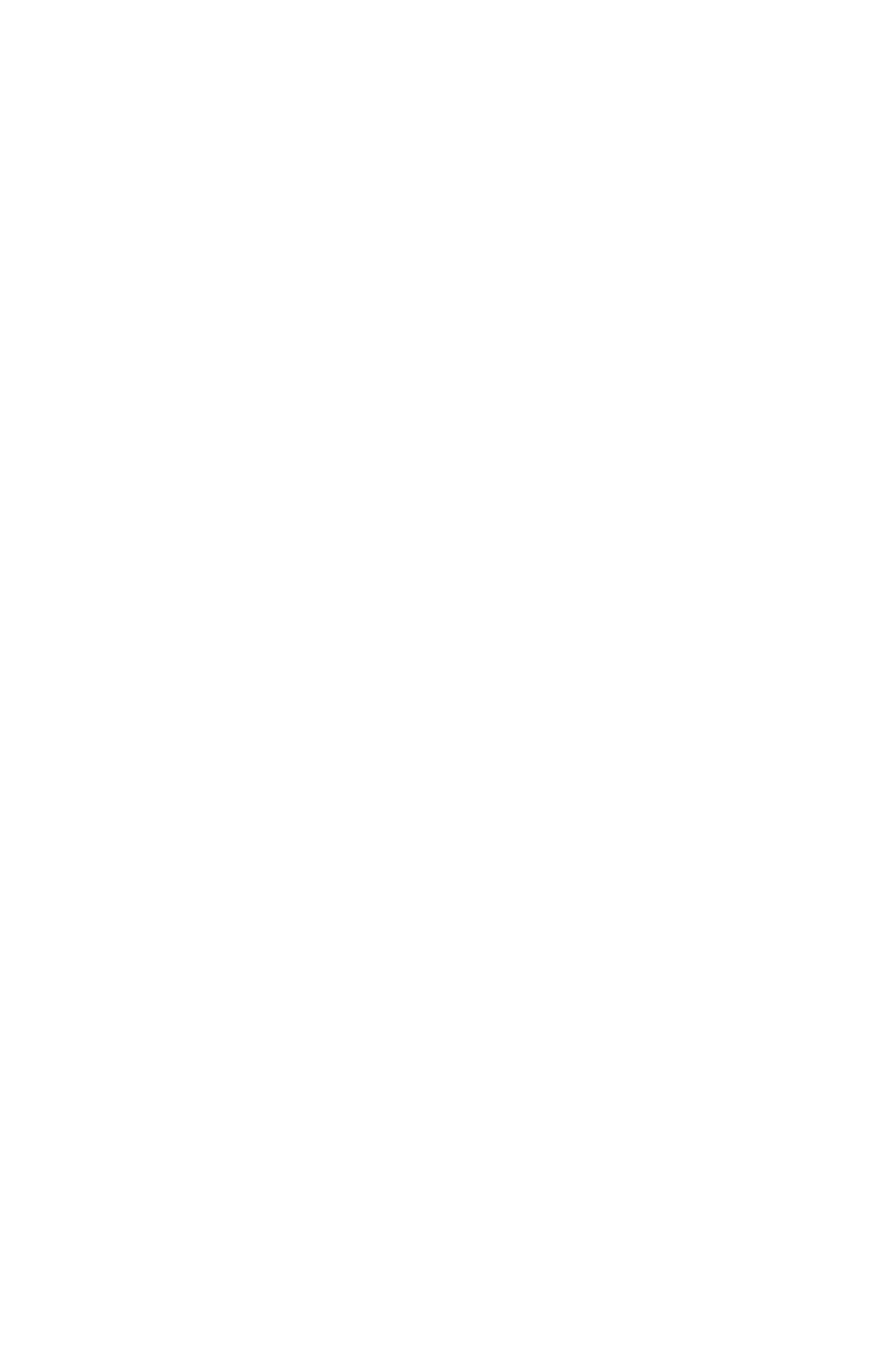# **Time to Split the NHS**

# **Adrian Bull**

In the introduction to the paper the author states that the<br>NHS falls a long way short of achieving its own objectives. This is a widely held, but ill-defined view, largely because those objectives are over generalised and poorly defined. The NHS embodies two quite distinct functions. The first is to be the funding vehicle by which the Government ensures that a health service is available to which the population has universal access, largely free at the point of use. This, in reality, is the Department of Health's function, but it has become synonymous with the NHS. The second role of the NHS is to be the organisation which manages and provides those same healthcare services to the public. In this regard, the NHS is the dominant provider of services in what is, in effect, a nationalised industry. Despite the Thatcher experiment of divorcing the purchasing from the provider function within the NHS, the two functions have never been separated out into two different organisational structures. Many of the principles of the purchaser/provider split under those reforms have been retained in the primary care group structures of the current government. This continues, however, to be within the framework of the single, national NHS.

The NHS' aims should be considered in these terms—and the two functions have quite different sets of objectives. As the funding mechanism to ensure that the nation has health care free at the point of use, the NHS continues to be broadly successful. Costs are well controlled, the nation's expenditure on health is held within reasonable limits, and health care continues to be largely free at the point of use; there are no financial deterrents in the system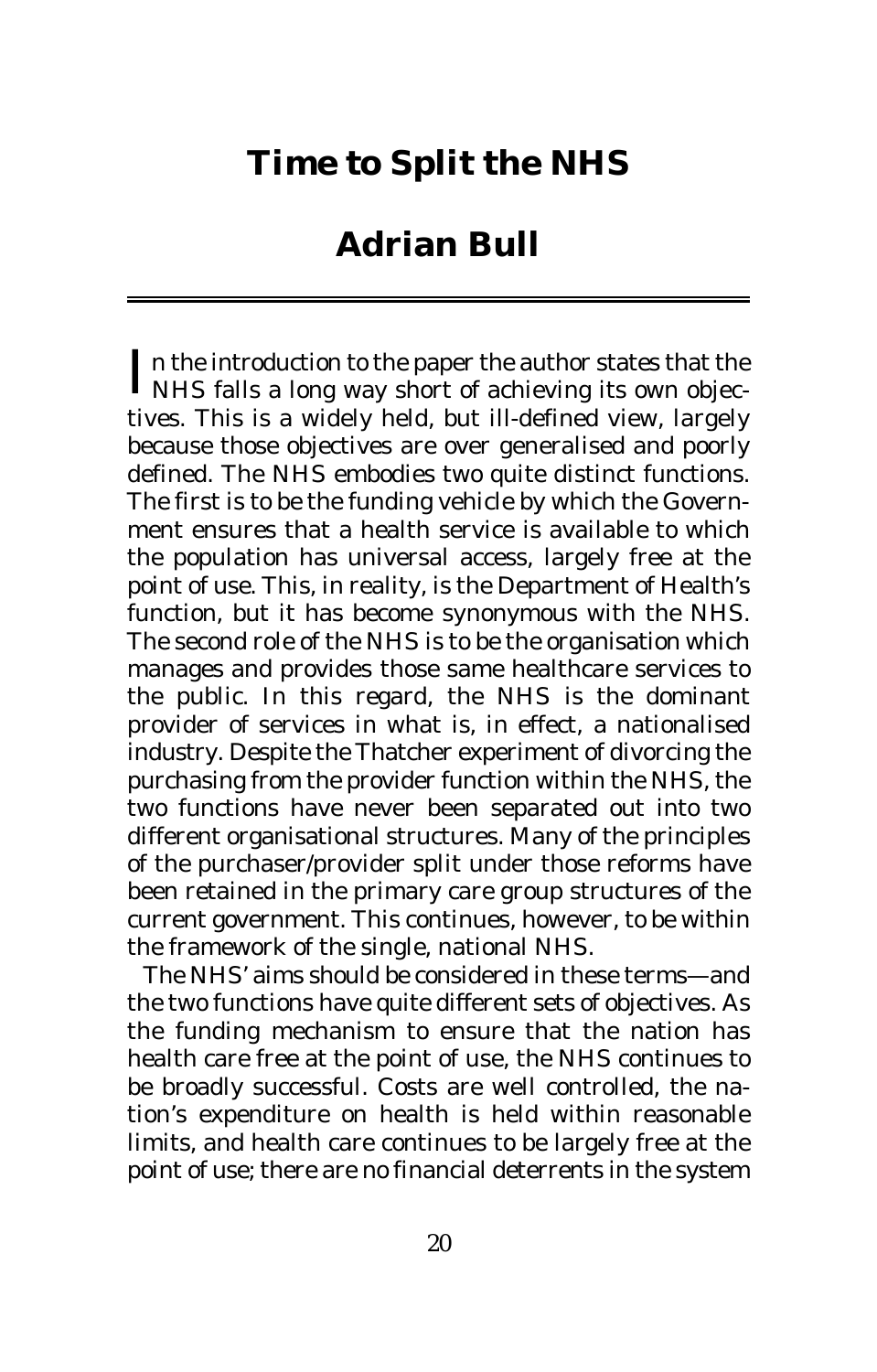which hinder a person seeking access to address their health concerns. With some exceptions at the margins, the funding of health care is broadly comprehensive and equal across the country. Furthermore, the NHS as a funding mechanism has ensured a remarkably successful series of preventive and surveillance services—specific examples being immunisation programmes, health visiting services and testing for neonatal disease. From this point of view, the NHS is a moderate success. The paper does correctly identify a flaw, however, in that there is no clear statement or description of the range of services which should be funded by this system. At its inception, the NHS aimed to fund all health services—including long-term nursing care of the elderly, and all dentistry. These two services have now mostly fallen outside the remit of the NHS funding, while other lifestyle-type conditions and services remain within its remit. This issue must be debated and resolved. and piecemeal statements about individual drugs or operations from the National Institute for Clinical Excellence (NICE) will not achieve the clarity of purpose that the nation requires.

The objectives of the NHS as the means of *delivering* healthcare services form a separate yardstick—and in this regard the NHS is indeed a failing organisation. The paper points out that, in general, uniform standards of care provision have led to lower rather than higher standards. Patients' comments about the care they receive from the NHS are heavily coloured by their relief that it is free at the point of use. Despite this, there is widespread dissatisfaction with standards of care provided. The NHS also suffers from significant deterioration in capital stock, poorly developed and fragmented IT support systems, disillusioned staff with widespread vacancies in technical and clinical disciplines, and poor and unreliable access to the service (long waiting times for out-patient appointments at hospitals, unacceptable delays in GP appointments, long waits for treatment and regular last minute cancellations of operations).

In the light of this analysis, I take issue with the paper's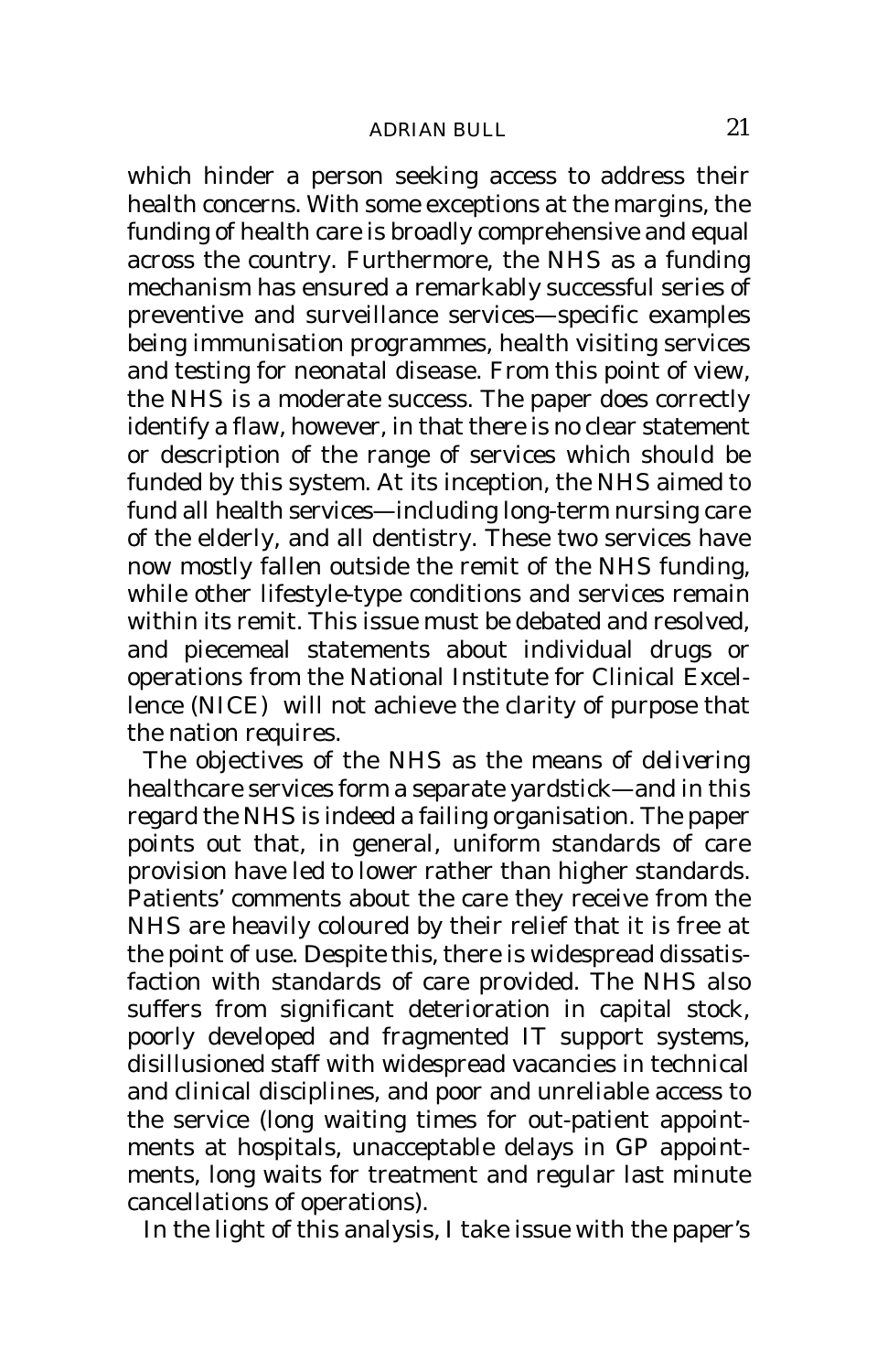statement that 'health care should be funded by insurance, not from taxes', although I agree with the statement that 'competition should be introduced [for the delivery of care]'. Competition is a necessary but not sufficient response to the failure of the NHS as a provider organisation. There is no overriding strategic statement about what the NHS is trying to achieve as a deliverer of services. There are tactical objectives in some areas, but these are set in such a way as to conflict with what some in the organisation see as its core overriding priorities. For example, the current leading political objective is to reduce waiting lists, but this rides roughshod over the clinical priorities and needs of those either in an acute situation, or with varying lifethreatening conditions waiting for elective surgery. Nor will there ever be a clear set of objectives around the delivery of excellent care and service (as there should be), while the same organisation is also charged with delivering the maximum volume of care from a fixed (and inadequate) budget. At the same time, this confusion of roles and functions prevents the NHS as a purchaser of services from energetically driving the providers to increase their standards of provision, because it does not have the sanction that must be available to any purchaser to enforce this—the sanction of withdrawing business to an extent which would threaten the provider's continued viability.

Because of this, the paper is right to call for hospitals (and I would extend this to all service providers) to be run independently. The concept of the NHS should be split into two: the method and means by which taxpayers' money is used to fund access to health care free at the point of delivery on the one hand, and an organisation which is charged with delivering excellent care on the other. The paper calls for all hospitals to be independent of government. This is not entirely necessary: it is simply necessary that service providers which are independent, whether or not they are also profit-making, should be equally able to tender for and deliver the services commissioned by the Department of Health as the country's payer. It is necessary in such a context for a full mix of providers to be able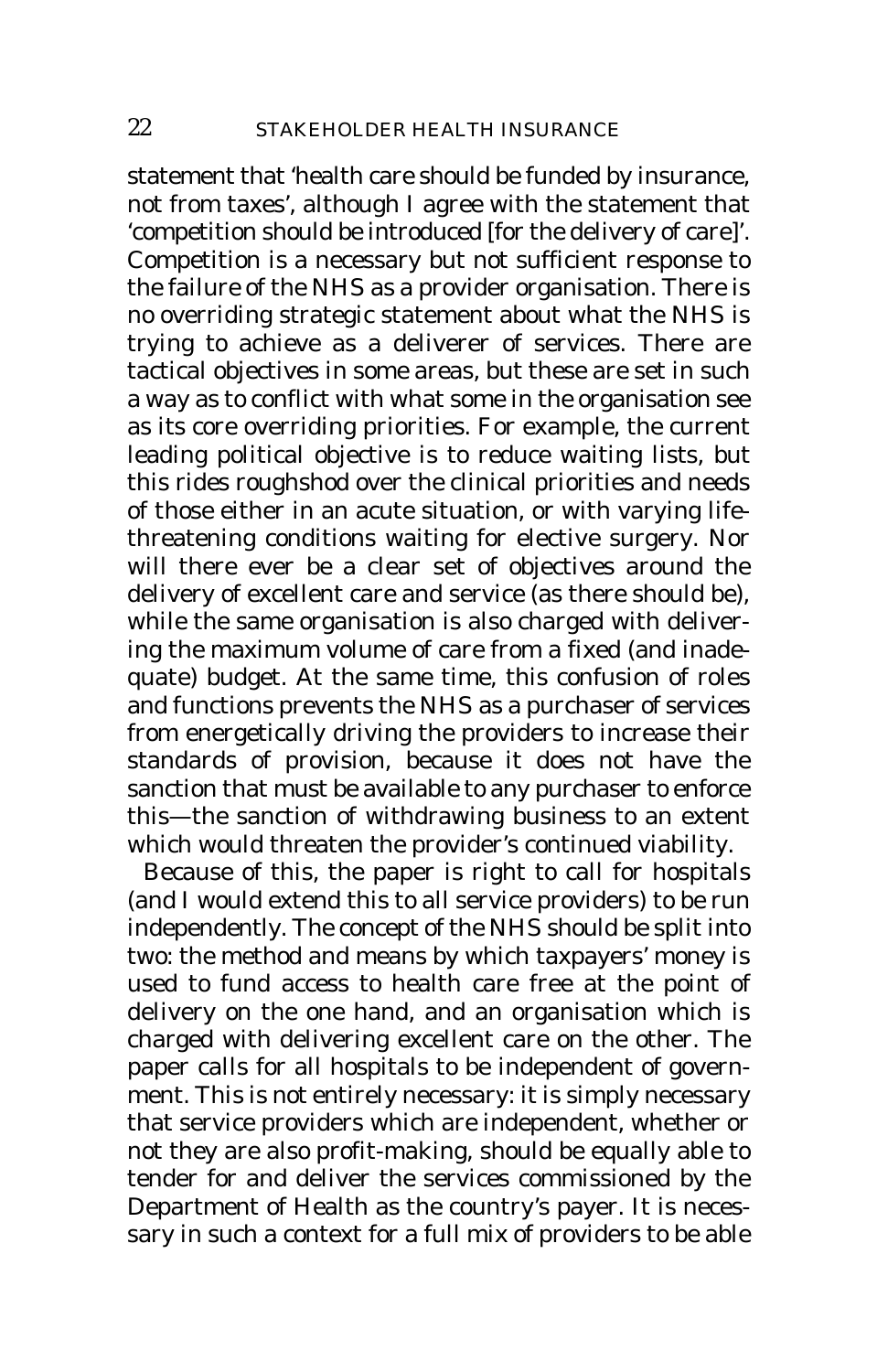to compete fairly with each other in order to stimulate continuous improvement in standards. The mix would include government-owned, independent not-for-profit, and independent commercial organisations.

The paper, when addressing the insurance proposition, calls for a description of the services to which the Government should provide access under its health scheme. There is some contradiction in this section, in that a contract of insurance in the United States is then described as entitling individuals to 'all needed health care', explained as being whatever a qualified doctor says is necessary. Several healthcare systems have attempted to define, by means of a list, those treatments which should be part of the scheme. Such attempts include the Oregon experiment of prioritising treatment/condition pairs (now a largely discredited exercise), and the Netherlands' exercise to define the core services provided by its state system. In all cases to date, the complexity of the task has prevented a comprehensive solution. Other countries, such as New Zealand, have taken a different approach of defining mechanisms by which doctors should allocate priority to patients within the system, allowing the low-priority cases to have a lower speed of access to care than the higher priority cases. In the UK too, private medical insurance does not list the range of treatments which are available. Rather it defines in broad terms the principles which will govern assessments of eligibility, and amplifies these by explaining, and in some cases explicitly defining, what types of condition or treatment will not be eligible. This is the approach that should be adopted by the Government in setting up a new purchasing NHS to commission services for the country. But the first requirement would be to establish the broad principles which should govern the function. For example, prevention services should be limited to prophylactic treatment and diagnostic screening (immunisation, neonatal screening, hypertension treatment) and should not include lifestyle promotion or education; interventions will not be provided which are a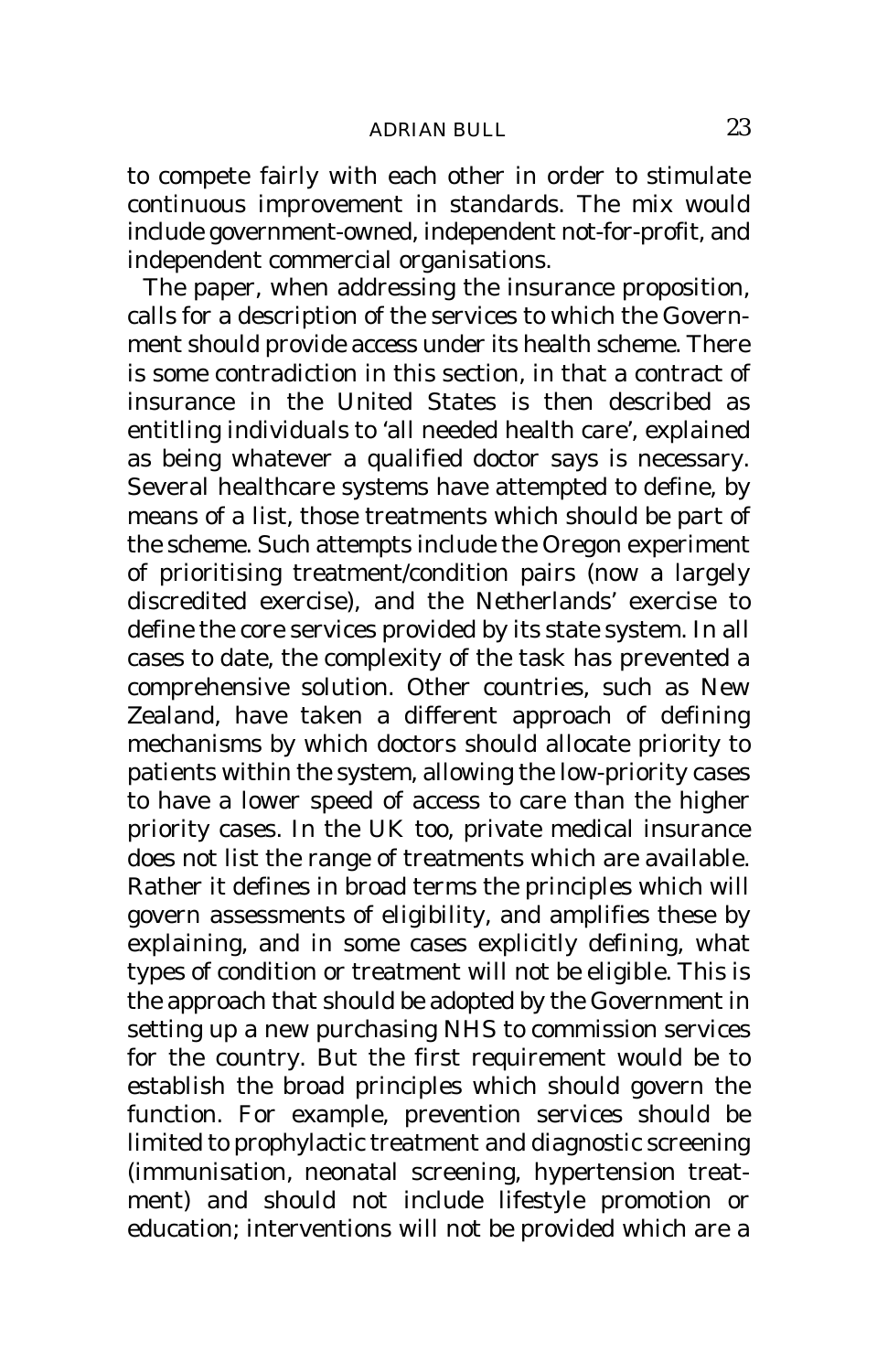matter of lifestyle improvement rather than clinical necessity, e.g. hysterectomies without specific indication, post-menopausal fertility treatments, support of dysfunctional personality or emotional (as opposed to psychiatric) problems, cosmetic treatments other than restorative or reconstructive surgery.

Within a national framework for the commissioning of services such as this, different priorities could be allocated to different treatments or conditions, according to set criteria, on an individual basis. The paper also describes the different models of providing care in an insurancebased market such as the US, citing HMOs and open access fee-for-service, arguing that individuals will make their own decisions about what type of service will satisfy their needs and expectations. This is a philosophy which must be accepted in the UK. It should be entirely acceptable that, if people are not content with the nature of the service commissioned on their behalf by the state, or if, for reasons of preference or convenience, they wish to obtain greater priority outside the public system than has been made available within it, or if they wish to avail themselves of those lifestyle treatments which do not come within the range of state-funded care, they are able to do so through private means. Nor should this be seen as somehow undermining or threatening the state's continued role in guaranteeing access to those services which are within its remit.

I disagree with the paper's conclusions that a stakeholder health insurance proposition is the answer to the shortcomings of the UK's health system. 'Managed competition' is an interesting system, which is described well here, and it is one which offers answers to some of the problems inherent in a system such as that of the United States which is founded entirely on the principles of insurance. It is right to question and challenge whether the UK's system of funding healthcare services is viable, and to compare that system with others such as that of the United States. It is right to see what lessons the systems in other coun-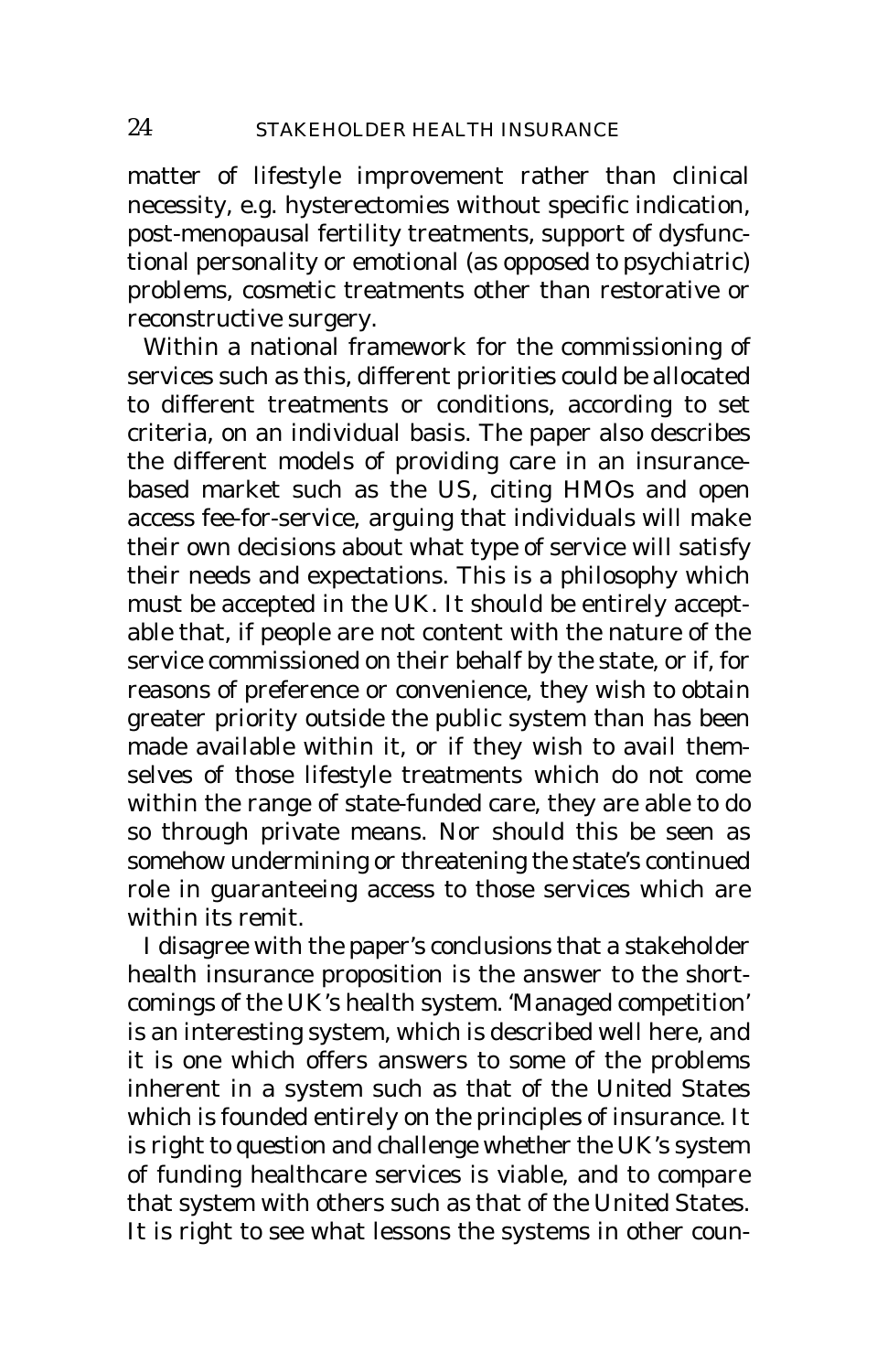tries have that might be adapted for or incorporated into the system in this country. A change such as the one that is proposed would, however, be enormously complex, would be a radical departure from the history and culture of health care in this country, and would, moreover, be an experiment of high political risk, with a system which has not been tried or proven in any country other than the United States, which has a historical level of health expenditure and a culture of access to health care which is entirely different from that of the United Kingdom. One example of the differences that would have to be addressed is the relative expertise that the populations of each country have in using and obtaining maximum personal advantage from such arrangements. Americans have grown up with similar arrangements and are well versed in the problems and pitfalls to be considered. The British would be at a serious disadvantage, with an inadequate knowledge and understanding of the system which would take a considerable period of time to rectify. A second example of the differences is the extent to which primary care is a key part of all health transactions in the United Kingdom, but is a requisite only of HMO-type provision in the United States. The stakeholder scheme does not address fully the issues of direct access to secondary care, or the requirement to access the system through a primary care physician. A third example of the differences between the two countries is the extent of oversupply of doctors, specialists and hospitals in the United States, compared with their under-provision in the United Kingdom. In any system of pluralist purchasers, the constraints of available providers in the UK would severely constrain the ability of those purchasers to achieve the degree of change and control that has been obtained by the US insurance companies. Indeed, the current levels of provision would significantly reduce the benefits to be gained from any system of greater flexibility and competition.

Other sweeping statements are made about the fundamental changes which would need to be introduced to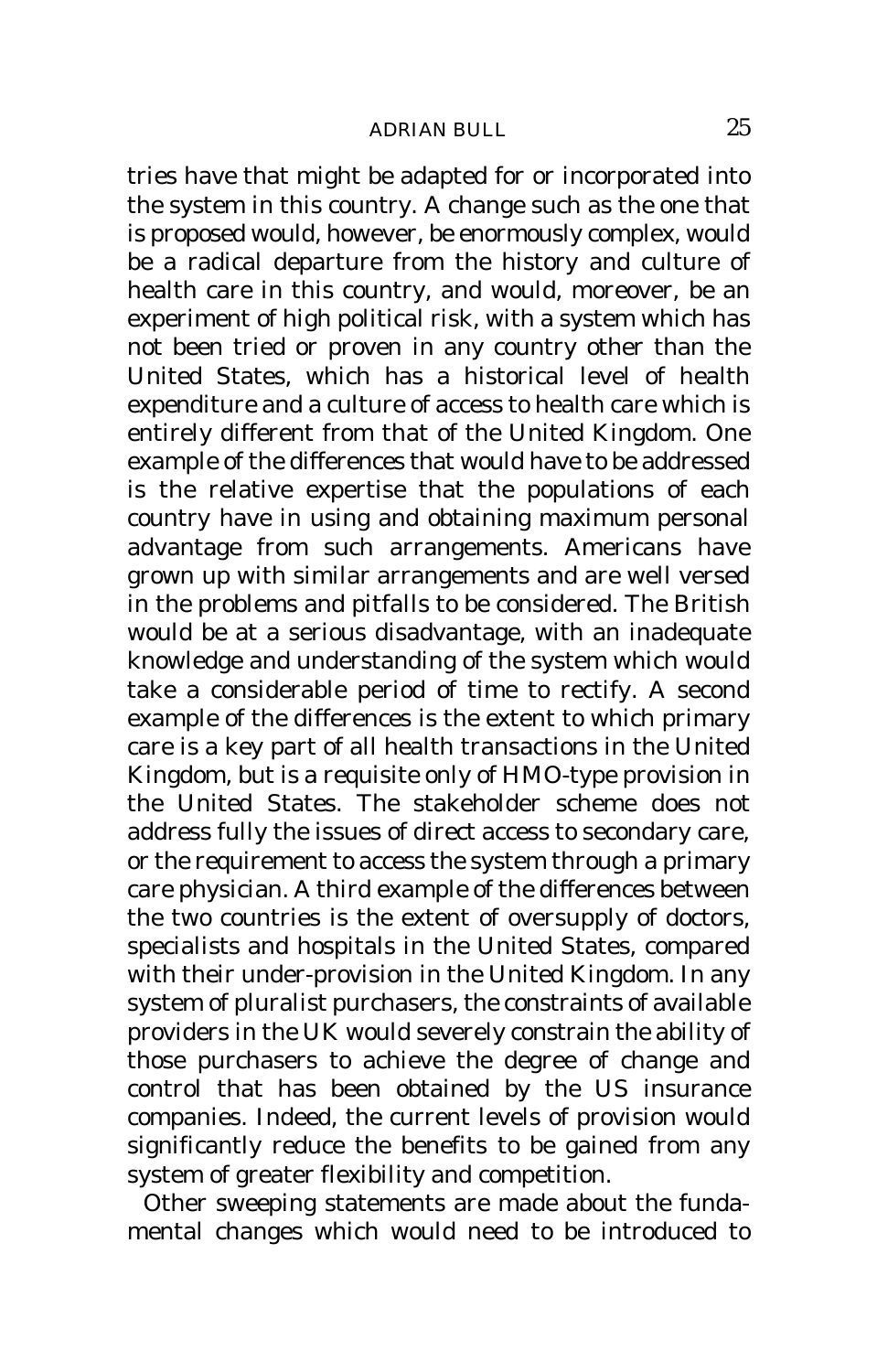facilitate this proposition—such as, for example, the statement that there 'should also be community rating' and that 'no-one should face exclusions or limitations of coverage because of pre-existing conditions'. These conditions are, of course, prerequisites for any healthcare funding system that depends principally on the insurance proposition. But a third key requirement that must go along with these two for the system to be sustainable is widespread and continued uptake of insurance at all age levels, since only by this means would adverse selection be avoided and the risk spread sufficiently to make the absence of exclusions sustainable. Similarly there would have to be some compulsion or very strong incentive for people to continue with the insurance proposition on an annually renewed basis, again to ensure widespread uptake, if the insurance funds were required to support long-term or chronic care. This is because of the risk of adverse selection if those without ongoing needs were able to opt out of the system, while those with such needs were able to renew their insurance without question. It is not clear from the paper whether the option of continuing to have health care funded from general taxation, through primary care groups, as opposed to the option of taking out the stakeholder insurance, would satisfy these conditions. Indeed the unfamiliarity of the British people with the insurance option would make a low initial uptake seem likely, with all the attendant risks of anti-selection which would undermine the proposition in the early years.

It is also interesting to note, while considering managed competition as the answer to the UK's problems, that the US is exploring ways of moving beyond group or individual insurance as the answer to the problem they face of very high levels of national expenditure on health. One option that is being actively explored is to introduce highly taxincentivised Medical Savings Accounts, under which employers, instead of providing health insurance schemes, give their employees a sum of money (approximately \$5,000) per annum, part of which is used to fund 'cata-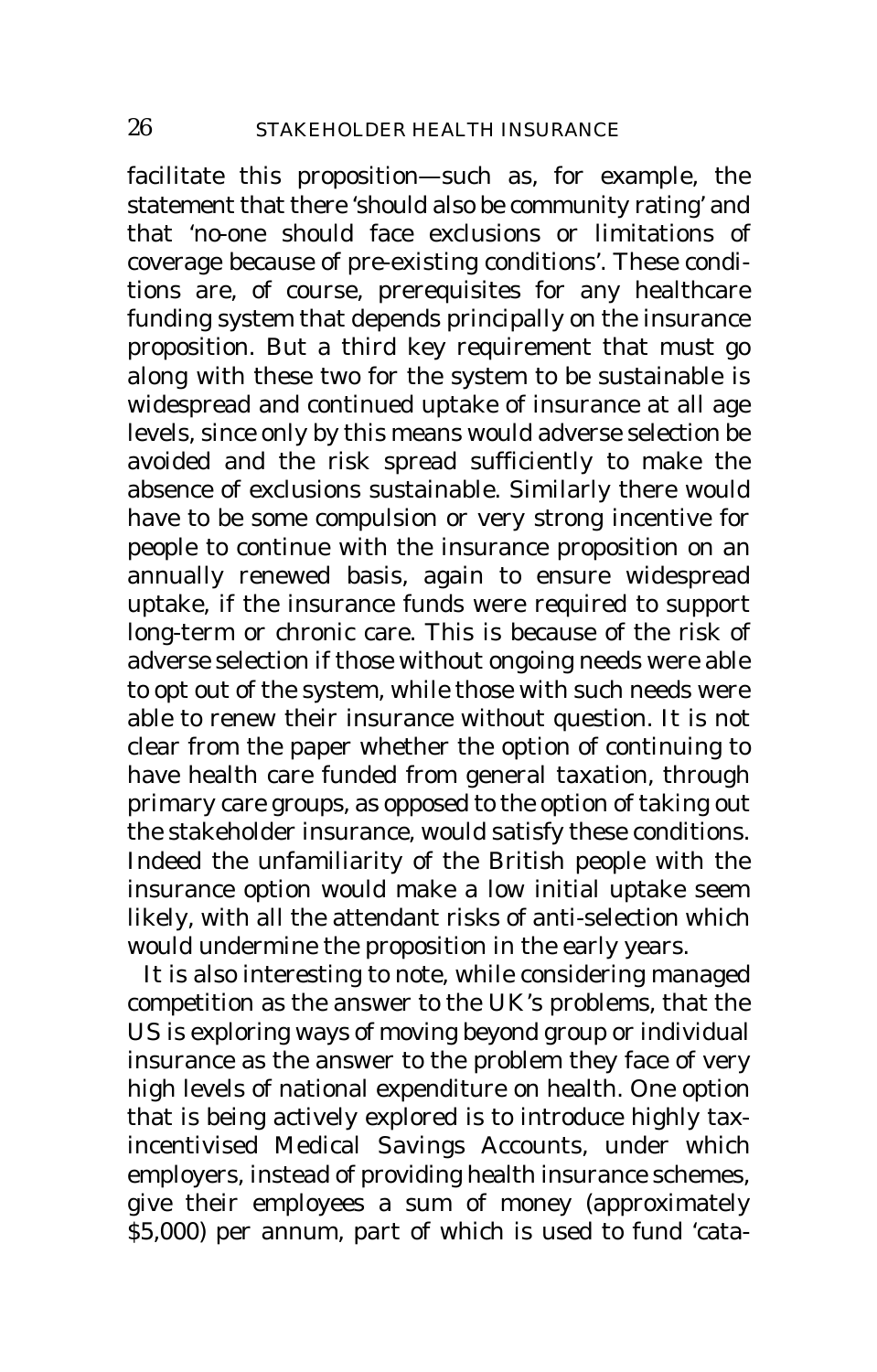#### ADRIAN BULL 27

strophic' health insurance (effectively against charges in excess of \$3,000), part of which goes into a tax-efficient savings account which the individuals draw on to meet charges for smaller healthcare needs. This type of approach could well represent a significant evolution in the way health care is funded in the United States, and has some similarities with schemes in other countries such as, for example, Singapore.

On this point it is interesting to note that the paper does not address the key issue of co-payment, whereby the individual is required to pay part of the costs associated with any use of the healthcare service. This is an essential part of many insurance systems, and serves to counteract the problem of 'moral hazard'—the incentive for those who have paid their premiums to seek to maximise their use of the service which is free at the point of delivery. The NHS also suffers considerably from moral hazard, with numerous anecdotes circulating widely of inappropriate demands on various access points of the system—whether out-ofhours calls to GPs, unnecessary attendance at A&E departments, or spurious calls to the emergency services for attendance to resolve minor and non-urgent problems. In proposing a system whereby individuals could either stay within the general taxation-funded system, through primary care groups (PCGs), or opt out, with tax credits, into a stakeholder insurance scheme, the author should explore how co-payments would be introduced equitably into both systems to avoid disadvantaging those who chose one rather than the other.

As part of the proposals, the paper puts considerable emphasis on the need to separate the *purchasing* of healthcare services from the *planning* of those services. This is a sound requirement, but is part of the need to separate the purchasing (or commissioning) function of the NHS from the actual provision of services. Planning is an essential part of the delivery of the services, and this division has been considered above.

The detailed mechanisms of the tax credit proposals,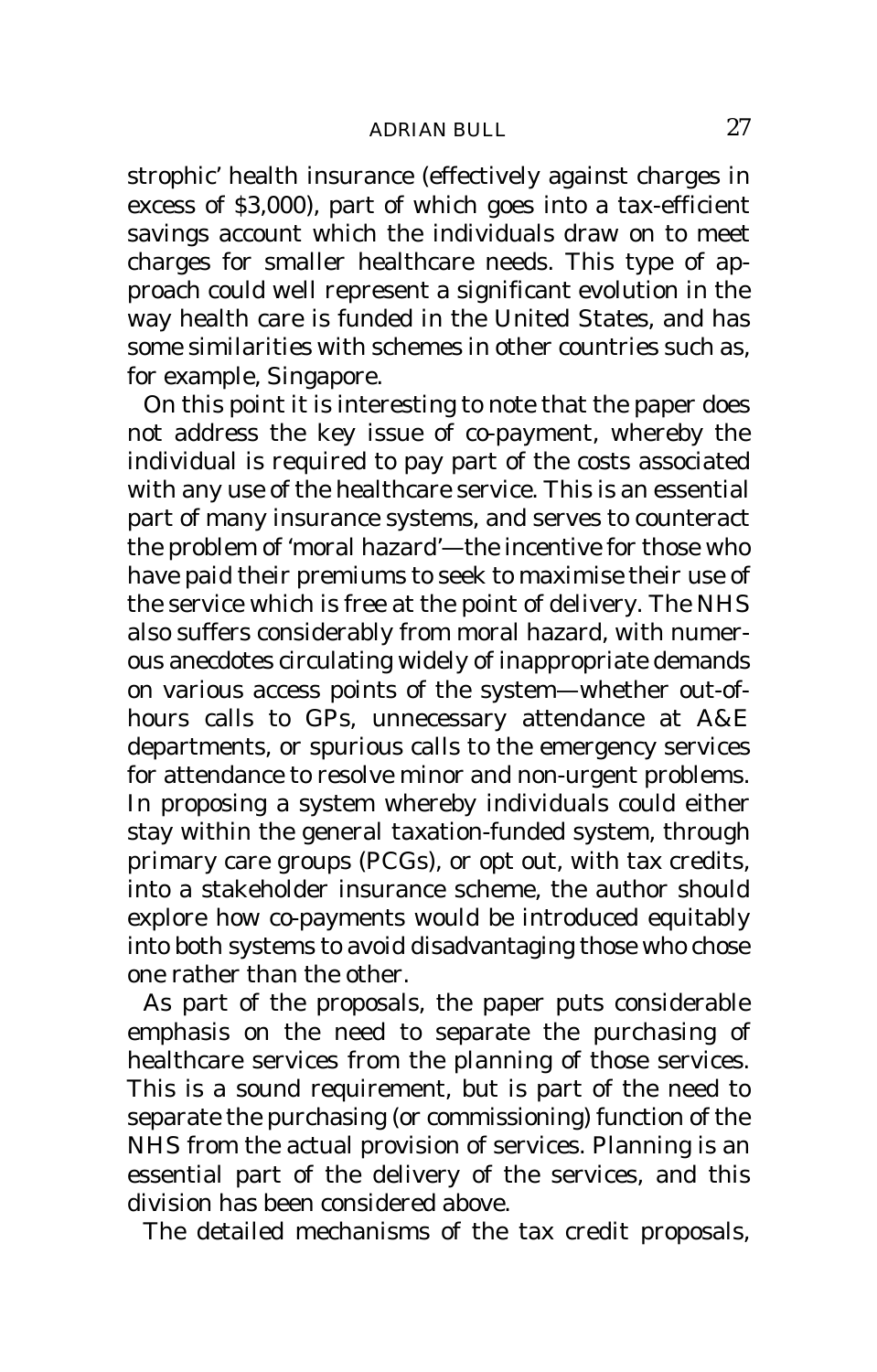which the paper fully describes, are not at issue. It is unfortunate that the paper, having broadly identified the key issues of confused objectives and lack of diversity of provision in the earlier sections, explores only one option as a solution—and takes as that option a system which would require such fundamental and radical change to the current arrangements as to be politically and pragmatically unfeasible.

There are several matters which should be considered more carefully as ways in which the current system could be developed and adapted, using some of the better principles of the alternative system that the author advocates. There is an imperative requirement to clarify the objectives of the NHS—and in doing so to divorce the NHS as a means of funding the healthcare needs of the country from the NHS (and diverse alternatives) as the means of providing healthcare services. This would also require a clear statement describing the central remit of the nation's public health services—the criteria or principles that determine the range of conditions and treatments that it offers—as well as a clear and transparent mechanism to allocate acceptable priorities within that system. Such initiatives would need to be allied to a change in the cultural and political attitudes towards health services which would allow (and even encourage) individuals or their employers to obtain access to clinical services that were not seen as part of the public sector's remit, or to obtain greater priority and speed of access than would be allocated in the public system. This would allow a significant expansion of self-payment for services outside the public sector—whether on a pay-as-used basis, or through medical insurance—which together already contribute some £3 billion of healthcare expenditure. In determining these more explicit arrangements for a mixed-economy health sector, in which health care funded from general taxation would continue to be at the core, the role of copayment for services, whether funded by the public system or from private insurance, should be carefully re-examined,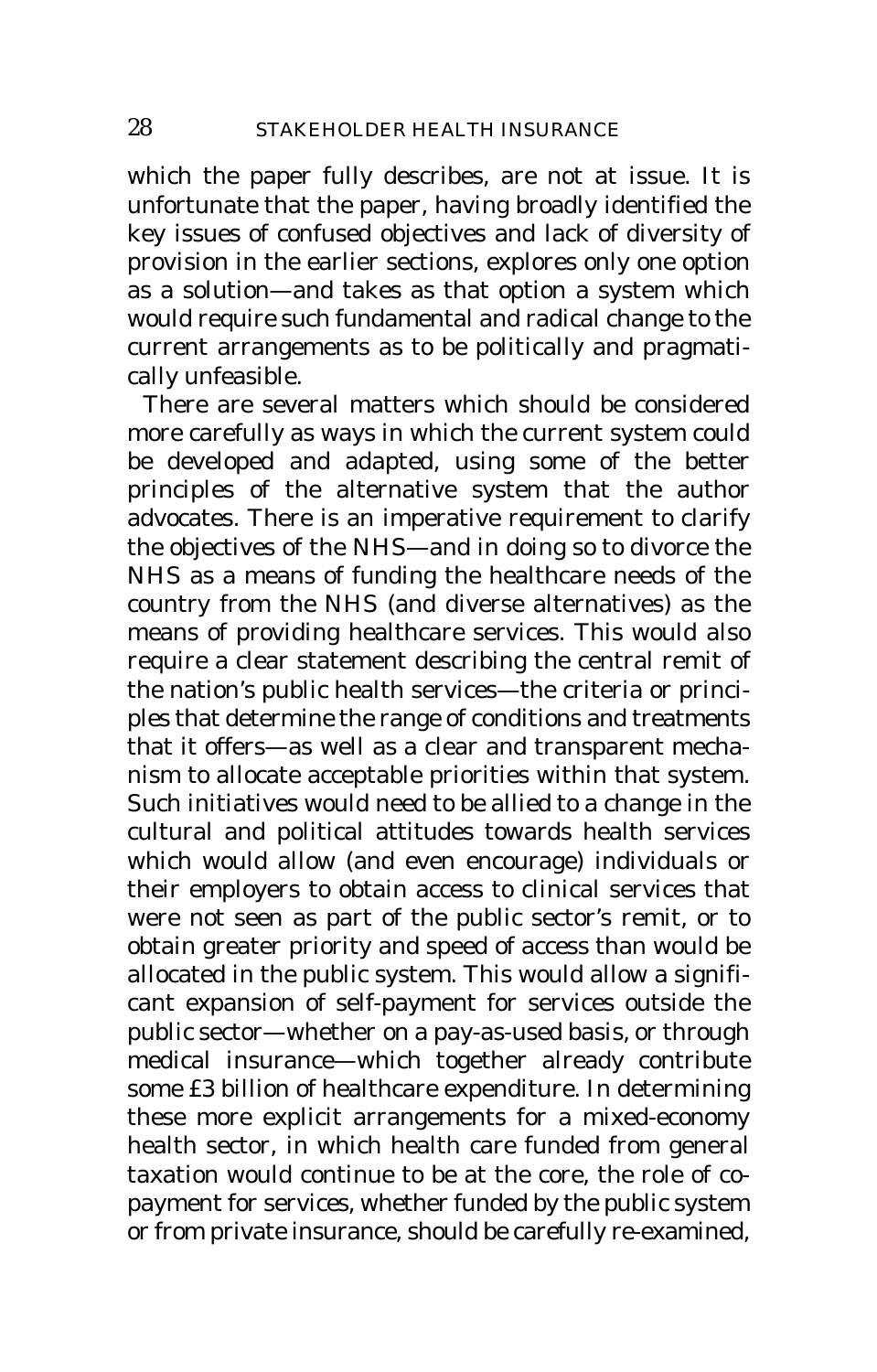with the twin aims of removing the adverse incentives of moral hazard from both systems, and ensuring that patients in either system act more powerfully as consumers of the services by linking more closely and directly the payment for services with the use of those services.

In conclusion, the author has identified a number of key weaknesses in the current arrangements for health care in this country. The merits of one alternative system, currently operative in the United States and a successful means of addressing some of the healthcare problems in that country, are fully described. A radical change in the UK from the existing system to the proposed alternative would, however, be to embark on an experiment of politically unacceptable scale and risk. Instead, the lessons that are available to us from the United States and elsewhere should be used to identify ways in which the current UK system might be modified, to preserve what it is achieving and to develop what it currently does not offer. At a fundamental level, this requires the complete disaggregation of the payer or commissioning function of the NHS from all provision, the introduction of a fully diverse provider sector which provides real competition between providers to deliver the commissioned services, the clear description of what healthcare services the government intends to fund for the population, the significant expansion of the level of provider resource to enable genuine competition between providers, instead of the current situation of significant under-provision, and the development of a culture which recognises the right of each individual to obtain additional care or higher priority of access by private means outside the state-funded system.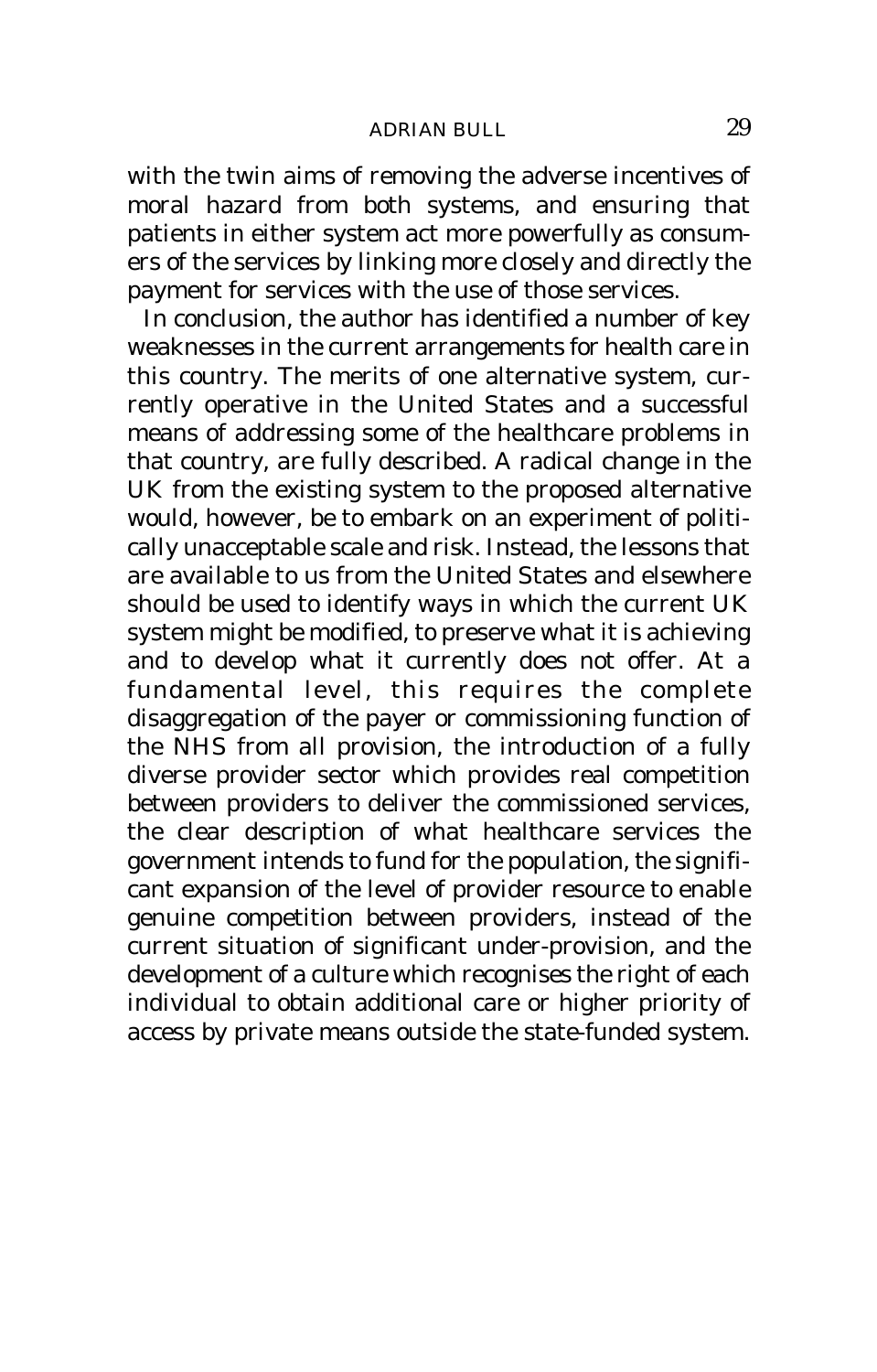# **The Need For Competition**

# **Nicholas Beazley**

In Green's analysis identifies three issues as being longstanding problems of the NHS and which need to be resolved:

- •Underfunding
- •Lack of competition
- •Lack of individual choice

This paper comments on these issues and Dr Green's proposals to remedy them through stakeholder insurance.

### *Underfunding*

The Prime Minister seems to agree with the first of these, and his recent plans for the NHS concentrate on it, at least at this stage. He, and many others, expect improvements in the services to flow inevitably from greater funding. But underfunding is a complex issue and impossible to answer with our current information on the NHS. Clearly there has been insufficient money spent to keep the capital assets in good repair, to meet the demands placed on it by the expectations of patients and professionals, and to ensure enough flexibility to cope with variations in demand as well as new developments. Waiting lists and times and the shortages of beds are testaments to this. The NHS also looks underfunded when compared with health services in other developed countries.

But there are uncertainties. How do we know that what is being sought or provided is sensible and appropriate? What is the real extent of need or demand that can properly be met and improved by healthcare interventions? What are the issues in the system which lead to inefficient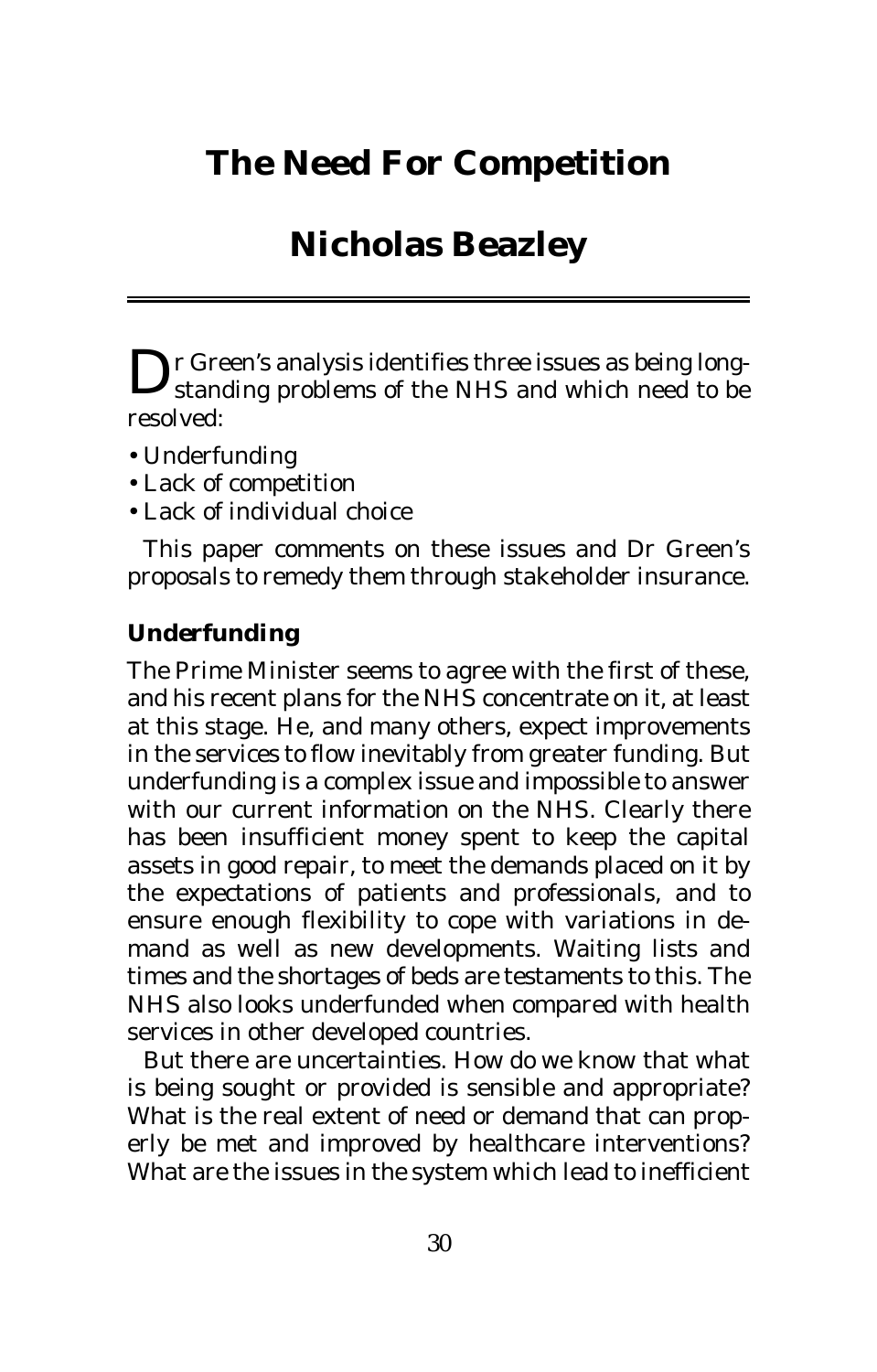use of both time and money? These are important questions in any arena, and particularly so in a system that is very largely funded out of taxation.

# *Lack Of Competition*

The fact that some of these questions cannot be answered is in part a reflection of the second issue: the lack of competition. Supporters of the NHS frequently assume that the low levels of management activity, and in particular the virtual absence of any need for billing systems, are significant advantages in themselves. They believe that this absence of transaction costs makes the system highly desirable and preferable to, for example, the system in the USA. Indeed this monopolistic position and power is, so supporters argue, at the centre of what makes the NHS good. It is surprising that this begging of the question of whether competition is more or less productive of an efficient system than centralised organisation and funding, is rarely challenged.

Those responsible for regulating monopolistic industries make the opposite assumption, namely that a large monopoly, far from being an efficient way of providing services, is likely to be unable or unwilling to change and develop in ways that benefit the customer. Incentives for improvement are difficult to generate. Different approaches to care arise only coincidentally instead of as a means of differentiation and maintenance of high quality services.

# *Lack Of Individual Choice*

The lack of individual choice inherent in the current system is no longer sustainable. The absence of significant choice remains a major deficit in the Government's National Plan, despite some of the rhetoric. We have seen service levels increase dramatically in previously poorly performing sectors such as utilities, telecoms and postal services. The consumer will now insist that the NHS follows. Asymmetry of information, the fact that the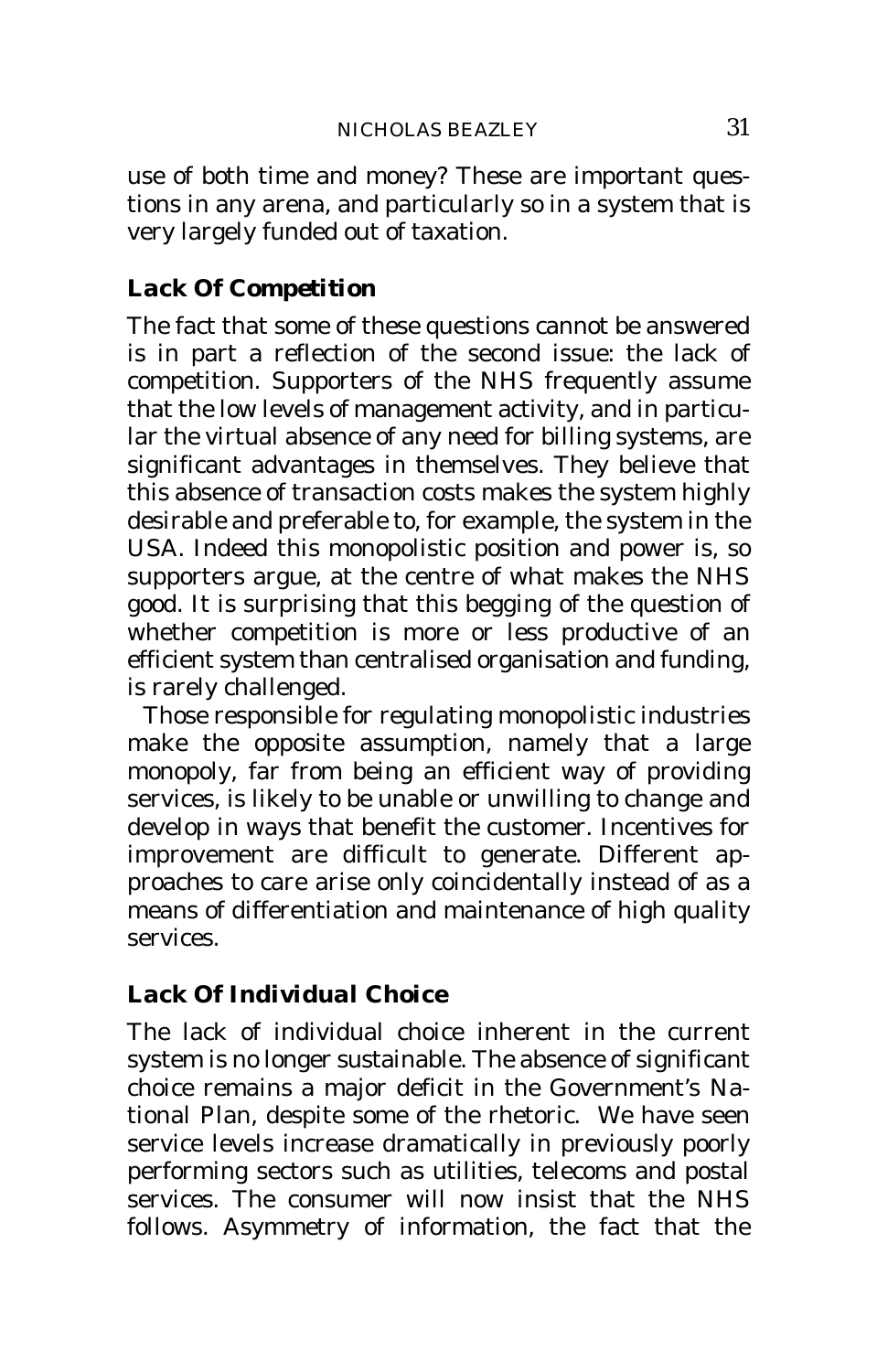providers are vastly better informed than the consumer about the services and treatments available, and their outcomes, has long been a barrier. But this was being eroded even before the availability of information on the internet dramatically transformed the way consumers were able to look at what was available and its applicability to them. There is no reversing this.

At the moment the system provides, for many, as good a service as they might get anywhere. We should be proud of this and ensure it is preserved. Perversely it also favours the very affluent, who are financially insensitive to the considerable taxes they have already provided for the NHS—about one sixth of their total tax—and have no difficulty providing themselves with an alternative service entirely separately. The people disadvantaged include those on middle incomes, who do have a desire to spend some of their income on their health. But in our system, where there is no compensation for not consuming in the NHS, these people cannot afford a duplicate expenditure.

# *Accurate Diagnosis And A Possible Solution*

Dr Green's diagnosis of the issues facing the current health services in the UK seems accurate and he has thought through a system that addresses many of the problems. He has significantly advanced the debate and comprehensively established how people can be helped to exercise choice and receive a better type of health services whilst also preserving the services available to those who either are unable or unwilling to 'top-up' their package of care. His suggestion as to how to set the balance between the different sources of funding will be essential to ensure that those least able to exercise choice are not disadvantaged. We might wish to debate further whether a tax credit is the best vehicle for basing the financial allocation, or whether some other type of transfer payment would be more efficient. But these are details that can be resolved. More difficult is the political and professional resistance to change on this scale. How the ideas are presented is highly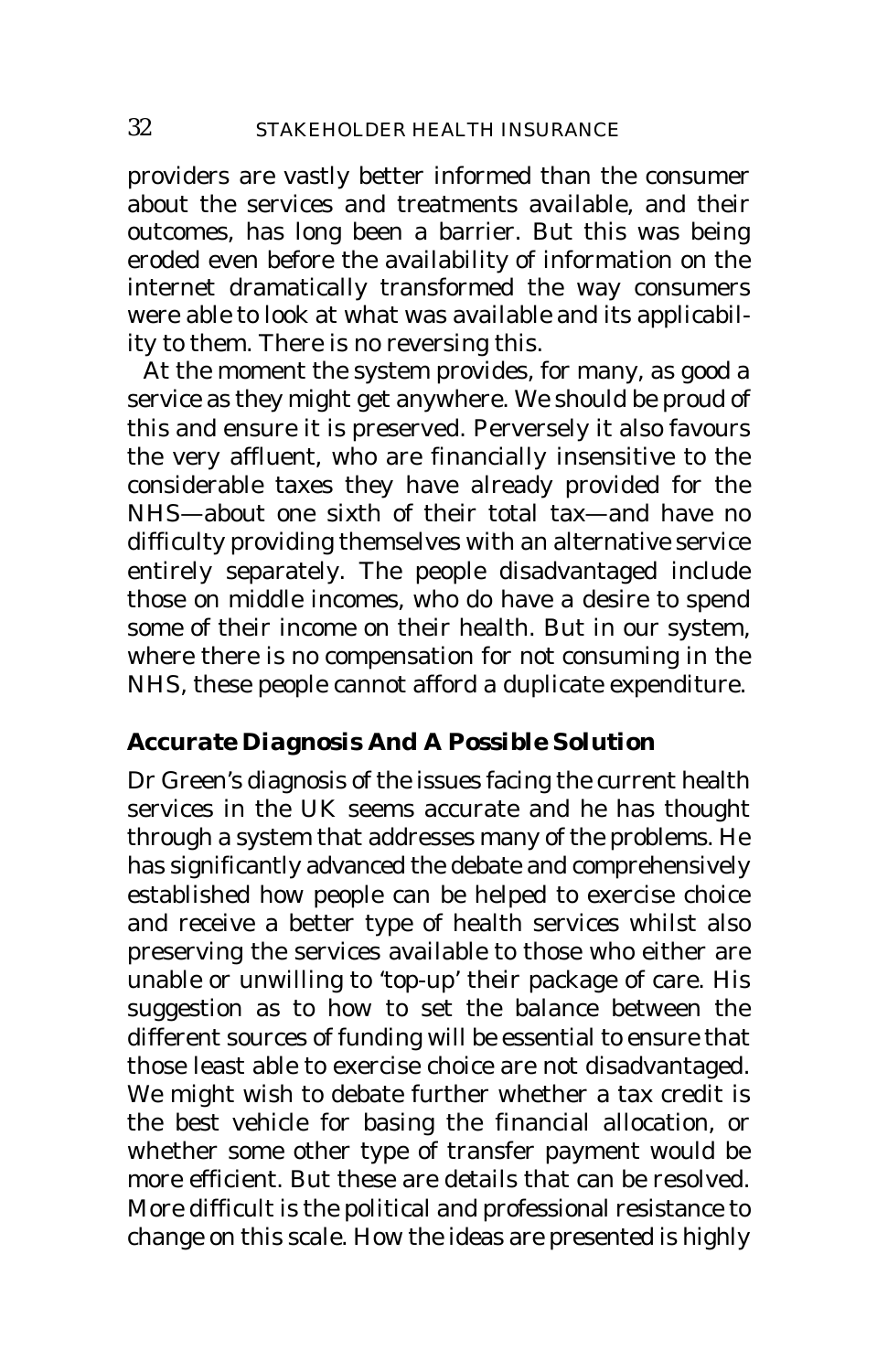sensitive.

Dr Green is realistic in recognising that there are uncertainties in setting up a new financial and organisational system and that a number of years will be needed for it to settle down. But he has described a new NHS which preserves and improves on the values of the old. Given the current political climate his ideas need urgently to be included in the debate. With the promised large amount of extra finance being available to health services over the next few years, now is also a good time to start exploring the viability of some of the ideas included in the proposals for stakeholder insurance.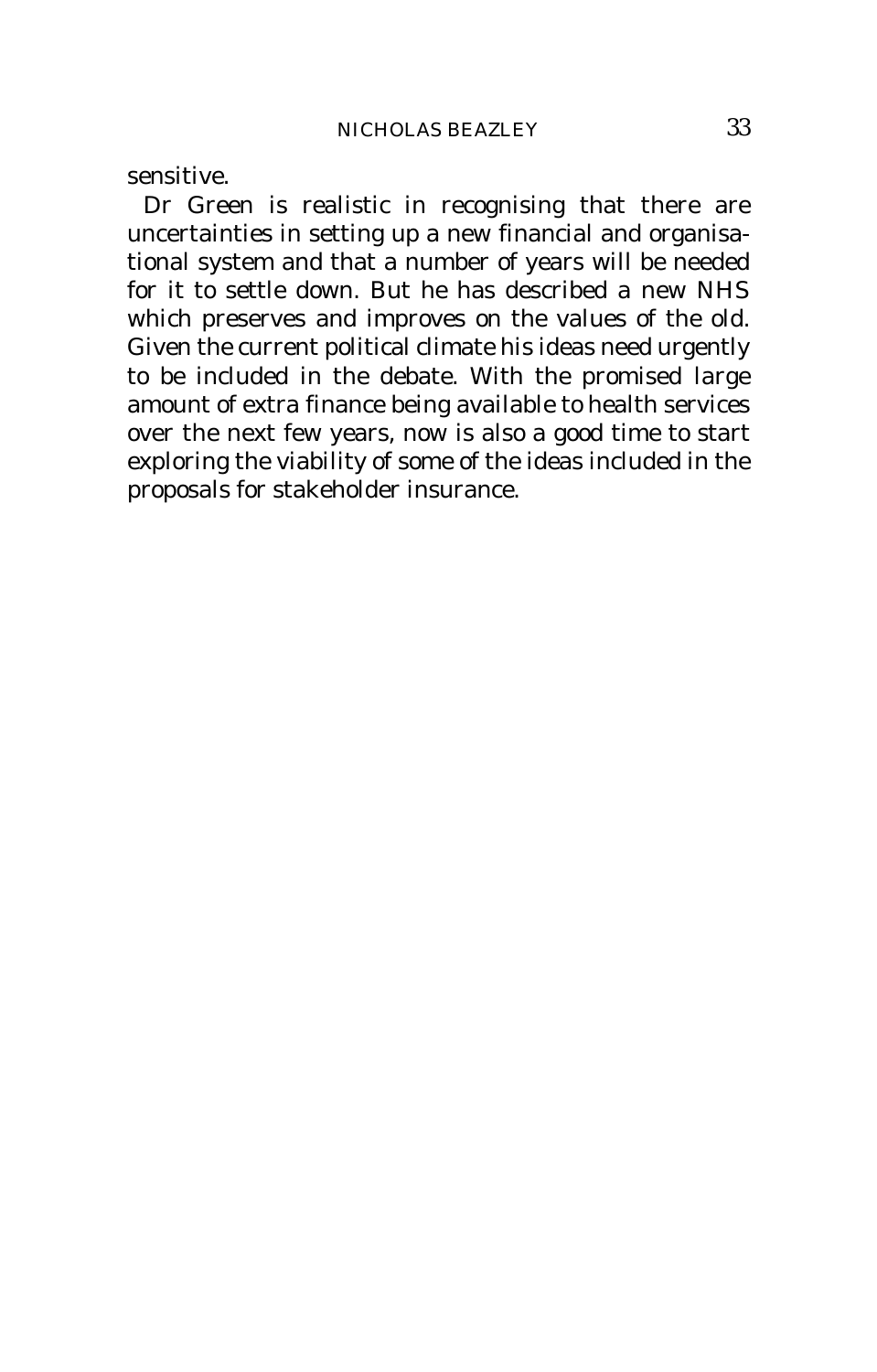# **Opening the Door to Consumer Choice**

# **Tim Baker**

## *Background*

The public and private healthcare sectors in the UK are inextricably linked. The relationship is symbiotic. The private sector will only provide services where there is strong consumer demand, which is not met by the National Health Service (NHS). Links between the two sectors are numerous. For example, some NHS services are privately provided (such as nursing homes and some mental health services) while key NHS personnel, such as consultants, work in both sectors. The nature of this relationship is based on 50 years of NHS practice, but does it achieve the government's stated ambitions for health care, and is it in the best interest of UK plc?

Currently, healthcare insurance covers some seven million people through private medical insurance (PMI). There are other forms of health insurance such as cash plans, critical illness, income protection, dental and longterm care, but they are less relevant to this particular essay. Those insured with PMI receive benefit for treatment by a hospital consultant for short-term curable conditions. Treatments covered range from removal of skin lesions and varicose veins, through to cardiac artery bypass grafts and oncology. It is in these areas that NHS rationing, especially through waiting lists, has created significant consumer demand for private care. In addition to the 12 per cent of the population with insurance, some 165,000 operations were purchased on a self-pay basis in 1998.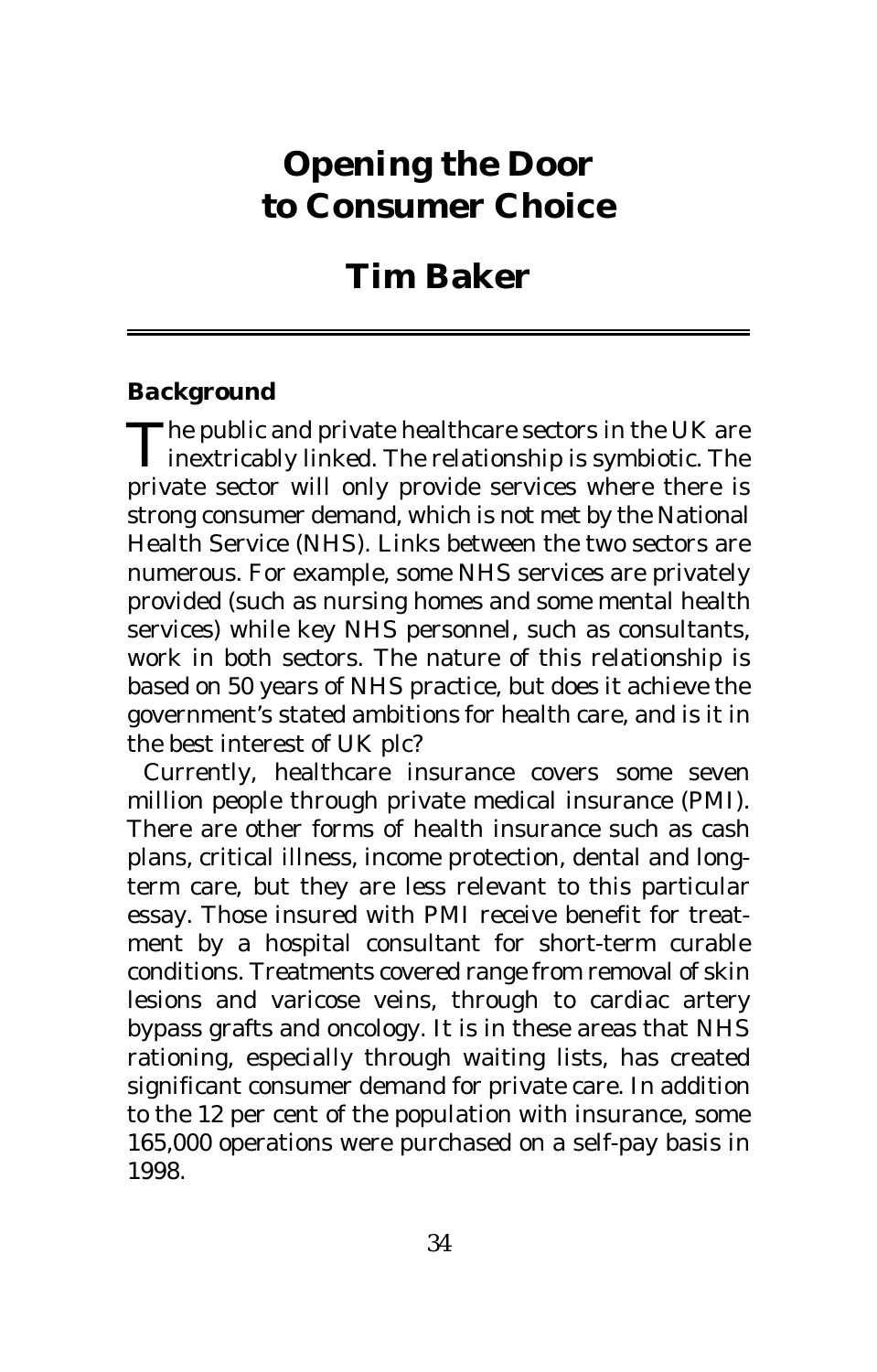#### TIM BAKER 35

Future growth rates for the PMI market will be determined by two key factors. Firstly, the expectations gap that is the gap between what the consumer expects to receive in terms of healthcare services and what the NHS actually delivers. Secondly, the underlying performance of the UK economy, most notably growth in average earnings (for the 40 per cent of the market who pay for themselves), and growth in company profitability (the remaining 60 per cent of the market is company-sponsored). Over the last couple of years the PMI market has grown and indications are that this growth will continue and, indeed, somewhat accelerate over the next few years.

There can be little doubt that those accessing private healthcare are receiving faster access to a broader range of treatments than those relying solely on the NHS. The speed of treatment issue is well known and does not need rehearsing here. However, the range of treatments is a more recent phenomenon. The NHS is increasing the rationing of certain care, notably in the area of oncology where expensive drugs such as Taxol (used in treatment of ovarian cancer) are not universally available. PMI consumers, on the other hand, will often receive access to these NHS-rationed treatments.

Thus, it is the case that we have a two-tier health system in the UK. Many of those who can afford to are opting out of elements of NHS care to ensure access to a wide range of high quality healthcare: for the remainder there is no choice. If the NHS cannot, or will not, provide a treatment they require they simply have to make do with what is available. For many this involves long waits in discomfort or even pain and, in extreme cases, an untimely death.

Those of us involved in private insurance should be happy with such a scenario. In the medium- to long-run this background is highly likely to be good for business. And yet we should all be deeply uneasy about the social implications of an increasing divide between rich and poor in terms of health care. And, if we look around us, there are models of funding, particularly in Europe, which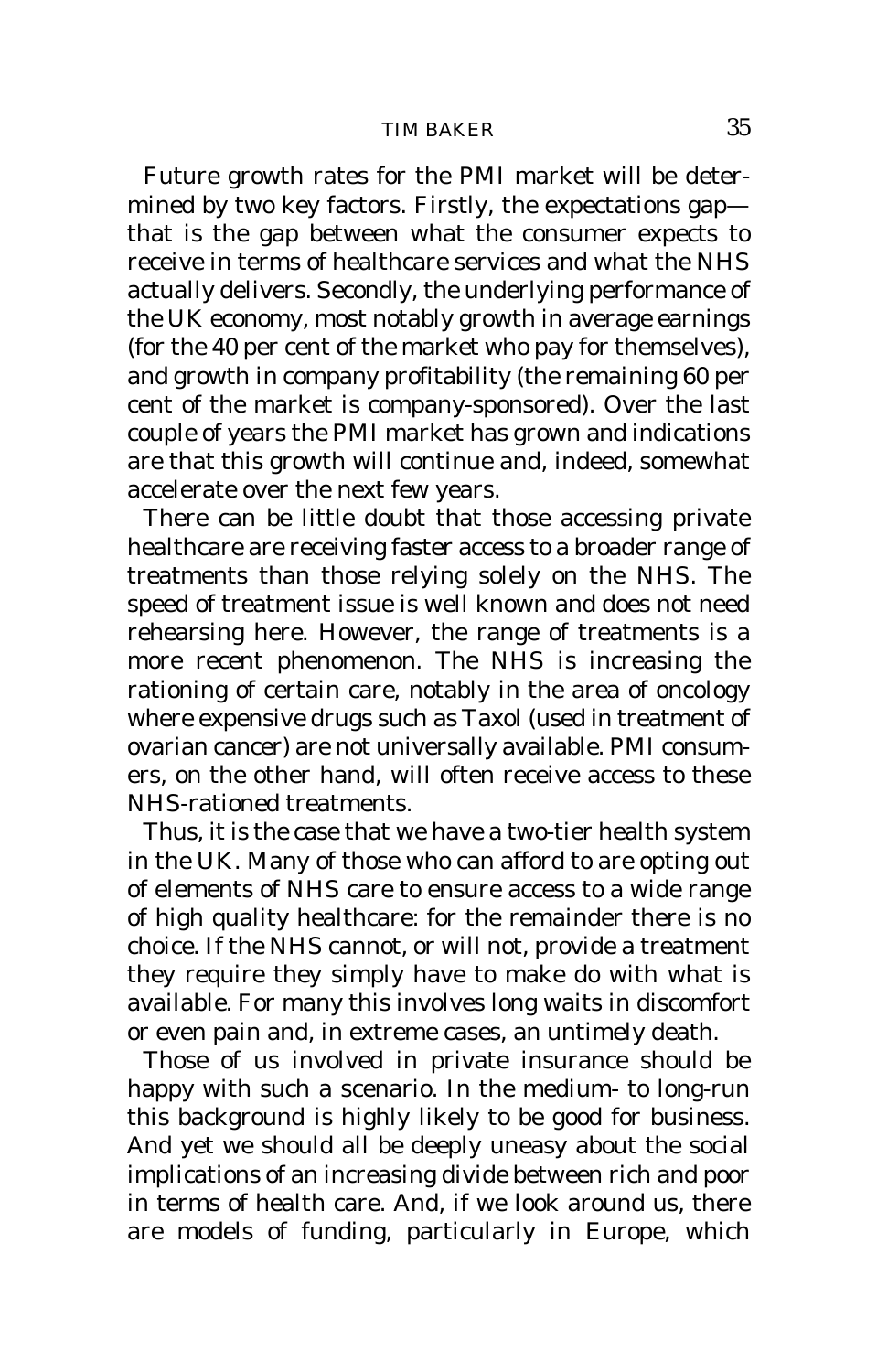achieve a better balanced system in terms of social cohesion than that of the NHS. A solution which delivers more funding from the private sector does not have only to help the better off.

# *Stakeholder Health Care*

Against this background, does Dr Green's paper present a viable cost-effective model for the delivery of a greater volume of health care without undermining social policy objectives?

I have looked at Dr Green's paper from four perspectives: consumer, insurer, provider and public policy.

### *Consumer View*

Consumers in this stakeholder world have a choice: to stay in the NHS or opt out. How are they going to make a decision? Dr Green makes it clear that insurers competing in this market would need to publish prices for a standard package of care, thus easing the burden for the consumer of comparing competing packages. However, it would also be imperative that information about the NHS package is available so that consumers can compare information to make the 'opt in' or 'opt out' decision. Clearly this would force the NHS to come clean and specify more precisely an individual's entitlement to treatment.

If the NHS were to adopt the same definition as Dr Green advocates for stakeholder health insurers (SHIs) (the 'allneeded-care' model) this would have two implications. Firstly, there would be the potential for a significant increase in NHS funding; it seems unlikely that any government would make such a commitment. Secondly, a key reason for consumers to move towards the insurance sector (wider choice of treatment) is removed. Under this scenario the private sector could compete in two potential areas: quality of clinical care and quality of service. The former would be very difficult to establish, while the latter may be insufficient to encourage consumers to switch from the safety of the NHS. If, on the other hand, the NHS were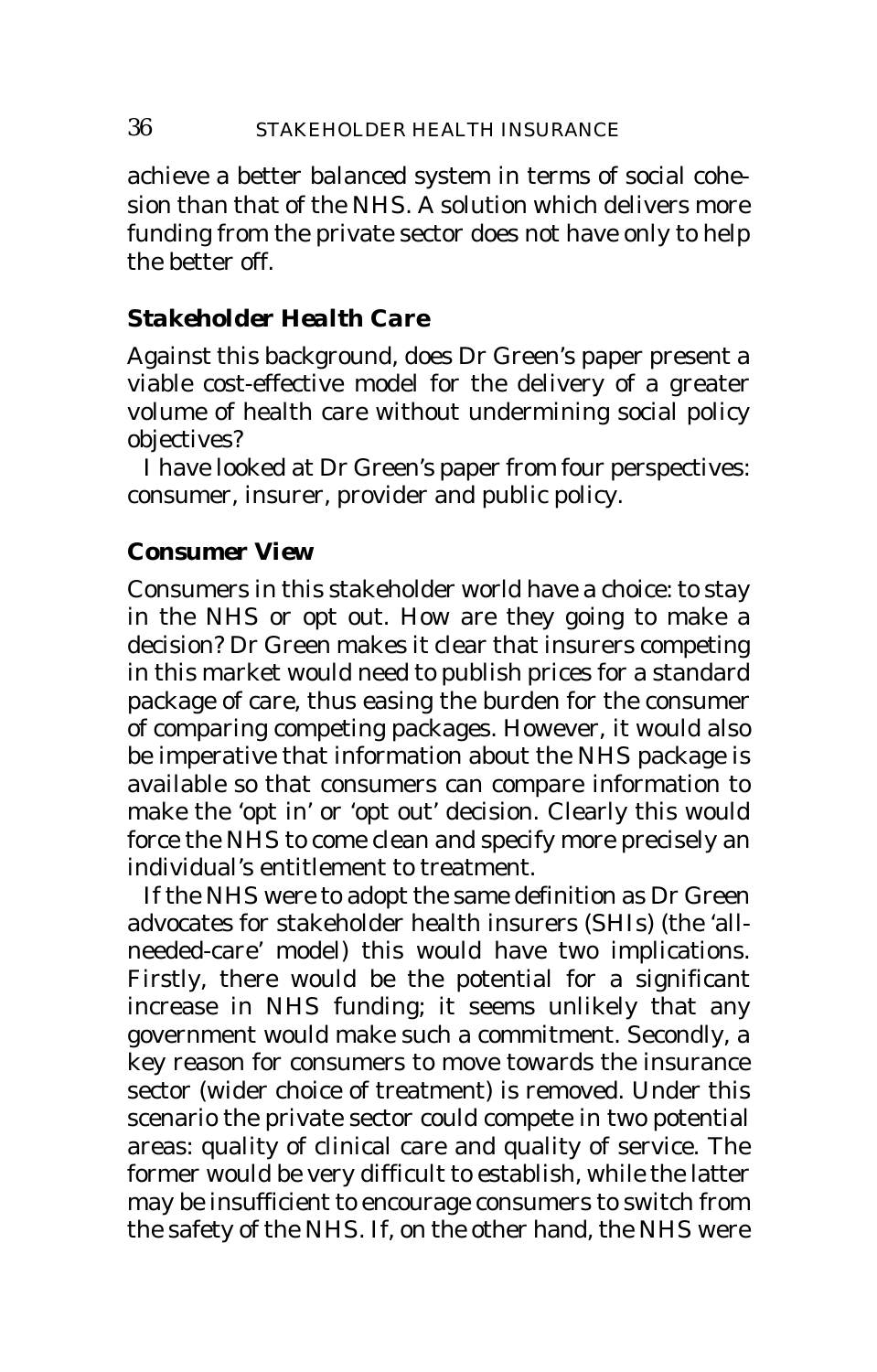#### TIM BAKER 37

to remain, as now, with a lack of clarity of what it did and did not cover, this lack of information may lead to consumer inertia.

Of course, the range of treatments available is only one way of differentiating service. Clearly, consumers who are being asked to pay extra for the SHI model will expect something additional for their money. It may be that a range of factors—faster access, longer appointment times, choice of doctor, single rooms etc.—would be sufficient.

The other factor that will come into play will be quality. Clinical quality can be difficult for professionals to judge, let alone an individual consumer. Consumers are also bombarded with media stories about poor standards of care in both NHS and private sectors. They are confused and concerned. Dr Green's proposal for each SHI to act as regulator may only serve in the short term to increase this confusion. Initially, at least, a single national and unitary system of regulation covering funding, NHS providers and private providers may well be required to ensure sufficient consumer confidence in the system.

As many consumers in today's private market are corporate organisations, it is important that their needs are recognised in any new model. They provide health cover to their staff partly as a perk, but also to ensure employees are fit and healthy for work. Clearly the option of all or part funding SHIs as a perk would remain. Companies will, however, be more interested in purchasing health care for their staff which is focused on the needs of both the employer and employee. Here the concept of a partial 'opt out' for employees of corporate organisations may well be an attractive option.

### *An Insurer's View*

The model Dr Green proposes would have profound implications for insurers. The range of cover, marketing, selling, risk management and drivers of profitability would all be dramatically altered. Investment would undoubtedly be required and there is no guarantee that successful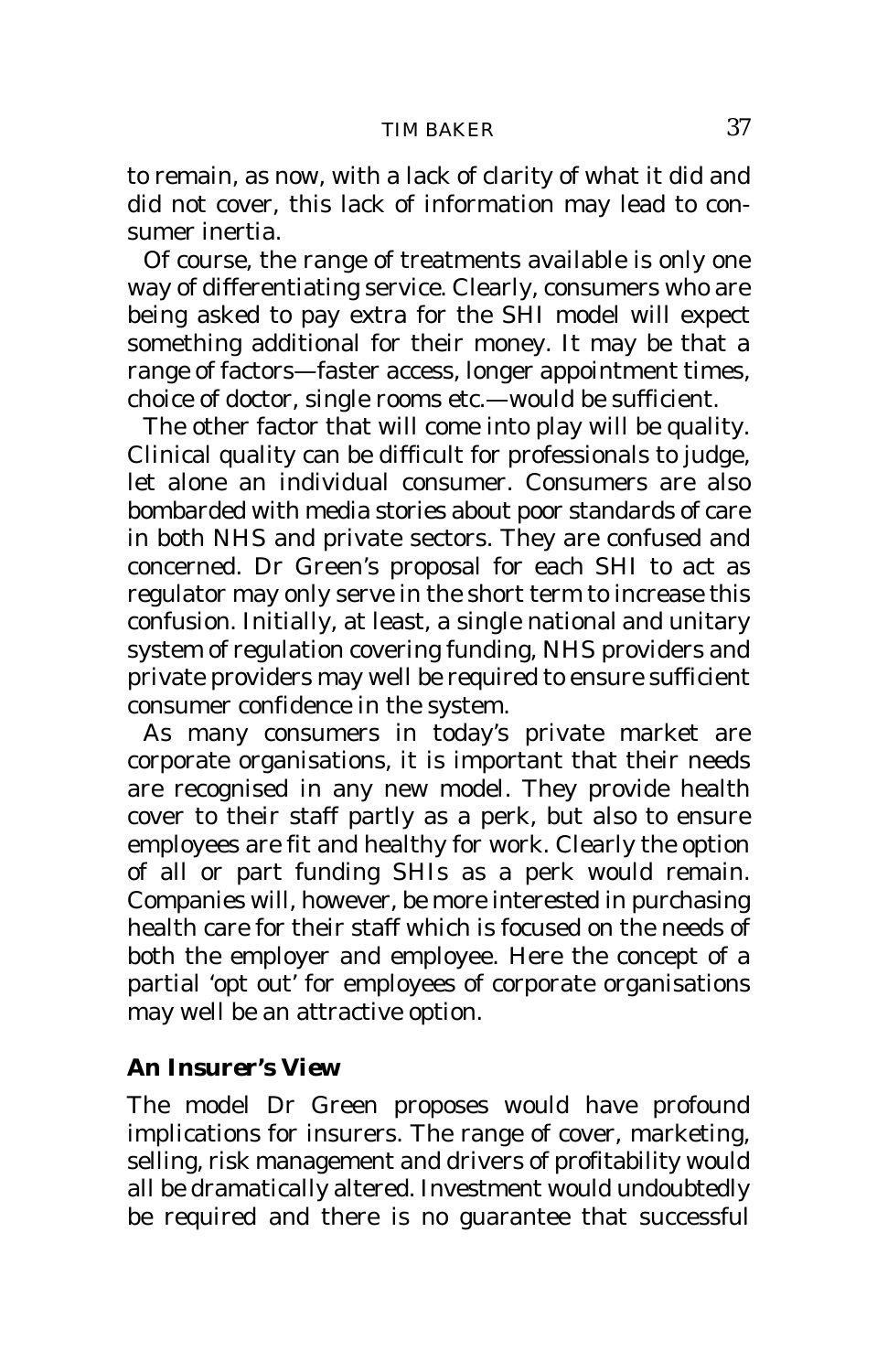companies in today's market will be successful in the new market. To make such investment worthwhile insurers would need to feel that there was good opportunity for making a market rate of return on capital and that the overall market would be sizeably bigger than exists today.

The SHI model is based on a system of community rating. Unlike in today's individual PMI market, where cover for pre-existing conditions is either excluded or loaded, community rating would enable everyone to access cover regardless of their health status. In addition, consumers would be free to move between insurers, in a specific time period each year, without being penalised. A potential issue of anti-selection arises with the decision to opt in or out of the NHS. Assuming that the SHI option provides more or better care than the NHS, consumers will be more likely to take the SHI option if they believe they will use it. This could be guarded against, to some extent, by making this decision a 'one off' that could only be reversed in exceptional or well-defined circumstances. However, even with such a proviso, anti-selection will still occur. From an insurer's perspective such anti-selection can be priced for as it is in today's market. It will, however, reduce the size of the SHI market since premiums will have to account for it. If tax credits are linked to premiums it will also increase the requirement for Treasury subsidy.

These problems of anti-selection will perhaps be most acute during the transitional phase. Without experience, insurers will not know the extent to which the market will be subject to anti-selection. Thus pricing in the early years could prove very difficult. In such a market insurers could make big losses or big profits, neither of which are desirable in ensuring long-run market stability.

A further concern from insurers is the likely size of the SHI. SHIs which are too small will not justify investment and may suffer from significant fluctuations in risk. Clearly these are key issues for insurers but will also be of concern to customers since they will have an impact on underlying premiums. Rather than working on a locality basis, a more regional approach may be preferable. This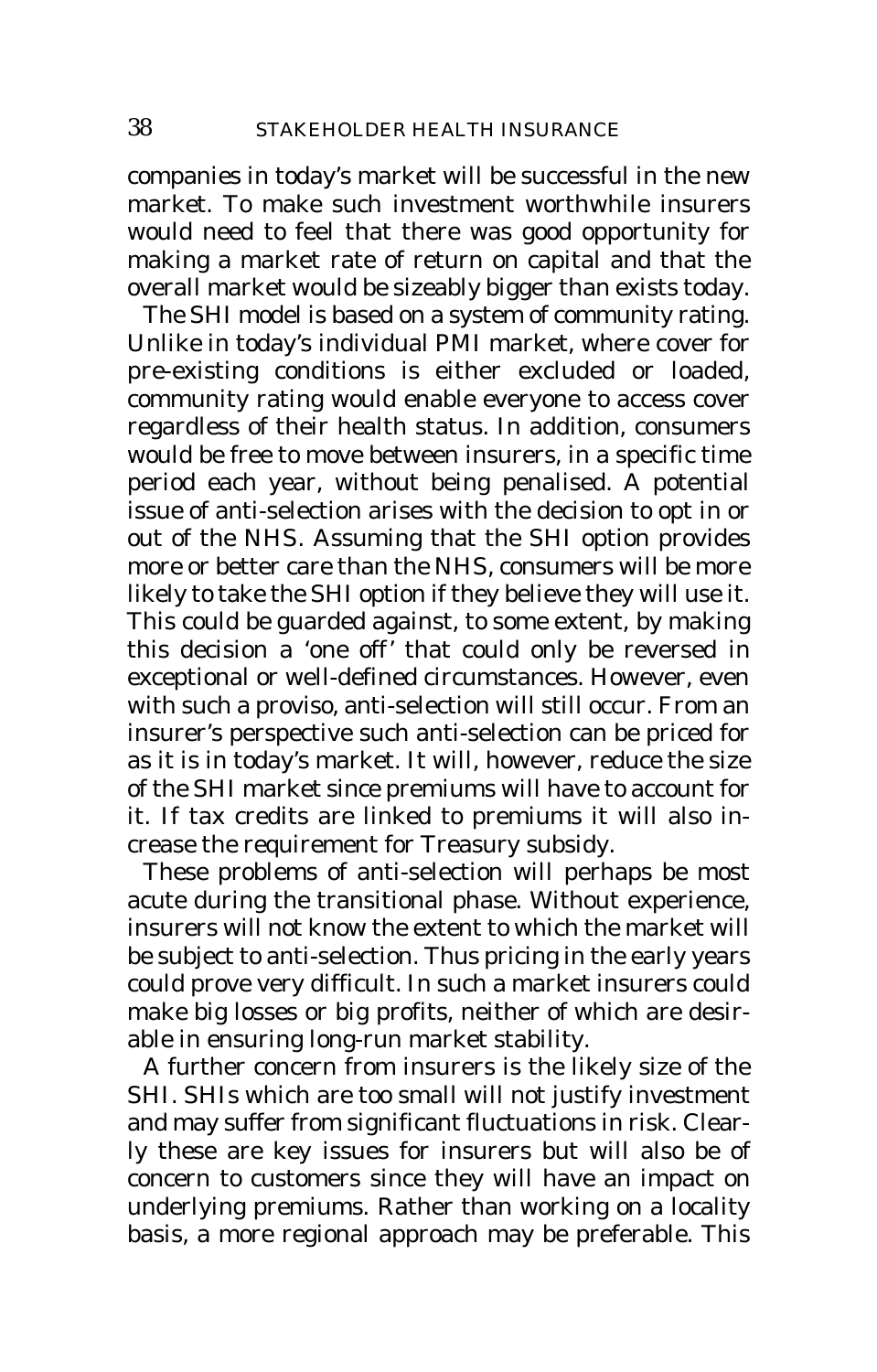#### TIM BAKER 39

would have the advantage of providing the scale necessary for insurers whilst ensuring that products and services are designed around the needs of local populations.

# *Providers*

The SHI model would change the current provider market from polarised to pluralistic. Public and private providers would compete in both public and private markets. Market mechanisms would ensure that only providers who provided high quality and efficient services would survive.

Within today's provider market there is little evidence of service competition. Within the NHS, patients rarely change their GP and referrals tend to follow long established paths. Even the advent of GP fundholding did little to change this. Within the private sector many private hospitals are effective local monopolies with only minimal competition.

On top of this there are other significant structural issues which impact the private market in particular. While hospital consultants are eligible to mix and match between public and private sectors, NHS GPs do not have the same freedom. They cannot provide private GP services to patients on their or their partners' lists. This acts as a significant break on the development of private GP services and has stimulated the development of free-standing private primary care services in metropolitan areas, especially London. Increasingly consumers are demanding services that are organised for their convenience rather than the convenience of the doctor. Undoubtedly many NHS GPs would like to develop private services and would take advantage of any change in regulation. Without widespread provision of private GP services insurers have found it difficult to develop primary-care-led managed care models of healthcare funding. There is little doubt that such models would be more efficient than the current private sector model of fee-for-service and indemnity insurance. In addition, there is no evidence that such a model would not be supported by consumers. Unlike in the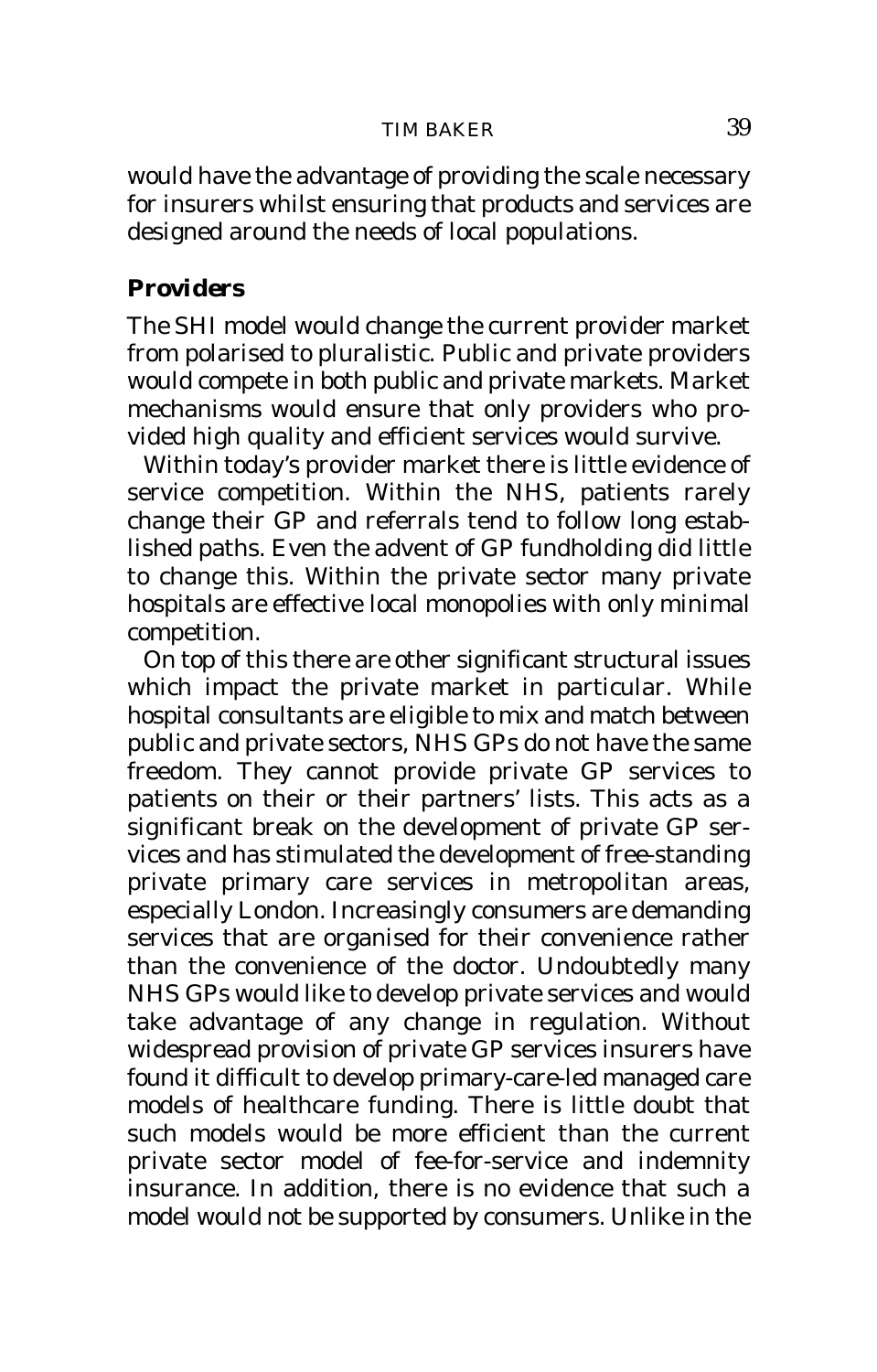US, where consumers see such models as restricting choice, perhaps the greatest achievement of the NHS is creating a strong primary care network which, if provided well, consumers see as a benefit rather than a restriction.

In the SHI model, GPs would be free to work in both sectors. This would undoubtedly lead to the development of customer-focused primary care services by entrepreneurial GPs. Opening hours would be extended, home visits would be re-introduced, preventative services would be extended, the physical environment would be improved and greater integration of services would be delivered, to name but a few. The degree to which such services are different from the NHS will be a key determinant of consumer demand for private services under the SHI model. Unlike the hospital environment, many consumers touch primary care on a regular basis. Thus their perception of value for money will largely be based on the service they receive in this primary care environment.

# *Public Policy Issues*

There are undoubtedly many benefits of the SHI model. A consumer-driven approach to health care will radically alter the UK health market. New services, consumer choice, investment, new staff, more training etc. will all be key components of the new market. Will all of this improve health outcomes? Evidence from Europe would certainly support the view that it will.

What would it do to the aims of the NHS—universal, comprehensive, equal and high quality? Clearly the SHI model preserves universality and, with the right regulatory environment, will sustain high quality. The other two are less clear. It is evident that the NHS does not provide a comprehensive service today. Long waits and rationing of certain treatments mean that a truly comprehensive service is only available to those that can afford it. In all likelihood the SHI model would be no more comprehensive. As I have already argued, a clear definition of core NHS provision could be established. Exactly what was included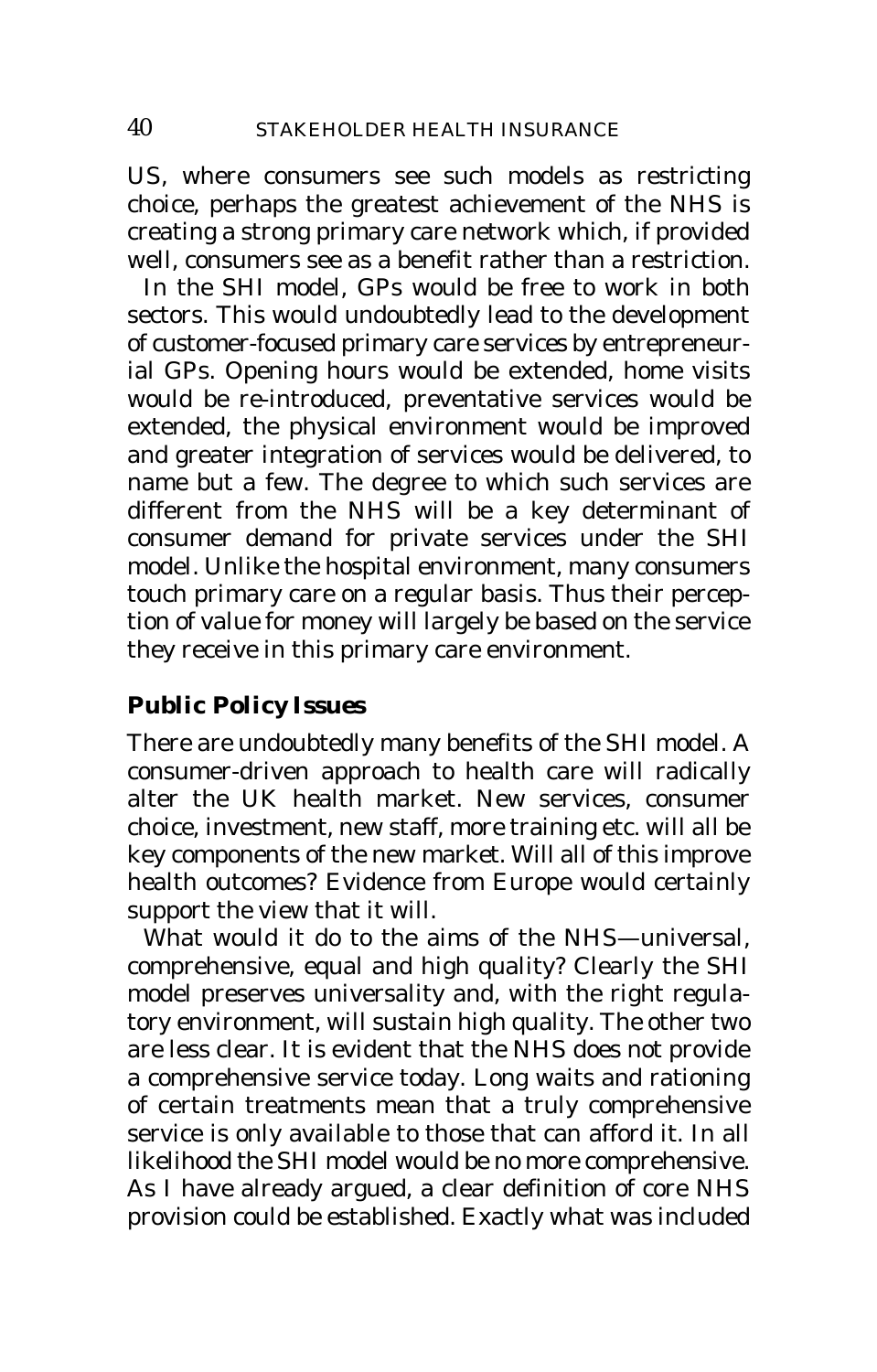could be defined through public debate and financial and clinical considerations. Thus the public sector would be admitting that comprehensive health care was no longer achievable but that instead it would provide a core level of high quality services to everyone.

Clearly, in such a model, where the line is drawn will have profound implications, not least of which is on the demand for private care. The more the state provides the less reason for consumers to opt out of public provision into private care. Thus, the ambition of providing as comprehensive a public sector as possible, and stimulating growth in private care, will to some extent be mutually exclusive.

An alternative model is that of compulsion. Under such a system certain consumers are forced to opt out. This is usually based on income as, for example, in Ireland and the Netherlands. The advantage of this approach is that it breaks the link between the quality and scope of public services and the size of the private sector. Hence, it is perfectly feasible for the quality and scope of public and private provision to be similar. The disadvantage is that politicians see compulsion as politically unacceptable, a sort of poll tax with the potential for a similar consumer reaction.

### *Conclusion*

The future of healthcare funding is set to remain a key issue on our national agenda. It will play a major part in shaping the outcome of the next general election. We need more well-informed debate, rather than the 'public is good' 'private is bad' slanging match that tends to dominate the political agenda.

Dr Green's paper is a significant contribution to that debate. It shows how a private sector model can work alongside the NHS. Of course it raises issues, and some very key issues, as I have indicated. However, the concept is worth further consideration and detailed development.